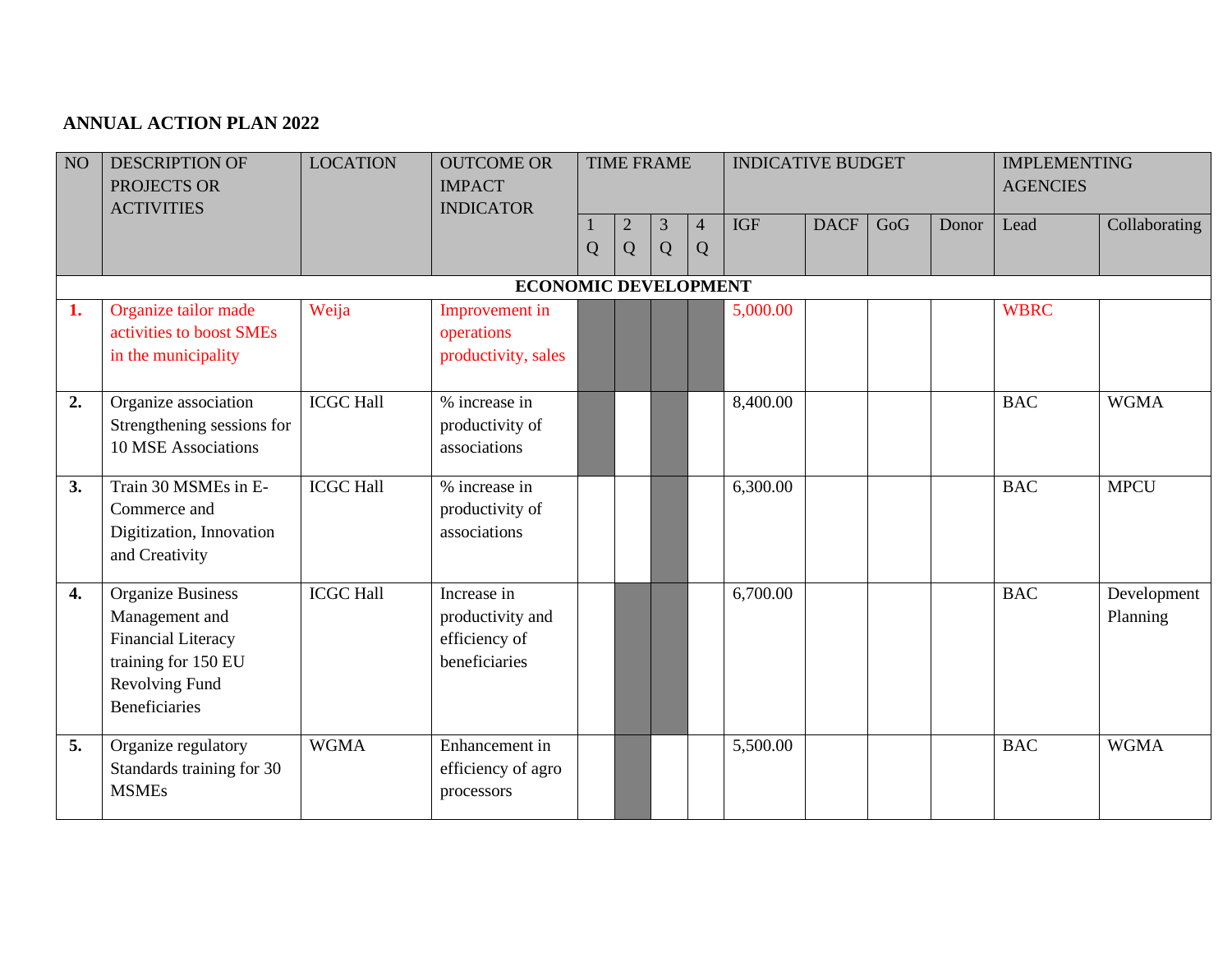| $\overline{NO}$ | <b>DESCRIPTION OF</b><br>PROJECTS OR<br><b>ACTIVITIES</b>                                 | <b>LOCATION</b>                                 | <b>OUTCOME OR</b><br><b>IMPACT</b><br><b>INDICATOR</b>                                     |   | <b>TIME FRAME</b>   |        |                     | <b>INDICATIVE BUDGET</b> |             |     |       | <b>IMPLEMENTING</b><br><b>AGENCIES</b> |                  |
|-----------------|-------------------------------------------------------------------------------------------|-------------------------------------------------|--------------------------------------------------------------------------------------------|---|---------------------|--------|---------------------|--------------------------|-------------|-----|-------|----------------------------------------|------------------|
|                 |                                                                                           |                                                 |                                                                                            | Q | $\overline{2}$<br>Q | 3<br>Q | $\overline{4}$<br>Q | <b>IGF</b>               | <b>DACF</b> | GoG | Donor | Lead                                   | Collaborating    |
| 6.              | Organise 4 LED/1D1F/<br><b>MSEs Sub-Committee</b><br>Meetings                             | Assembly Hall                                   | % increase in<br>service delivery                                                          |   |                     |        |                     | 9,140.00                 |             |     |       | <b>BAC</b>                             | <b>WGMA</b>      |
| 7.              | <b>Conduct 4 Business</b><br>Counselling and<br>Extension services for 200<br><b>SMEs</b> | <b>WGMA</b>                                     | Improvement in<br>productivity and<br>efficiency of<br>businesses                          |   |                     |        |                     | 6,000.00                 |             |     |       | <b>BAC</b>                             | <b>WGMA</b>      |
| 8.              | Sensitize and educate<br>communities on the<br>formation of groups                        | Weija<br>Gbawe<br>Mallam<br>Joma, SCC<br>Tetegu | Improvement in<br>community<br>development                                                 |   |                     |        |                     | 4,500.00                 |             |     |       | Department<br>of<br>cooperatives       | <b>BAC/AGRIC</b> |
| 9.              | Register groups into<br>cooperatives                                                      | Weija<br>Gbawe<br>Mallam<br>Joma, SCC<br>Tetegu | % increase in the<br>accessibility to<br>credit facilities<br>and employment<br>generation |   |                     |        |                     | 1,700.00                 |             |     |       | Department<br>of<br>cooperatives       |                  |
| 10.             | Identify and form groups<br>in agriculture                                                | Weija<br>Gbawe<br>Mallam<br>Joma, SCC<br>Tetegu | % increase of<br>youth in<br>agriculture                                                   |   |                     |        |                     | 3,700.00                 |             |     |       | Department<br>of<br>cooperatives       | <b>AGRIC</b>     |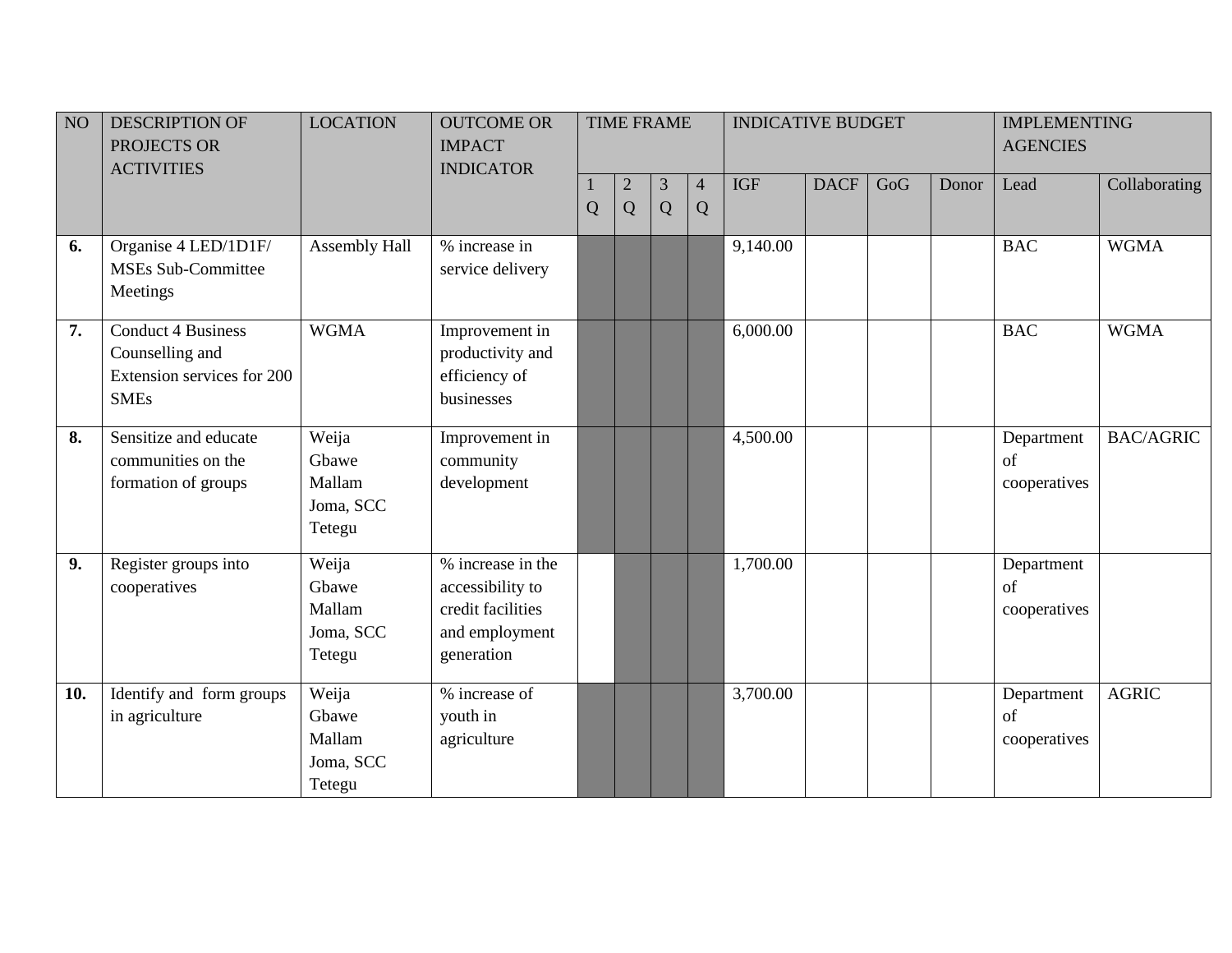| NO  | <b>DESCRIPTION OF</b><br>PROJECTS OR<br><b>ACTIVITIES</b>                                                                                                                     | <b>LOCATION</b>                                              | <b>OUTCOME OR</b><br><b>IMPACT</b><br><b>INDICATOR</b> |   |                   | <b>TIME FRAME</b>   |                     | <b>INDICATIVE BUDGET</b> |             |     |       | <b>IMPLEMENTING</b><br><b>AGENCIES</b> |                                                   |
|-----|-------------------------------------------------------------------------------------------------------------------------------------------------------------------------------|--------------------------------------------------------------|--------------------------------------------------------|---|-------------------|---------------------|---------------------|--------------------------|-------------|-----|-------|----------------------------------------|---------------------------------------------------|
|     |                                                                                                                                                                               |                                                              |                                                        | Q | $\mathbf{2}$<br>Q | $\overline{3}$<br>Q | $\overline{4}$<br>Q | <b>IGF</b>               | <b>DACF</b> | GoG | Donor | Lead                                   | Collaborating                                     |
| 11. | Train executives on<br>leadership skills and<br>financial management                                                                                                          | Weija<br>Gbawe<br>Mallam<br>Joma, SCC                        | Viability and<br>growth of the<br>societies            |   |                   |                     |                     | 3,500.00                 |             |     |       | Department<br>of<br>cooperatives       | <b>BAC/CUA</b>                                    |
| 12. | Renew contracts of<br>Community police<br>assistants                                                                                                                          | <b>WGMA</b>                                                  | % reduction in<br>crime rates                          |   |                   |                     |                     |                          |             |     |       | <b>YEA</b>                             | Ghana Police<br>Service                           |
| 13. | Recruit beneficiaries into<br>the Community Health<br>Workers module                                                                                                          |                                                              |                                                        |   |                   |                     |                     |                          |             |     |       | <b>YEA</b><br><b>WGMA</b>              |                                                   |
| 14. | Orient and train sanitation<br>module beneficiaries on<br>'Modern waste<br>Management techniques<br>for effective Natural<br><b>Resource Conservation</b><br>and Management'. | <b>ITS</b>                                                   | Improvement in<br>Sanitation                           |   |                   |                     |                     | 2,300.00                 |             |     |       | <b>YEA</b><br><b>WGMA</b>              | Zoomlion                                          |
| 15. | Train all NABCo<br>Trainees                                                                                                                                                   | Hope<br>Generation<br>Ministry<br>(Computer<br>Man's Church) | Capacity of staff<br>improved                          |   |                   |                     |                     | 7,950.0<br>0             |             |     |       | <b>NABCO</b>                           | Nabco<br>Regional<br>Secretariat -<br><b>WGMA</b> |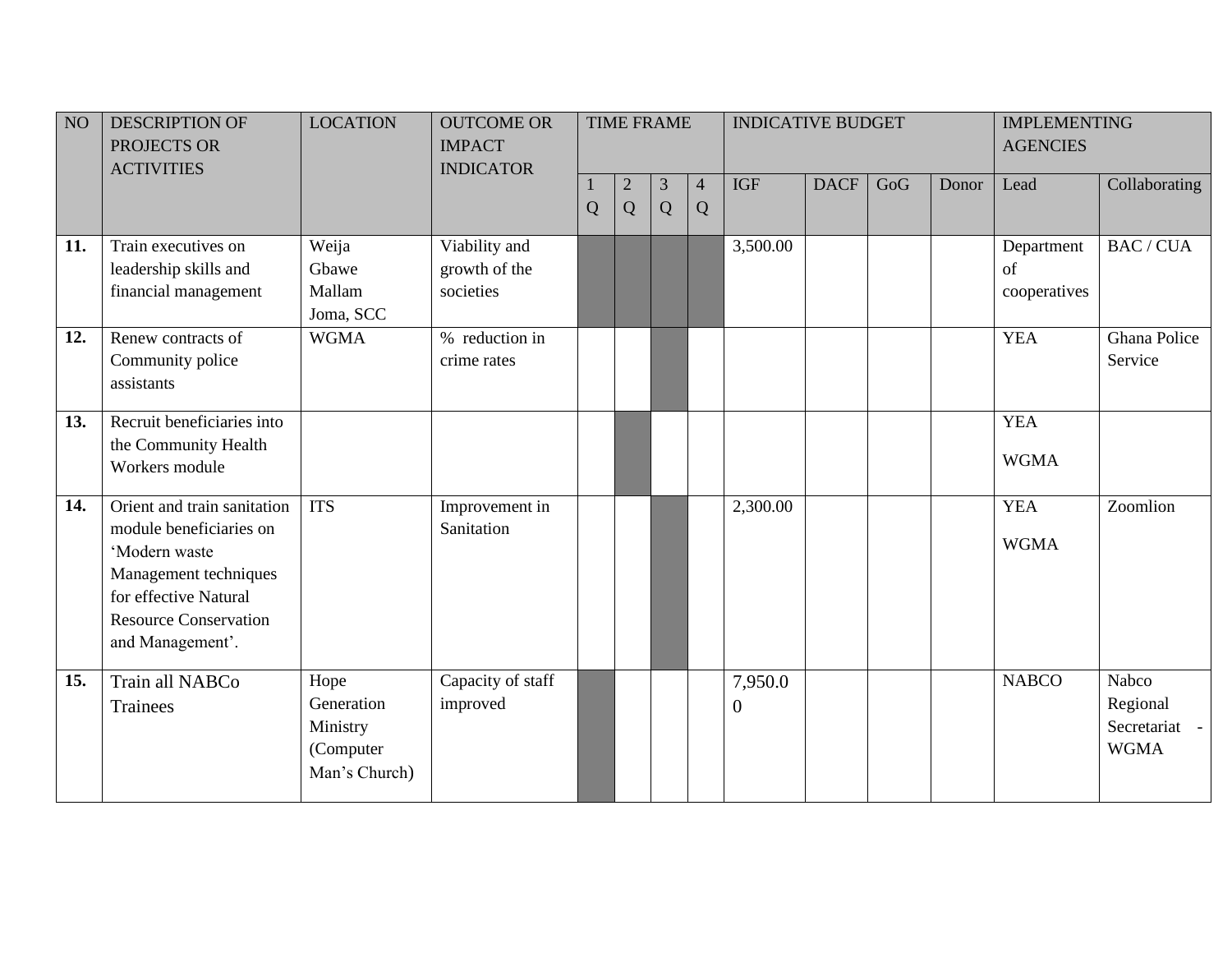| NO <sub>1</sub> | <b>DESCRIPTION OF</b><br>PROJECTS OR<br><b>ACTIVITIES</b>                                                               | <b>LOCATION</b>                                              | <b>OUTCOME OR</b><br><b>IMPACT</b><br><b>INDICATOR</b>          |   |                   | <b>TIME FRAME</b> |        | <b>INDICATIVE BUDGET</b>    |             |                         |                  | <b>IMPLEMENTING</b><br><b>AGENCIES</b> |                                                                                    |
|-----------------|-------------------------------------------------------------------------------------------------------------------------|--------------------------------------------------------------|-----------------------------------------------------------------|---|-------------------|-------------------|--------|-----------------------------|-------------|-------------------------|------------------|----------------------------------------|------------------------------------------------------------------------------------|
|                 |                                                                                                                         |                                                              |                                                                 | Q | $\mathbf{2}$<br>Q | 3<br>Q            | 4<br>Q | <b>IGF</b>                  | <b>DACF</b> | GoG                     | Donor            | Lead                                   | Collaborating                                                                      |
| 16.             | Organize NSTA Training<br>for all NABCO Trainees                                                                        | Hope<br>Generation<br>Ministry<br>(Computer<br>Man's Church) | Enhanced<br>entrepreneurship<br>of<br>capacity<br>Trainees      |   |                   |                   |        | 3,170.0<br>$\boldsymbol{0}$ |             |                         |                  | <b>NABCO</b>                           | Nabco<br>Regional<br>Secretariat                                                   |
| 17.             | Organize one RELC<br><b>Planning Sessions</b>                                                                           | Municipal<br>Assembly                                        | Improved<br>Agricultural<br>delivery within the<br>Municipality |   |                   |                   |        |                             |             |                         | 3,750<br>.00     | Agric Dept                             | CSIR,<br>WGMA,<br><b>MoFA</b>                                                      |
| 18.             | Organize stakeholder<br>engagement for the<br>creation of agricultural<br>lands within the Assembly                     | Municipal<br>Assembly                                        | Improvement in<br>agricultural<br>growth and<br>production      |   |                   |                   |        | 1,300.00                    |             |                         | 3,000.<br>$00\,$ | Agric Dept                             | Traditional<br>authorities,<br>Physical<br>Planning<br>Dept., Works<br>Department, |
| 19.             | Organize sensitization<br>programs on Urban and<br>Peri-Urban agriculture<br>(home/school/market<br>churches gardening) | Municipal wide                                               | % change in<br>production                                       |   |                   |                   |        | 1,000.00                    |             | 967.0<br>$\overline{0}$ | 2,000.<br>00     | Agric Dept                             | Education<br><b>WGMA</b>                                                           |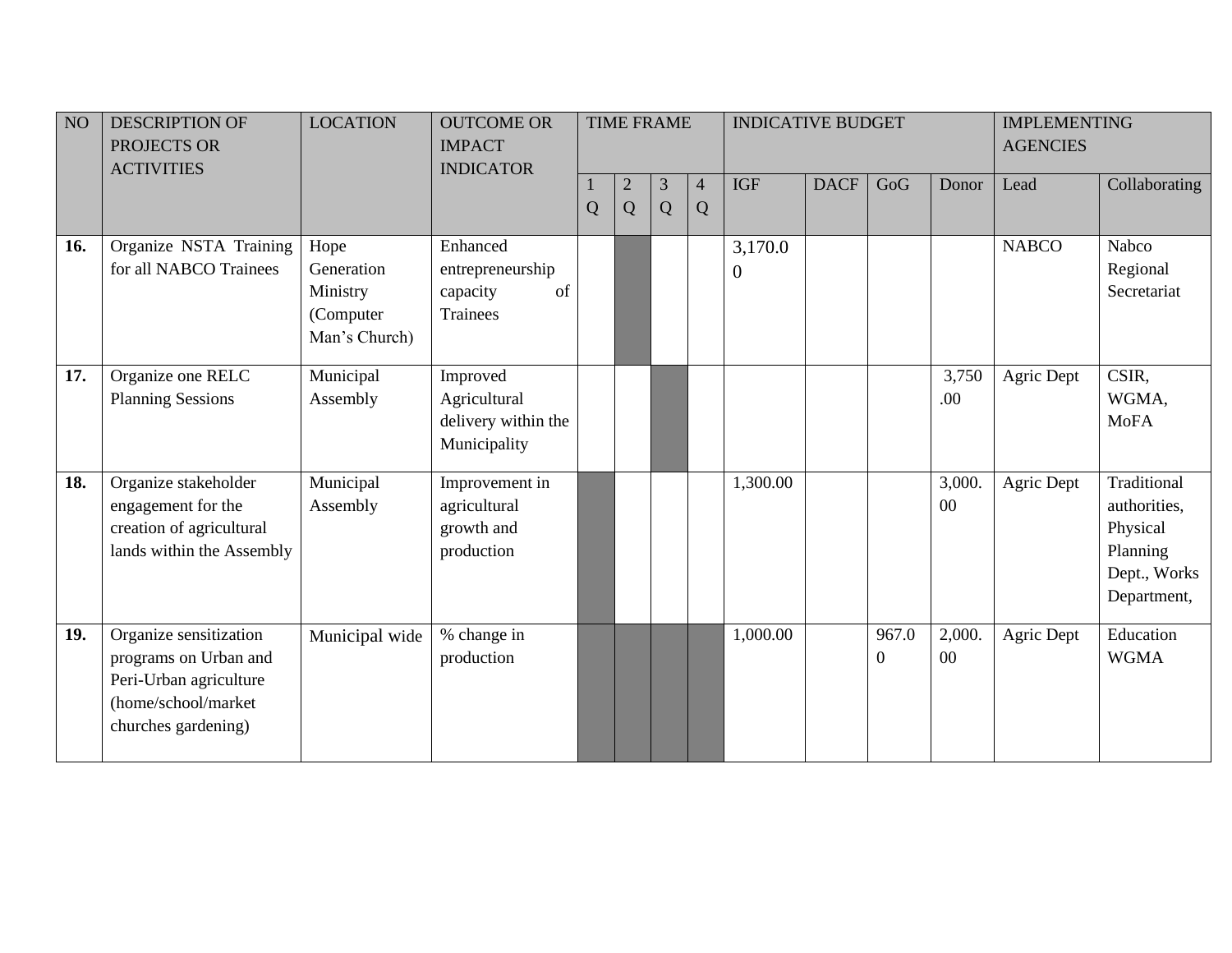| NO  | <b>DESCRIPTION OF</b>                       | <b>LOCATION</b> | <b>OUTCOME OR</b>                 |   |              | <b>TIME FRAME</b> |                | <b>INDICATIVE BUDGET</b> |             |        |        | <b>IMPLEMENTING</b> |                  |
|-----|---------------------------------------------|-----------------|-----------------------------------|---|--------------|-------------------|----------------|--------------------------|-------------|--------|--------|---------------------|------------------|
|     | PROJECTS OR<br><b>ACTIVITIES</b>            |                 | <b>IMPACT</b><br><b>INDICATOR</b> |   |              |                   |                |                          |             |        |        | <b>AGENCIES</b>     |                  |
|     |                                             |                 |                                   |   | $\mathbf{2}$ | 3                 | $\overline{4}$ | <b>IGF</b>               | <b>DACF</b> | GoG    | Donor  | Lead                | Collaborating    |
|     |                                             |                 |                                   | Q | Q            | Q                 | Q              |                          |             |        |        |                     |                  |
| 20. | Conduct yield studies on                    | Municipal wide  | % increase or                     |   |              |                   |                |                          |             | 2,800. | 8,500. | Agric Dept          | <b>WGMA</b>      |
|     | commodities during the                      |                 | decrease in                       |   |              |                   |                |                          |             | $00\,$ | 00     |                     |                  |
|     | major and minor seasons                     |                 | production figures                |   |              |                   |                |                          |             |        |        |                     |                  |
| 21. | Organize stakeholder                        | Municipal wide  | Number of                         |   |              |                   |                |                          |             | 1,800. | 3,000. | Agric Dept          | Financial        |
|     | meetings between actors                     |                 | farmers along the                 |   |              |                   |                |                          |             | $00\,$ | $00\,$ |                     | Institutions,    |
|     | along the value chain and                   |                 | chain who have                    |   |              |                   |                |                          |             |        |        |                     | Cooperative,     |
|     | financiers                                  |                 | been able to<br>access funds      |   |              |                   |                |                          |             |        |        |                     | <b>BAC,BRC</b>   |
|     |                                             |                 |                                   |   |              |                   |                |                          |             |        |        |                     |                  |
| 22. | Train, form and                             | Municipal wide  | % increase in                     |   |              |                   |                | 1,200.00                 |             | 1,000. | 2,000. | Agric Dept          | Cooperative,     |
|     | strengthen FBOs                             |                 | number of FBOs                    |   |              |                   |                |                          |             | $00\,$ | $00\,$ |                     | <b>BAC,BRC</b>   |
|     |                                             |                 | formed,                           |   |              |                   |                |                          |             |        |        |                     |                  |
|     |                                             |                 | registered,<br>functional and are |   |              |                   |                |                          |             |        |        |                     |                  |
|     |                                             |                 | accessing funds                   |   |              |                   |                |                          |             |        |        |                     |                  |
| 23. | Train actors on post-                       | Municipal wide  | % increase in                     |   |              |                   |                | 1,200.00                 |             | 1,300. | 3,000. | Agric Dept          | <b>AESD-Post</b> |
|     | production management.                      |                 | actors along the                  |   |              |                   |                |                          |             | $00\,$ | $00\,$ |                     | Harvest Unit,    |
|     |                                             |                 | chain ensuring                    |   |              |                   |                |                          |             |        |        |                     | <b>GLOBAL</b>    |
|     |                                             |                 | standards                         |   |              |                   |                |                          |             |        |        |                     | GAP, Ghana       |
|     |                                             |                 | /compliance.                      |   |              |                   |                |                          |             |        |        |                     | Standard         |
|     |                                             |                 |                                   |   |              |                   |                |                          |             |        |        |                     | Authority        |
| 24. | Organize food bazaar to                     | Municipal wide  | Improvement in                    |   |              |                   |                | 4,000.00                 |             |        |        | Agric Dept          | <b>WGMA</b>      |
|     |                                             |                 |                                   |   |              |                   |                |                          |             |        |        |                     |                  |
|     | promote sales and<br>consumption of fruits, |                 | food security and<br>nutrition    |   |              |                   |                |                          |             |        |        |                     |                  |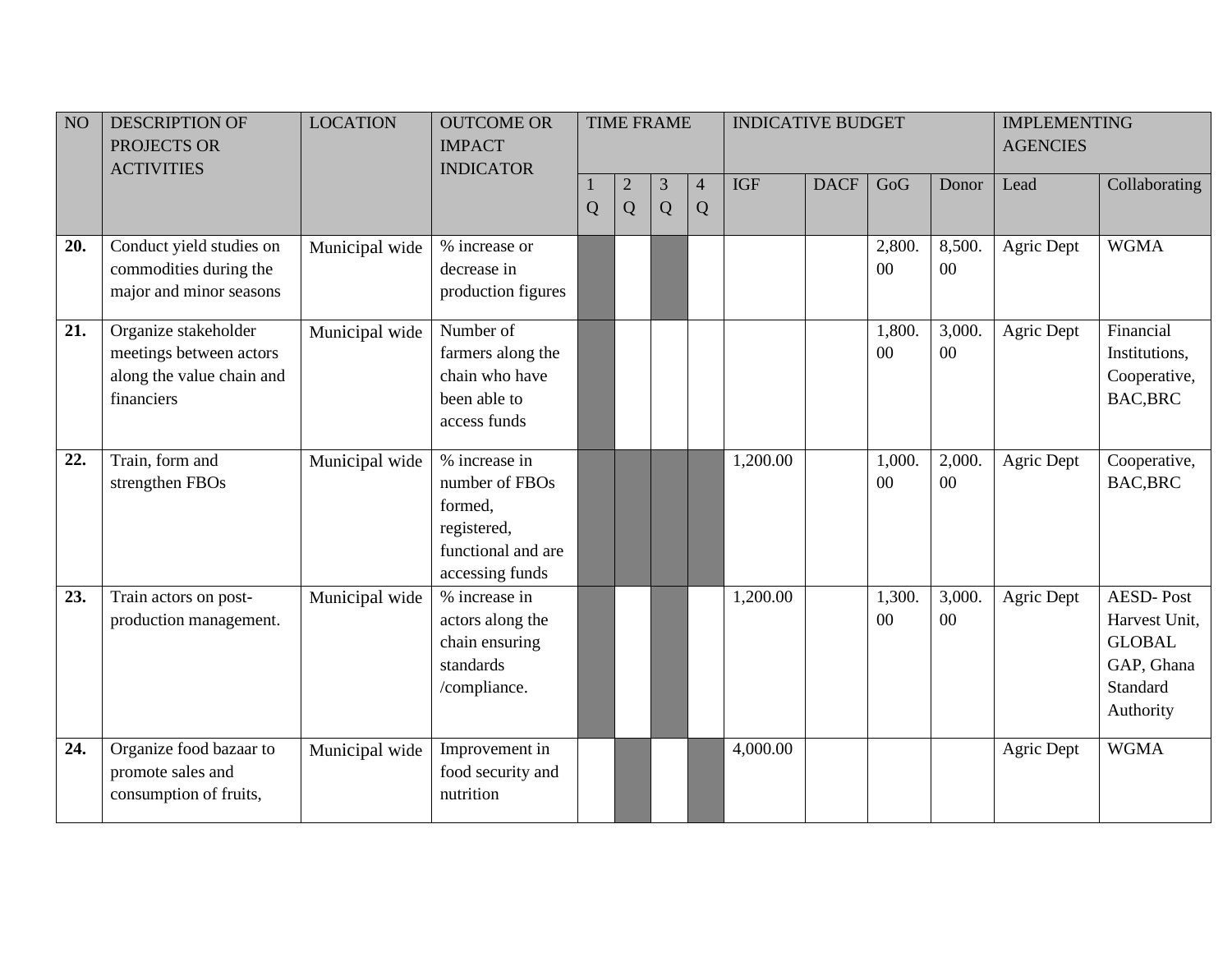| NO  | <b>DESCRIPTION OF</b><br>PROJECTS OR<br><b>ACTIVITIES</b>                                    | <b>LOCATION</b> | <b>OUTCOME OR</b><br><b>IMPACT</b><br><b>INDICATOR</b>                                               |   |                     | <b>TIME FRAME</b> |                             | <b>INDICATIVE BUDGET</b> |             |              |                  | <b>IMPLEMENTING</b><br><b>AGENCIES</b> |                                                                                             |
|-----|----------------------------------------------------------------------------------------------|-----------------|------------------------------------------------------------------------------------------------------|---|---------------------|-------------------|-----------------------------|--------------------------|-------------|--------------|------------------|----------------------------------------|---------------------------------------------------------------------------------------------|
|     |                                                                                              |                 |                                                                                                      | Q | $\overline{2}$<br>Q | 3<br>Q            | $\overline{4}$<br>${\bf Q}$ | <b>IGF</b>               | <b>DACF</b> | GoG          | Donor            | Lead                                   | Collaborating                                                                               |
|     | vegetables, livestock and<br>poultry products.                                               |                 | Change $(+,-)$ in<br>farmers income<br>level                                                         |   |                     |                   |                             |                          |             |              |                  |                                        |                                                                                             |
| 25. | Establish ten (10)<br>demonstrations.                                                        | Municipal wide  | Number of<br>farmers practicing<br>technology<br>introduced and<br>have improved<br>yield.           |   |                     |                   |                             |                          |             | 2,700.<br>00 | 4,000.<br>$00\,$ | Agric Dept                             | CSIR, Crop<br>Services<br>Directorate<br>VSD, Agric<br>Extension<br>Services<br>Directorate |
| 26. | Build capacity of staff and<br>farmers on Good<br><b>Agricultural Practices</b><br>$(GAP)$ . | Municipal wide  | Improve<br>knowledge in<br>GAP for staff and<br>farmers<br>% increase in<br>production of<br>farmers |   |                     |                   |                             | 1,400.00                 |             | 3,500.<br>00 |                  | Agric Dept                             | MoFA(all<br>National<br>Directorate)                                                        |
| 27. | Vaccinate Dogs, Cats,<br>livestock and Intensify<br>disease surveillance                     | Municipal wide  | % reduction in the<br>outbreak of<br>infection and<br>diseases among<br>farm animals                 |   |                     |                   |                             | 5,000.00                 |             | 2,500.<br>00 | 5,000.<br>$00\,$ | Vet Dept.                              | VET,<br><b>WGMA</b>                                                                         |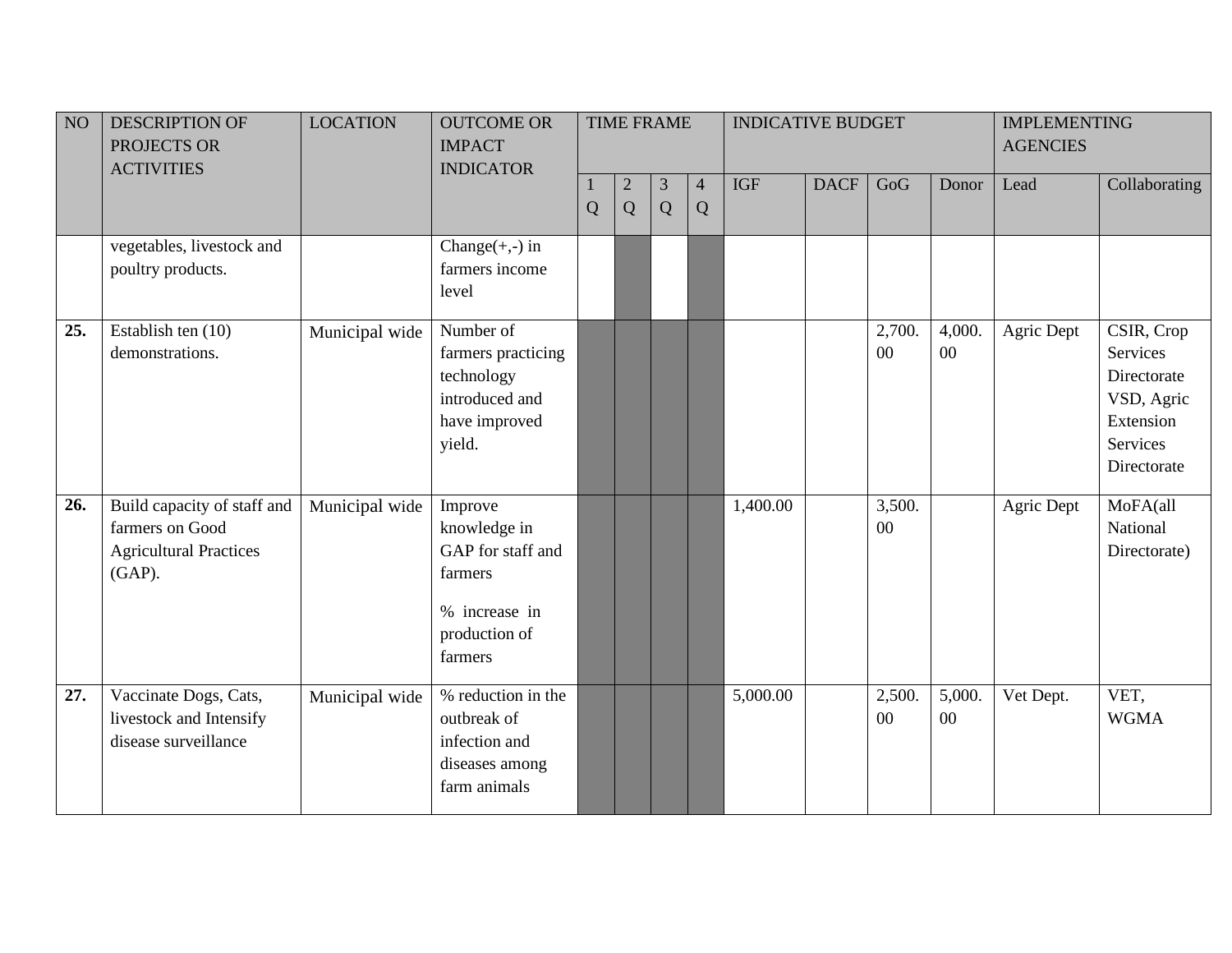| NO  | DESCRIPTION OF                                                                              | <b>LOCATION</b> | <b>OUTCOME OR</b>                                                               |   |                | <b>TIME FRAME</b> |                | <b>INDICATIVE BUDGET</b> |             |                  |               | <b>IMPLEMENTING</b> |                       |
|-----|---------------------------------------------------------------------------------------------|-----------------|---------------------------------------------------------------------------------|---|----------------|-------------------|----------------|--------------------------|-------------|------------------|---------------|---------------------|-----------------------|
|     | PROJECTS OR                                                                                 |                 | <b>IMPACT</b>                                                                   |   |                |                   |                |                          |             |                  |               | <b>AGENCIES</b>     |                       |
|     | <b>ACTIVITIES</b>                                                                           |                 | <b>INDICATOR</b>                                                                |   |                |                   |                |                          |             |                  |               |                     |                       |
|     |                                                                                             |                 |                                                                                 |   | $\overline{2}$ | 3                 | $\overline{4}$ | <b>IGF</b>               | <b>DACF</b> | GoG              | Donor         | Lead                | Collaborating         |
|     |                                                                                             |                 |                                                                                 | Q | Q              | Q                 | Q              |                          |             |                  |               |                     |                       |
| 28. | Carry out home and farm<br>visits                                                           | Municipal wide  | Number of AEA's<br>at post.                                                     |   |                |                   |                |                          |             | 4,000.<br>$00\,$ | 12,00<br>0.00 | Agric Dept.         |                       |
|     |                                                                                             |                 | Number of actors<br>reached with<br>extension services.                         |   |                |                   |                |                          |             |                  |               |                     |                       |
|     |                                                                                             |                 | Number of visits<br>made by AEA's<br>and DDO's.                                 |   |                |                   |                |                          |             |                  |               |                     |                       |
|     |                                                                                             |                 | Number of<br>communities<br>covered with<br>extension services.                 |   |                |                   |                |                          |             |                  |               |                     |                       |
|     |                                                                                             |                 | Number of AEA's<br>and DDO's with<br>running motorbike                          |   |                |                   |                |                          |             |                  |               |                     |                       |
| 29. | Facilitate the adoption of<br>improved and climate<br>change resistant varieties<br>of crop | Municipal wide  | % increase in the<br>number of farmers<br>adopting climate<br>smart agriculture |   |                |                   |                | 1,500.00                 |             | 2,500.<br>00     |               | Agric Dept.         |                       |
| 30. | Collect data on farm gate<br>and market prices.                                             | Municipal wide  | Farm gate and<br>market prices of<br>commodities                                |   |                |                   |                | 1,000.00                 |             | 1,800.<br>$00\,$ |               | Agric Dept.         | <b>MoFA</b><br>(SRID) |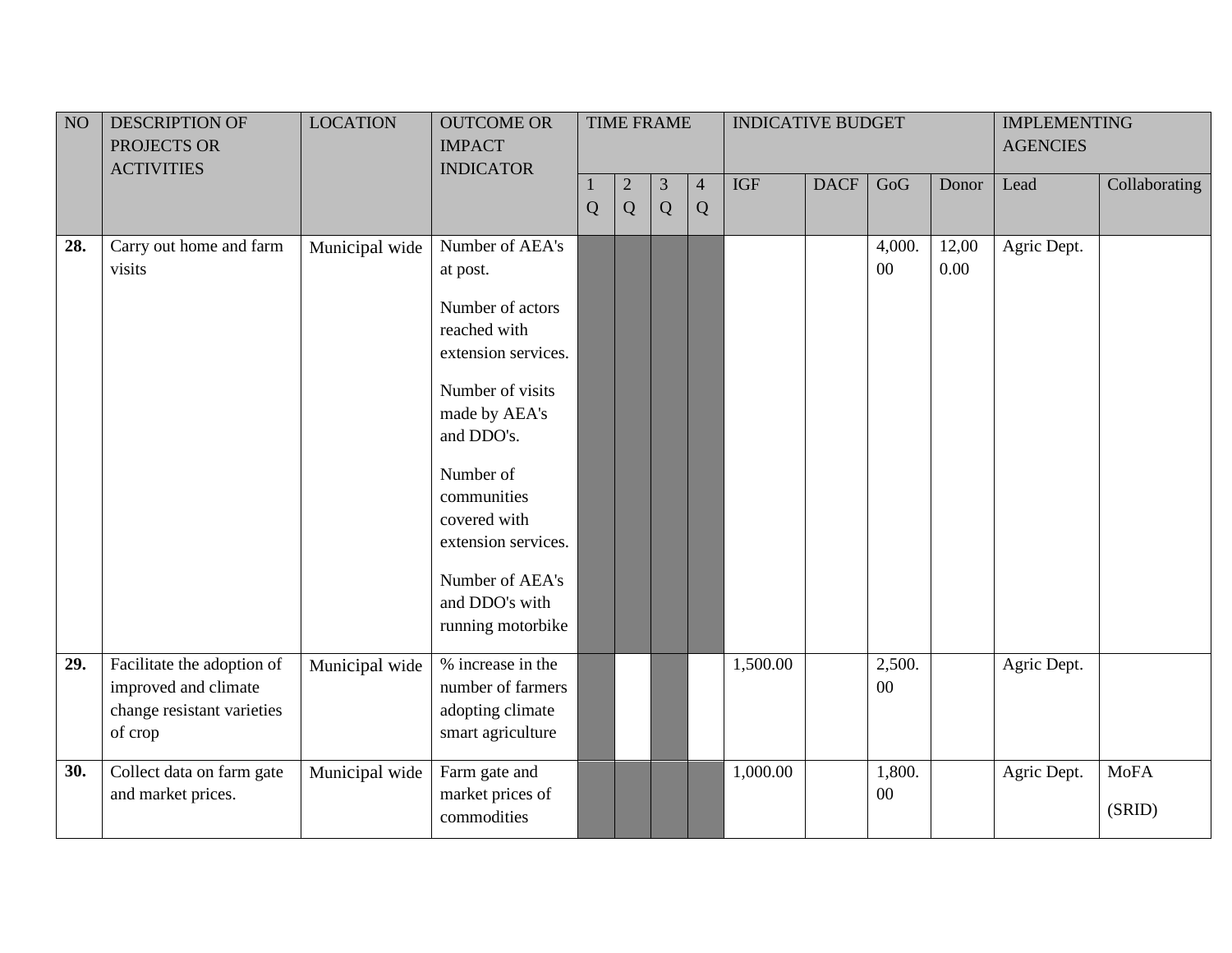| NO <sub>1</sub> | <b>DESCRIPTION OF</b><br>PROJECTS OR<br><b>ACTIVITIES</b>                                                              | <b>LOCATION</b>      | <b>OUTCOME OR</b><br><b>IMPACT</b><br><b>INDICATOR</b> |   |                     | <b>TIME FRAME</b> |                     | <b>INDICATIVE BUDGET</b> |             |                  |               | <b>IMPLEMENTING</b><br><b>AGENCIES</b> |                                                   |
|-----------------|------------------------------------------------------------------------------------------------------------------------|----------------------|--------------------------------------------------------|---|---------------------|-------------------|---------------------|--------------------------|-------------|------------------|---------------|----------------------------------------|---------------------------------------------------|
|                 |                                                                                                                        |                      |                                                        | Q | $\overline{2}$<br>Q | 3<br>Q            | $\overline{4}$<br>Q | <b>IGF</b>               | <b>DACF</b> | GoG              | Donor         | Lead                                   | Collaborating                                     |
|                 |                                                                                                                        |                      | collated and<br>documented.                            |   |                     |                   |                     |                          |             |                  |               |                                        |                                                   |
| 31.             | Office administration<br>(Utilities, vehicle running,<br>maintenance, stationeries<br>and other office<br>consumables) | Assembly             | Improvement in<br>productivity and<br>efficiency       |   |                     |                   |                     | 4,000.00                 |             | 3,000.<br>00     | 21,43<br>6.00 | Agric Dept.                            | Procurement<br>Unit, Budget<br>Unit,<br>Transport |
| 32.             | Sensitize farmers and staff<br>on HIV/AIDS, COVID 19<br>and Child labour related<br>issues                             | Municipal wide       | Enhance in<br>awareness<br>creation                    |   |                     |                   |                     |                          |             | 2,000.<br>$00\,$ |               | Agric Dept.                            |                                                   |
|                 |                                                                                                                        |                      | <b>SOCIAL DEVELOPMENT</b>                              |   |                     |                   |                     |                          |             |                  |               |                                        |                                                   |
| 33.             | Organize my first day @<br>school                                                                                      | <b>22 KGs</b>        | Improvement in<br>age appropriate<br>enrolment         |   |                     |                   |                     | 2,145.00                 |             |                  |               | S&M<br>(Education)                     | Municipal<br>Assembly                             |
| 34.             | Organize inter schools<br>U13/U15 games and<br>sports/Cultural Festival                                                | <b>Gbawe Cluster</b> | % increase in<br>socialization<br>amongst students     |   |                     |                   |                     | 7,000.00                 |             |                  |               | S&M<br>(Education)                     | Municipal<br>Assembly                             |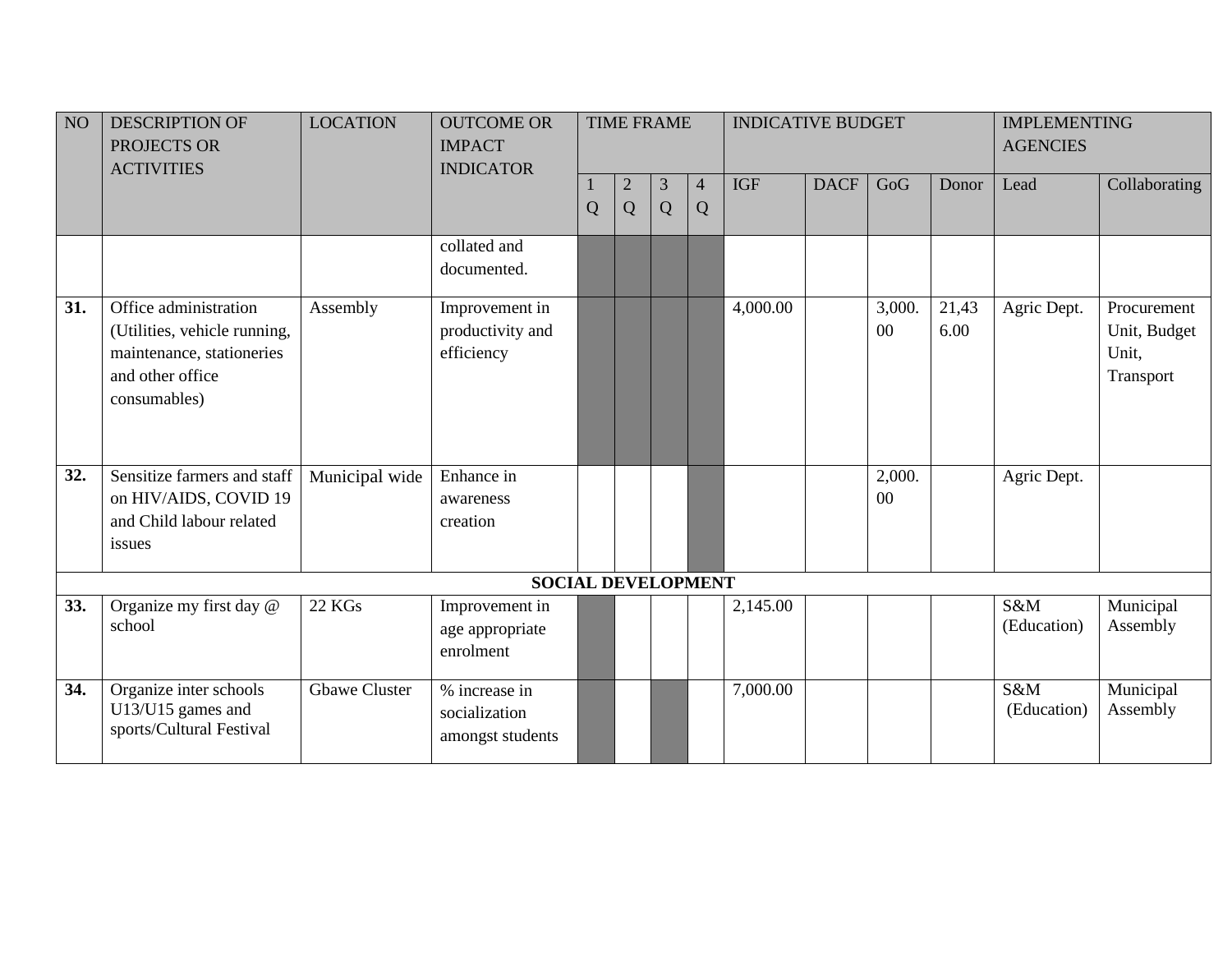| NO  | <b>DESCRIPTION OF</b><br>PROJECTS OR<br><b>ACTIVITIES</b>                | <b>LOCATION</b>                    | <b>OUTCOME OR</b><br><b>IMPACT</b><br><b>INDICATOR</b> |                |                     | <b>TIME FRAME</b>   |                     | <b>INDICATIVE BUDGET</b>     |                  |     |       | <b>IMPLEMENTING</b><br><b>AGENCIES</b>              |                          |
|-----|--------------------------------------------------------------------------|------------------------------------|--------------------------------------------------------|----------------|---------------------|---------------------|---------------------|------------------------------|------------------|-----|-------|-----------------------------------------------------|--------------------------|
|     |                                                                          |                                    |                                                        | $\overline{Q}$ | $\overline{c}$<br>Q | $\mathfrak{Z}$<br>Q | $\overline{4}$<br>Q | <b>IGF</b>                   | <b>DACF</b>      | GoG | Donor | Lead                                                | Collaborating            |
| 35. | Organize School<br>Performance Appraisal<br>Meeting (SPAM)               | Weija Presby<br>Auditorium         | Improvement in<br>the educational<br>sector            |                |                     |                     |                     |                              | 1,000.<br>00     |     |       | <b>Statistics</b><br>and<br>Planning<br>(Education) | Municipal<br>Assembly    |
| 36. | Sensitize parents in some<br>communities on right age<br>enrolment       | 24 communities<br>in municipality  | Improvement in<br>age appropriate<br>enrolment         |                |                     |                     |                     | 1,250.00                     |                  |     |       | S&M<br>(Education)                                  | Municipality<br>Assembly |
| 37. | <b>Organize STMIE Clinics</b><br>in the Municipality                     | Municipal wide                     | Improvement in<br>the wellbeing of<br>students         |                |                     |                     |                     |                              | 12,00<br>00.00   |     |       | S&M<br>(Education)                                  | Municipal<br>Assembly    |
| 38. | Load and cart Textbooks,<br>TLMs and PPEs from<br><b>Regional Office</b> | Regional<br>Education<br>Office    | Improvement in<br>the educational<br>sector            |                |                     |                     |                     |                              | 7,200.<br>$00\,$ |     |       | F&A<br>(Education)                                  | Municipal<br>Assembly    |
| 39. | Conduct 2022 BECE<br>$(4,200$ students to take<br>part in exam)          | 26 public & 220<br>private schools | Assessment of<br>students                              |                |                     |                     |                     | 14,400.0<br>$\boldsymbol{0}$ |                  |     |       | <b>Statistics</b><br>and<br>Planning<br>(Education) | Municipal<br>Assembly    |
| 40. | <b>Organize Teacher</b><br>Prize/Awards (17<br>awardees)                 | Municipal wide                     | % increase in<br>teacher's desire to<br>perform well   |                |                     |                     |                     |                              | 42,45<br>00.00   |     |       | <b>HRMD</b><br>(Education)                          | Municipal<br>Assembly    |
| 41. | Organize comprehensive<br>school inspection                              | 18 public<br>schools               | Improvement in<br>the educational<br>sector            |                |                     |                     |                     |                              | 11,80<br>00.00   |     |       | S&M<br>(Education)                                  | Municipal<br>Assembly    |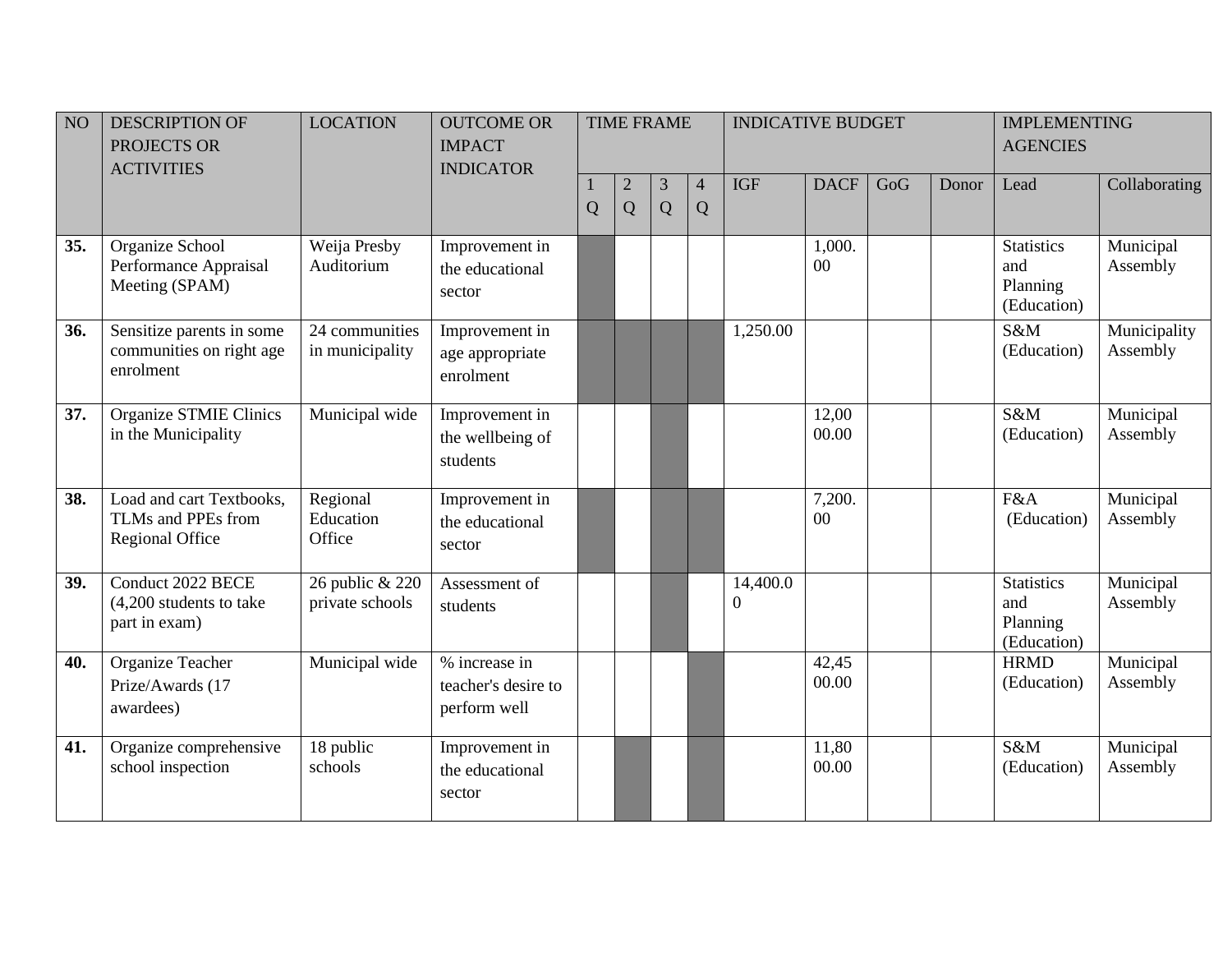| NO  | <b>DESCRIPTION OF</b><br>PROJECTS OR<br><b>ACTIVITIES</b>                                                           | <b>LOCATION</b>                  | <b>OUTCOME OR</b><br><b>IMPACT</b><br><b>INDICATOR</b> |   |                   | <b>TIME FRAME</b>   |        | <b>INDICATIVE BUDGET</b> |             |              |       | <b>IMPLEMENTING</b><br><b>AGENCIES</b> |                       |
|-----|---------------------------------------------------------------------------------------------------------------------|----------------------------------|--------------------------------------------------------|---|-------------------|---------------------|--------|--------------------------|-------------|--------------|-------|----------------------------------------|-----------------------|
|     |                                                                                                                     |                                  |                                                        | Q | $\mathbf{2}$<br>Q | $\mathfrak{Z}$<br>Q | 4<br>Q | <b>IGF</b>               | <b>DACF</b> | GoG          | Donor | Lead                                   | Collaborating         |
| 42. | Provide office<br>consumable and<br>stationery                                                                      | Municipal<br>Education<br>Office | % increase in<br>productivity and<br>efficiency        |   |                   |                     |        |                          |             | 6,000.<br>00 |       | <b>ACCOUNT</b><br>(Education)          | Municipal<br>Assembly |
| 43. | Organize Independence<br>Day Anniversary<br>celebrations (400 pupils)                                               | Municipal wide                   | Inculcate of<br>Ghanaian culture<br>in students        |   |                   |                     |        | 19,066.0<br>$\mathbf{0}$ |             |              |       | S&M<br>(Education)                     | Municipal<br>Assembly |
| 44. | Undertake in house<br>orientation for twenty<br>(20) national service<br>personnel                                  | Weija - Gbawe<br>Assembly Hall   | Productivity<br>among NSPs                             |   |                   |                     |        | 500.00                   |             |              |       | <b>NFED</b>                            | <b>WGMA</b>           |
| 45. | Organize an end of cycle<br>assessment for Batch 11<br>and Batch 25 learners                                        | Weija - Gbawe<br>municipal hall  | Improvement in<br>the educational<br>sector            |   |                   |                     |        | 500.00                   |             |              |       | <b>NFED</b>                            | <b>WGMA</b>           |
| 46. | Commemorate<br><b>International Literacy Day</b><br>coupled with graduation<br>of Batch 11 and Batch 25<br>learners | Weija - Gbawe<br>Municipality    | Improvement in<br>the educational<br>sector            |   |                   |                     |        | 7,000.00                 |             |              |       | <b>NFED</b>                            | <b>WGMA</b>           |
| 47. | <b>Undertake Community</b><br>Entry to open classes for<br>Batch 12 English and<br>Batch 26 local language          | Weija - Gbawe<br>Municipality    | Improvement in<br>the educational<br>sector            |   |                   |                     |        |                          |             |              |       | <b>NFED</b>                            | <b>WGMA</b>           |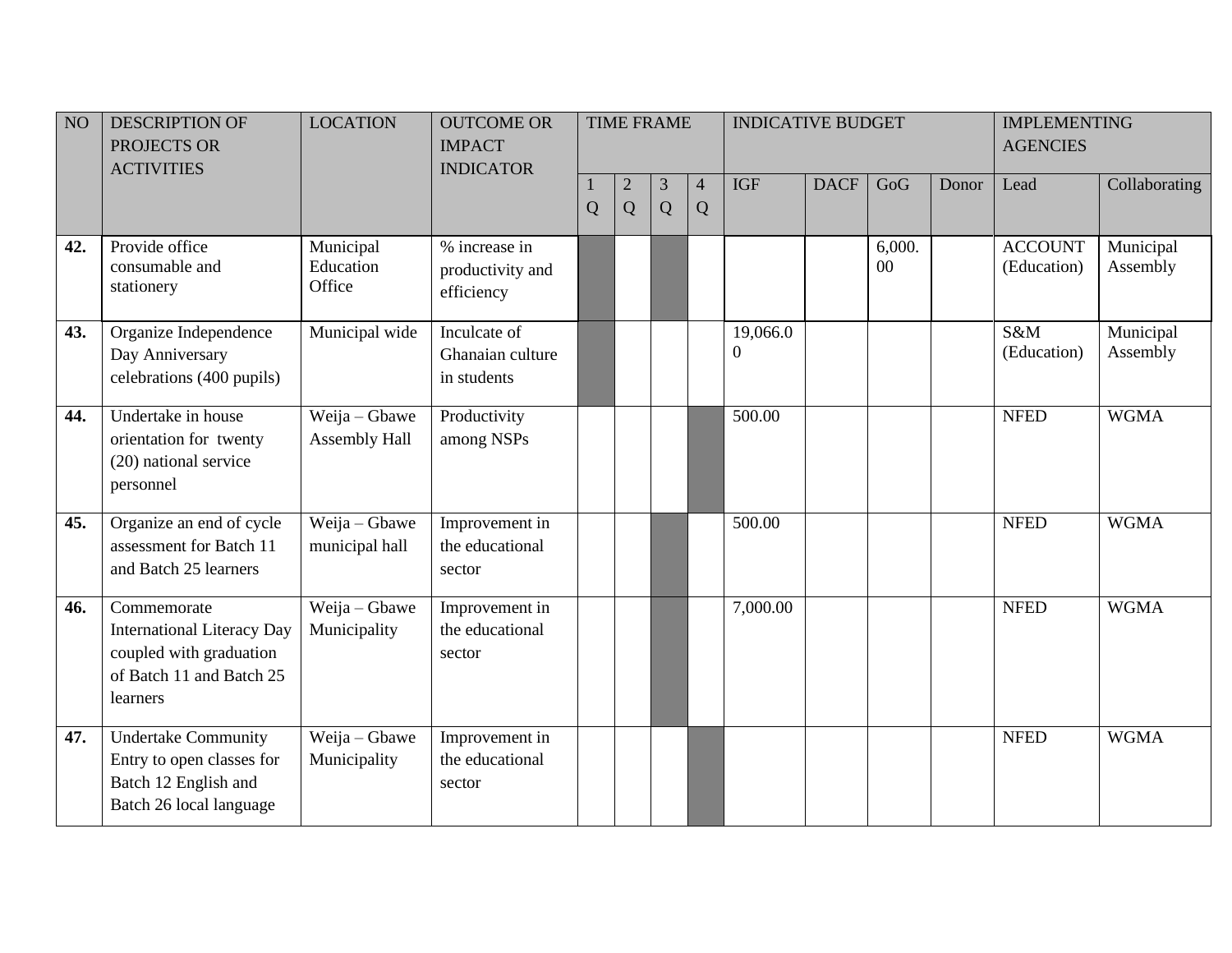| NO  | <b>DESCRIPTION OF</b><br>PROJECTS OR<br><b>ACTIVITIES</b>                                        | <b>LOCATION</b>             | <b>OUTCOME OR</b><br><b>IMPACT</b><br><b>INDICATOR</b> |                |                   | <b>TIME FRAME</b> |                     | <b>INDICATIVE BUDGET</b> |                  |     |       | <b>IMPLEMENTING</b><br><b>AGENCIES</b> |                                      |
|-----|--------------------------------------------------------------------------------------------------|-----------------------------|--------------------------------------------------------|----------------|-------------------|-------------------|---------------------|--------------------------|------------------|-----|-------|----------------------------------------|--------------------------------------|
|     |                                                                                                  |                             |                                                        | $\overline{Q}$ | $\mathbf{2}$<br>Q | 3<br>Q            | $\overline{4}$<br>Q | <b>IGF</b>               | <b>DACF</b>      | GoG | Donor | Lead                                   | Collaborating                        |
|     | class cycles within the<br>municipality                                                          |                             |                                                        |                |                   |                   |                     |                          |                  |     |       |                                        |                                      |
| 48. | Form Income Generating<br>Activity (IGA) Groups                                                  | Weija-Gbawe<br>Municipality | % increase in<br>livelihood for<br>learners            |                |                   |                   |                     | 7,500.00                 |                  |     |       | <b>NFED</b>                            | <b>WGMA</b>                          |
| 49. | Build the capacity of<br>organisations of persons<br>with disability (OPWDs)                     | Municipal wide              | Betterment in the<br>lives of PWDs                     |                |                   |                   |                     |                          | 3,000<br>.00     |     |       | DSW&CD                                 | NCPD, GFD,<br><b>DFMC</b><br>Members |
| 50. | Sensitize the public on<br>disability issues                                                     | Municipal wide              | % reduction in<br>stigmatization                       |                |                   |                   |                     | 3,000.00                 | 3,000.<br>$00\,$ |     |       | <b>DSW&amp;CD</b>                      | <b>WGMA</b>                          |
| 51. | Conduct social enquiries<br>on PWDs                                                              | Municipal wide              | Adequate data on<br><b>PWDs</b>                        |                |                   |                   |                     | 3,000.00                 | 5,000.<br>00     |     |       | DSW&CD                                 | <b>WGMA</b>                          |
| 52. | Support PWDs in the area<br>of assistive devices, start-<br>ups, top-ups<br>apprenticeship, etc. | Municipal wide              | Improved<br>livelihood of<br><b>PWDs</b>               |                |                   |                   |                     |                          | 135,6<br>00.00   |     |       | <b>DSW&amp;CD</b>                      | <b>BAC</b>                           |
| 53. | Build capacity of 30<br><b>PWDs</b><br>$\boldsymbol{\mathrm{V}}$                                 | Municipal wide              | Betterment in the<br>lives of PWDs                     |                |                   |                   |                     | 2,000.00                 | 5,000.<br>$00\,$ |     |       | DSW&CD                                 | <b>BAC</b>                           |
| 54. | Organize DFMC quarterly<br>meetings                                                              | Assembly                    | Improvement in<br>livelihood of<br><b>PWDs</b>         |                |                   |                   |                     |                          | 6,000.<br>00     |     |       | <b>DSW&amp;CD</b>                      | <b>DFMC</b>                          |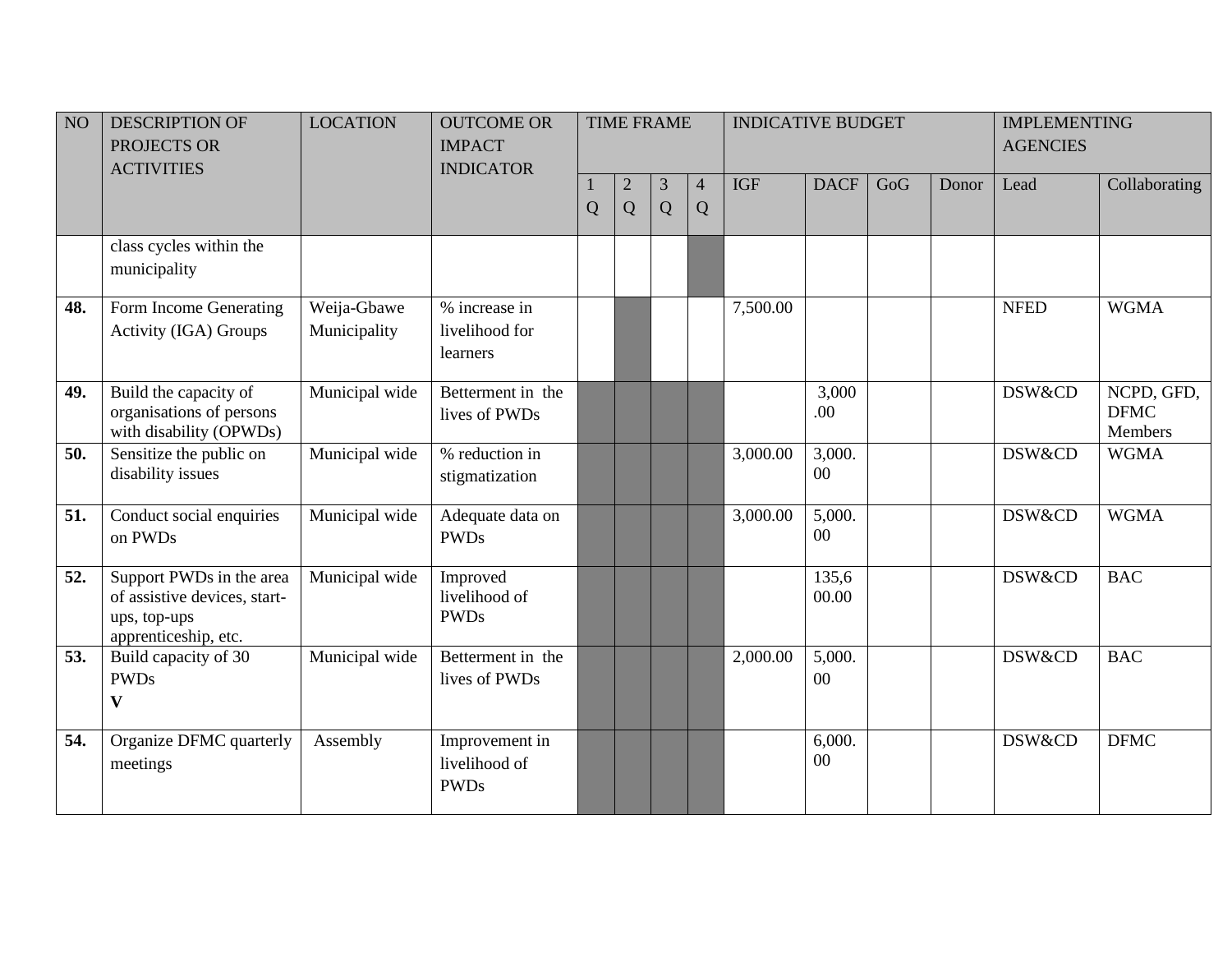| NO  | <b>DESCRIPTION OF</b><br>PROJECTS OR<br><b>ACTIVITIES</b>                                                                                                        | <b>LOCATION</b> | <b>OUTCOME OR</b><br><b>IMPACT</b><br><b>INDICATOR</b>                    |   |                   | <b>TIME FRAME</b>   |                     | <b>INDICATIVE BUDGET</b> |             |              |                  | <b>IMPLEMENTING</b><br><b>AGENCIES</b> |                                                                                                |
|-----|------------------------------------------------------------------------------------------------------------------------------------------------------------------|-----------------|---------------------------------------------------------------------------|---|-------------------|---------------------|---------------------|--------------------------|-------------|--------------|------------------|----------------------------------------|------------------------------------------------------------------------------------------------|
|     |                                                                                                                                                                  |                 |                                                                           | Q | $\mathbf{2}$<br>Q | $\mathfrak{Z}$<br>Q | $\overline{4}$<br>Q | <b>IGF</b>               | <b>DACF</b> | GoG          | Donor            | Lead                                   | Collaborating                                                                                  |
| 55. | Promote economic<br>empowerment of women                                                                                                                         | Municipal wide  | 150 women<br>trained in<br>alternative<br>livelihood skills               |   |                   |                     |                     | 8,000.00                 |             |              |                  | <b>DSW&amp;CD</b>                      | <b>BAC</b>                                                                                     |
| 56. | Organize study group and<br>mass meetings for<br>information dissemination<br>and campaign drives                                                                | Municipal wide  | % increase in<br>social intervention<br>programmes                        |   |                   |                     |                     | 3,000.00                 |             | 8,000.<br>00 |                  | DSW&CD                                 | <b>GHS</b>                                                                                     |
| 57. | Sensitize the public on<br>child protection issues<br>like violence, neglect,<br>abuse, discrimination,<br>teenage pregnancy, crimes<br>and other social vices-V | Municipal wide  | % reduction in<br>child abuse                                             |   |                   |                     |                     | 3,000.00                 |             |              | 26,00<br>0.00    | DSW&CD                                 | NCCE, GHS,<br>GES,<br><b>DOVVSU</b>                                                            |
| 58. | Offer extension services<br>to Governmental and<br>Non-Governmental<br>Organization                                                                              | Municipal wide  | Enhancement in<br>the coordination<br>of the activities of<br><b>NGOs</b> |   |                   |                     |                     | 1,500.00                 |             |              |                  | DSW&CD                                 | <b>GOVERNM</b><br><b>ENT</b><br><b>AGENCIES</b><br>& NGOS                                      |
| 59. | Engage communities to<br>promote and recruit foster<br>parenting                                                                                                 | Municipal wide  | Enhancement in<br>the lives of<br>children                                |   |                   |                     |                     | 2,000.00                 |             | 1,000.<br>00 | 6,000.<br>$00\,$ | DSW&CD                                 | Assembly<br>Members,<br>Opinion<br>Leaders,<br>Traditional<br>Leaders,<br>Religious<br>Leaders |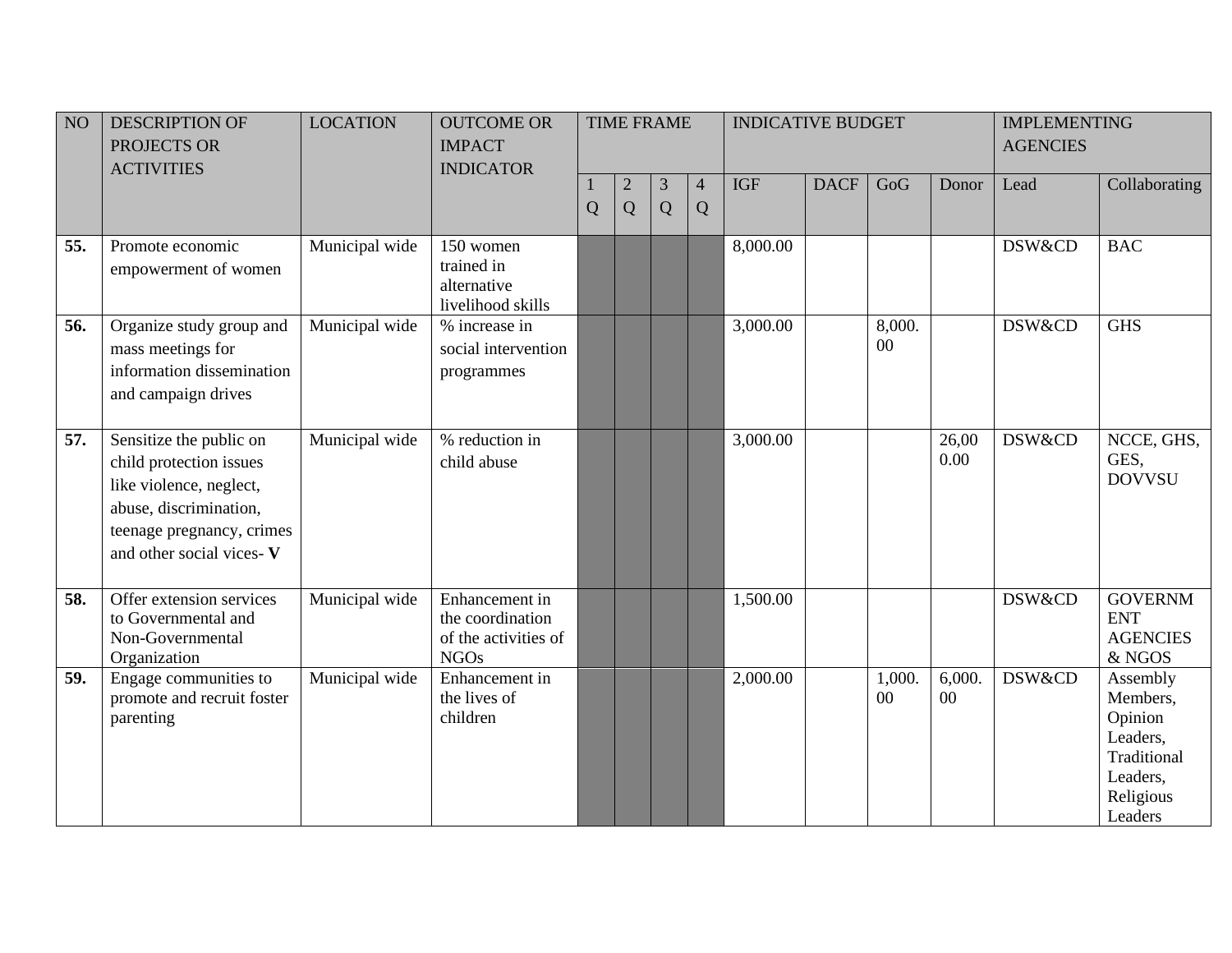| NO  | <b>DESCRIPTION OF</b><br>PROJECTS OR<br><b>ACTIVITIES</b>                                                                 | <b>LOCATION</b> | <b>OUTCOME OR</b><br><b>IMPACT</b><br><b>INDICATOR</b>                                    |   |                     | <b>TIME FRAME</b> |                     | <b>INDICATIVE BUDGET</b> |             |                  |                  | <b>IMPLEMENTING</b><br><b>AGENCIES</b> |                                                      |
|-----|---------------------------------------------------------------------------------------------------------------------------|-----------------|-------------------------------------------------------------------------------------------|---|---------------------|-------------------|---------------------|--------------------------|-------------|------------------|------------------|----------------------------------------|------------------------------------------------------|
|     |                                                                                                                           |                 |                                                                                           | Q | $\overline{c}$<br>Q | 3<br>Q            | $\overline{4}$<br>Q | <b>IGF</b>               | <b>DACF</b> | GoG              | Donor            | Lead                                   | Collaborating                                        |
| 60. | Trace and re-unite<br>missing children and<br>abandoned babies with<br>families, or place them<br>in children's homes - V | Municipal wide  | % reduction in<br>child abuse and<br>child<br>homelessness                                |   |                     |                   |                     | 1,300.00                 |             | 1,000.<br>$00\,$ | 3,000.<br>00     | DSW&CD                                 | <b>DOVVSU</b>                                        |
| 61. | Sensitization on sexual<br>and gender based<br>violence, breast /cervical<br>cancer, prostate cancer<br>and stroke        | Municipal wide  | % reduction in<br>violence and<br>breast/cervical<br>cancer cases                         |   |                     |                   |                     | 27,300.0<br>$\mathbf{0}$ |             |                  |                  | DSW&CD                                 | DOVVSU,<br><b>GHS</b>                                |
| 62. | Organize quarterly<br>coordination meetings<br>among implementers of<br>social protection<br>programmes                   | Assembly Hall   | Improvement in<br>services to the<br>vulnerable                                           |   |                     |                   |                     | 6,500.00                 |             |                  | 6,500.<br>00     | DSW&CD                                 | NHIS, GHS,<br>DOVVSU,<br>NCCE, GES                   |
| 63. | Provide case management<br>services to strained<br>families, tracing<br>reunification of children<br>with families, etc   | Municipal wide  | Improve family<br>relations,<br>reduction in<br>abused cases and<br>child<br>homelessness |   |                     |                   |                     | 2,000.00                 |             | 1,000.<br>00     | 6,000.<br>00     | <b>DSW&amp;CD</b>                      | DOVVSU,<br><b>COURT</b>                              |
| 64. | Conduct follow-up on<br>clients and case<br>management                                                                    | Municipal wide  | Improvement in<br>case management                                                         |   |                     |                   |                     | 1,000.00                 |             | 1,000.<br>00     | 7,000.<br>$00\,$ | DSW&CD                                 | NHIS, GHS,<br>,DOVVSU,<br><b>LAW</b><br><b>COURT</b> |
| 65. | Conduct social<br>investigations on request<br>from court                                                                 | Municipal wide  | Improvement in<br>fair justice in<br>court                                                |   |                     |                   |                     |                          |             |                  | 2,000.<br>$00\,$ | <b>DSW&amp;CD</b>                      | COURT,<br><b>DOVVSU</b>                              |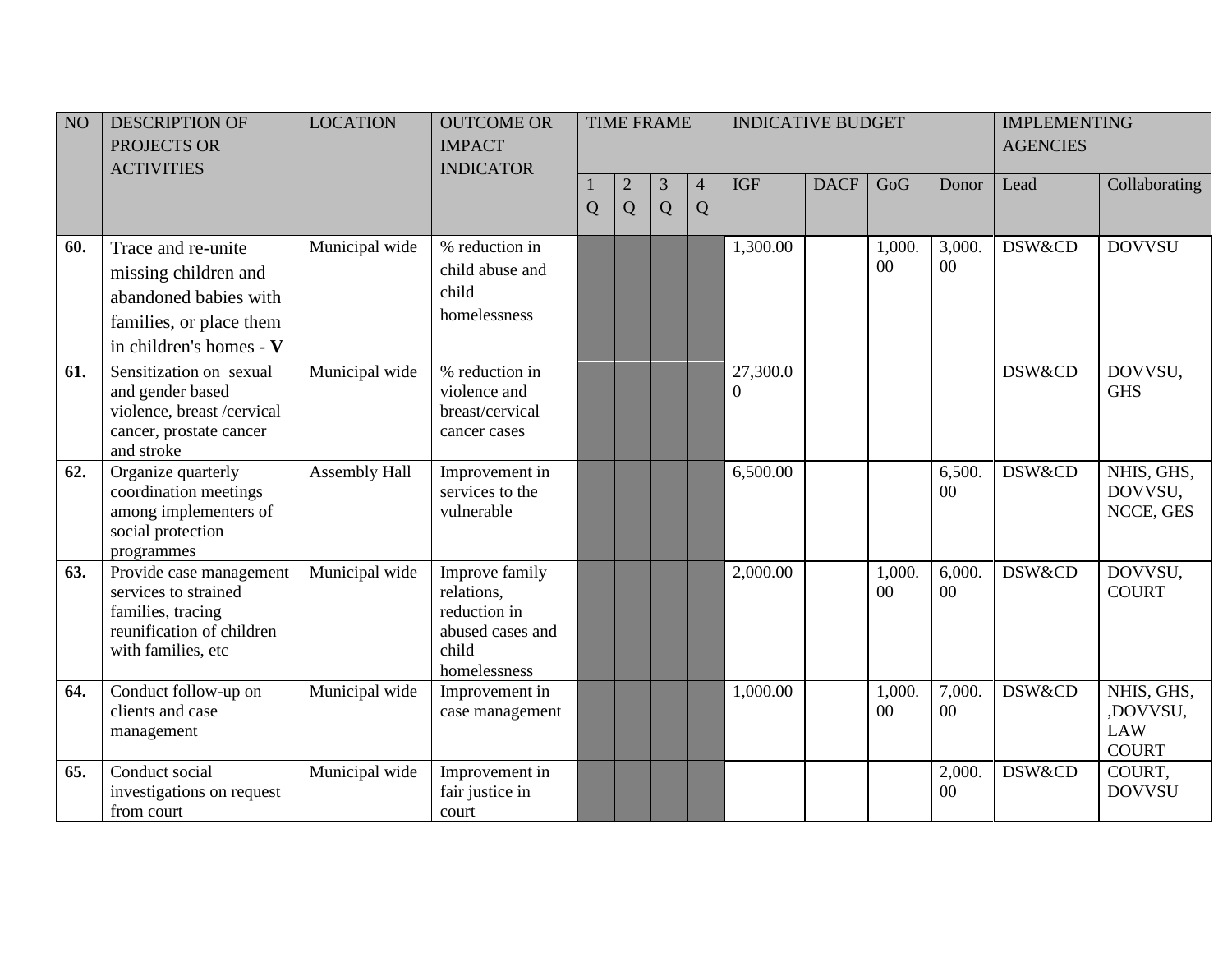| NO  | <b>DESCRIPTION OF</b><br>PROJECTS OR<br><b>ACTIVITIES</b>                                                | <b>LOCATION</b>      | <b>OUTCOME OR</b><br><b>IMPACT</b><br><b>INDICATOR</b>           |                |        | <b>TIME FRAME</b> |                     | <b>INDICATIVE BUDGET</b>     |             |              |               | <b>IMPLEMENTING</b><br><b>AGENCIES</b> |                             |
|-----|----------------------------------------------------------------------------------------------------------|----------------------|------------------------------------------------------------------|----------------|--------|-------------------|---------------------|------------------------------|-------------|--------------|---------------|----------------------------------------|-----------------------------|
|     |                                                                                                          |                      |                                                                  | $\overline{Q}$ | 2<br>Q | 3<br>Q            | $\overline{4}$<br>Q | <b>IGF</b>                   | <b>DACF</b> | GoG          | Donor         | Lead                                   | Collaborating               |
| 66. | Organize social services<br>Sub-committee meeting                                                        | <b>Assembly Hall</b> | Improvement in<br>social services                                |                |        |                   |                     | 10,128.0<br>$\mathbf{0}$     |             |              |               | DSW&CD                                 | Committee<br>Members        |
| 67. | Organize women, children<br>and youth committee<br>meeting                                               | <b>Assembly Hall</b> | Improvement in<br>the welfare of<br>women, children<br>and youth |                |        |                   |                     | 10,128.0<br>$\boldsymbol{0}$ |             |              |               | DSW&CD                                 | Committee<br><b>Members</b> |
| 68. | Procure office equipment<br>and furniture                                                                | <b>DSWCD Office</b>  | Improvement in<br>productivity                                   |                |        |                   |                     |                              |             | 5,000.<br>00 | 14,50<br>0,00 | DSW&CD                                 | Procurement<br>Unit         |
| 69. | Organise quarterly<br>Municipal Health<br>management meetings                                            | Municipal wide       | Improvement in<br>productivity                                   |                |        |                   |                     | 2,700.00                     |             |              |               | Municipal<br>Health<br>Directorate     | Municipal<br>Assembly       |
| 70. | Organise monthly data<br>quality and validation<br>meetings                                              | Municipal wide       | Improvement in<br>productivity                                   |                |        |                   |                     | 9,600.00                     |             |              |               | Municipal<br>Health<br>Directorate     | Municipal<br>Assembly       |
| 71. | <b>Conduct District response</b><br>initiative on Malaria<br>prevention and treatment                    | Municipal wide       | Reduction in<br>malaria related to<br>0%                         |                |        |                   |                     | 1,000.00                     |             |              |               | Municipal<br>Health<br>Directorate     | Municipal<br>Assembly       |
| 72. | Sensitize selected<br>Communities in the two<br>Sub-Municipalities on<br>HIV/AIDS and STIs<br>infections | Municipal wide       | %increase in<br>awareness<br>HIV/AIDS and<br><b>STIs</b>         |                |        |                   |                     | 1,000.00                     |             |              |               | Municipal<br>Health<br>Directorate     | Municipal<br>Assembly       |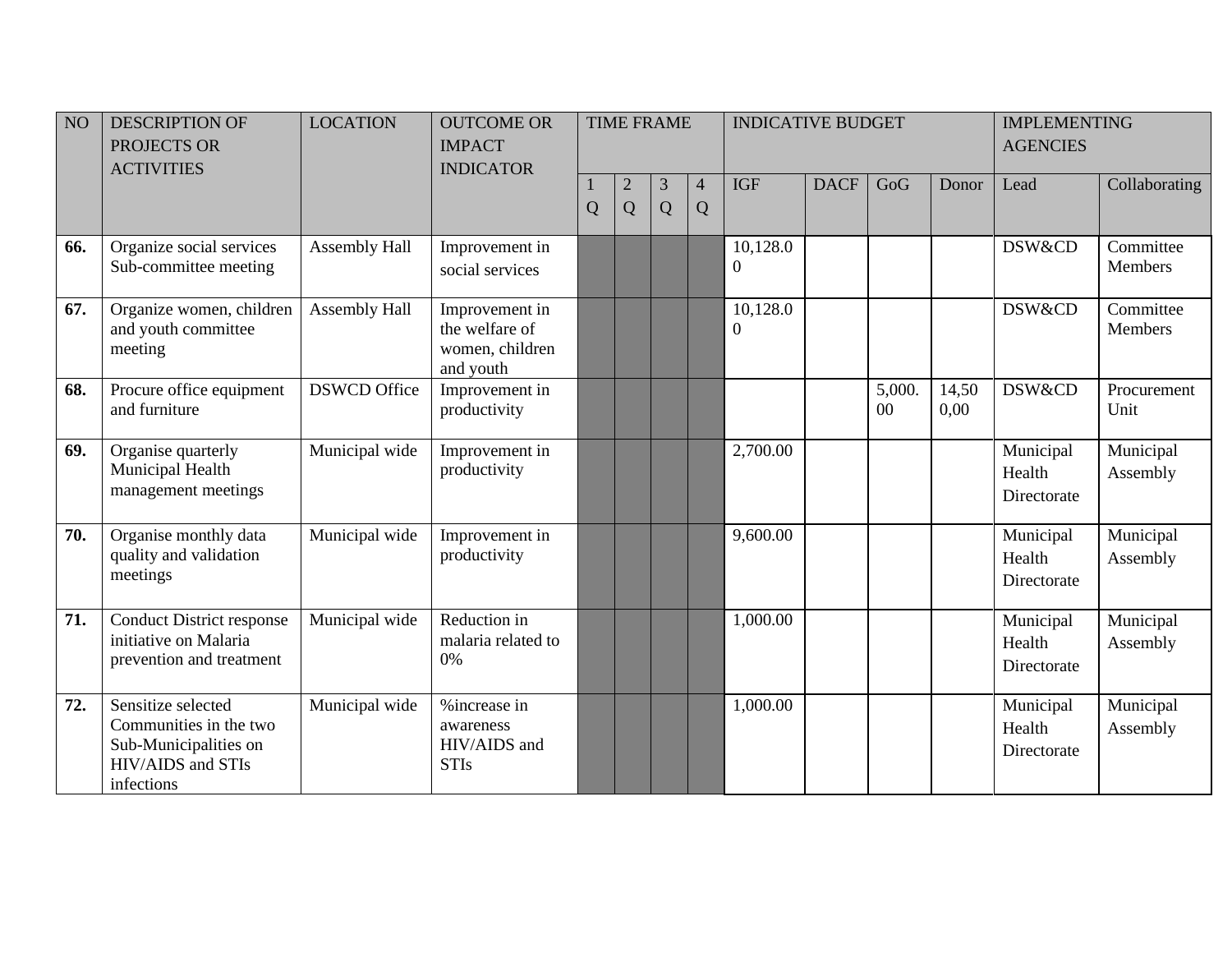| NO  | <b>DESCRIPTION OF</b><br>PROJECTS OR<br><b>ACTIVITIES</b>                               | <b>LOCATION</b>                                 | <b>OUTCOME OR</b><br><b>IMPACT</b><br><b>INDICATOR</b> |   |                     | <b>TIME FRAME</b>   |                     | <b>INDICATIVE BUDGET</b>  |             |     |       | <b>IMPLEMENTING</b><br><b>AGENCIES</b> |                     |
|-----|-----------------------------------------------------------------------------------------|-------------------------------------------------|--------------------------------------------------------|---|---------------------|---------------------|---------------------|---------------------------|-------------|-----|-------|----------------------------------------|---------------------|
|     |                                                                                         |                                                 |                                                        | Q | $\overline{c}$<br>Q | $\mathfrak{Z}$<br>Q | $\overline{4}$<br>Q | <b>IGF</b>                | <b>DACF</b> | GoG | Donor | Lead                                   | Collaborating       |
| 73. | Carry out daily<br>registration of residents<br>unto the NHIS at the<br>District office | District office                                 | Improvement in<br>quality health<br>service delivery   |   |                     |                     |                     | $\sim$                    |             |     |       | <b>NHIS</b>                            |                     |
| 74. | Conduct field registration<br>in communities                                            | Communities                                     | Improvement in<br>quality health<br>service delivery   |   |                     |                     |                     | $\blacksquare$            |             |     |       | <b>NHIS</b>                            | Assembly<br>members |
| 75. | Undertake indigent<br>registration/LEAP                                                 | Communities                                     | Improvement in<br>quality health<br>service delivery   |   |                     |                     |                     | $\overline{\phantom{a}}$  |             |     |       | <b>NHIS</b>                            | <b>DSWCD</b>        |
| 76. | Sensitize the public on<br>NHIS policies                                                | 15 Communities<br>in the Districts              | Improvement in<br>quality health<br>service delivery   |   |                     |                     |                     |                           |             |     |       | <b>NHIS</b>                            | Assembly<br>members |
| 77. | Sensitize and educate<br>citizens on births and<br>death registration                   | Ayigbe Town<br>(SSCC DVLA<br>Park)<br>New Weija | Credible data on<br>births & deaths                    |   |                     |                     |                     | 4,950.0<br>$\overline{0}$ |             |     |       | Birth &<br>Death<br>Registry           | <b>WGMA</b>         |
| 78. | <b>Conduct 2 Mass</b><br>Registration exercise                                          | Weija<br>Township Last<br>stop                  | Credible data on<br>births & deaths                    |   |                     |                     |                     | 4,950.0<br>$\overline{0}$ |             |     |       | Birth &<br>Death<br>Registry           | <b>WGMA</b>         |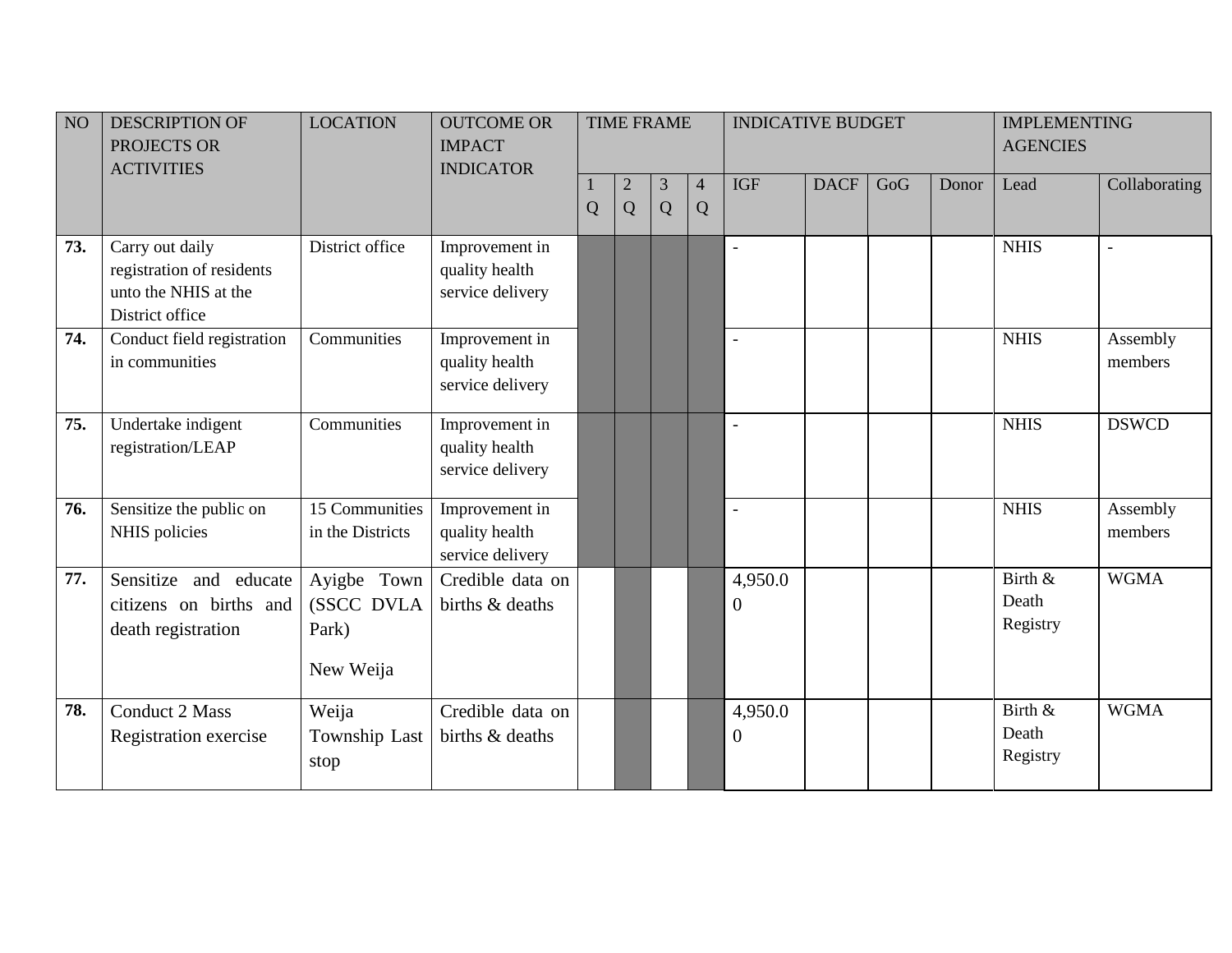| NO  | <b>DESCRIPTION OF</b><br>PROJECTS OR<br><b>ACTIVITIES</b>                                                                         | <b>LOCATION</b>                  | <b>OUTCOME OR</b><br><b>IMPACT</b><br><b>INDICATOR</b>          |   |                     | <b>TIME FRAME</b> |                     | <b>INDICATIVE BUDGET</b>  |             |     |                | <b>IMPLEMENTING</b><br><b>AGENCIES</b> |                                                                                                                        |
|-----|-----------------------------------------------------------------------------------------------------------------------------------|----------------------------------|-----------------------------------------------------------------|---|---------------------|-------------------|---------------------|---------------------------|-------------|-----|----------------|----------------------------------------|------------------------------------------------------------------------------------------------------------------------|
|     |                                                                                                                                   |                                  |                                                                 | Q | $\overline{2}$<br>Q | 3<br>Q            | $\overline{4}$<br>Q | <b>IGF</b>                | <b>DACF</b> | GoG | Donor          | Lead                                   | Collaborating                                                                                                          |
| 79. | Prosecute recalcitrant<br>sanitation offenders                                                                                    | Municipal wide                   | Improvement in<br>human health and<br>wellbeing                 |   |                     |                   |                     | 7,200.0<br>$\overline{0}$ |             |     |                | <b>GPS</b><br>Judiciary<br>Service     | <b>GPS</b><br>Judiciary<br>Service                                                                                     |
| 80. | Organize sensitization<br>sessions on household<br>toilet construction and<br>acquisition to attain open<br>defecation free (ODF) | Municipal wide                   | 15% reduction in<br>ODF by<br>December, 2022                    |   |                     |                   |                     |                           |             |     | 288,0<br>00.00 | <b>EHU</b>                             | MPCU,<br>Assembly<br>members,<br>unit<br>committee<br>members,<br>residents<br>association,<br>GAMA/<br><b>GASSLIP</b> |
| 81. | Organize One (1)<br>sensitization session<br>quarterly on pollution of<br>water bodies, air and<br>noise                          | Municipal wide                   | 15% reduction in<br>water, air and<br>noise pollution           |   |                     |                   |                     | 10,000.<br>00             |             |     |                | <b>EHU</b>                             | MPCU, GPS,<br>WRC,<br><b>GWCL</b>                                                                                      |
| 82. | Procure sanitary items,<br>tools, Health certificates<br>and office equipment                                                     | Weija- Gbawe<br>municipal office | % reduction in<br>improper<br>sanitation in the<br>Municipality |   |                     |                   |                     | 97,002.<br>73             |             |     |                | <b>EHU</b>                             | Procurement<br>Unit                                                                                                    |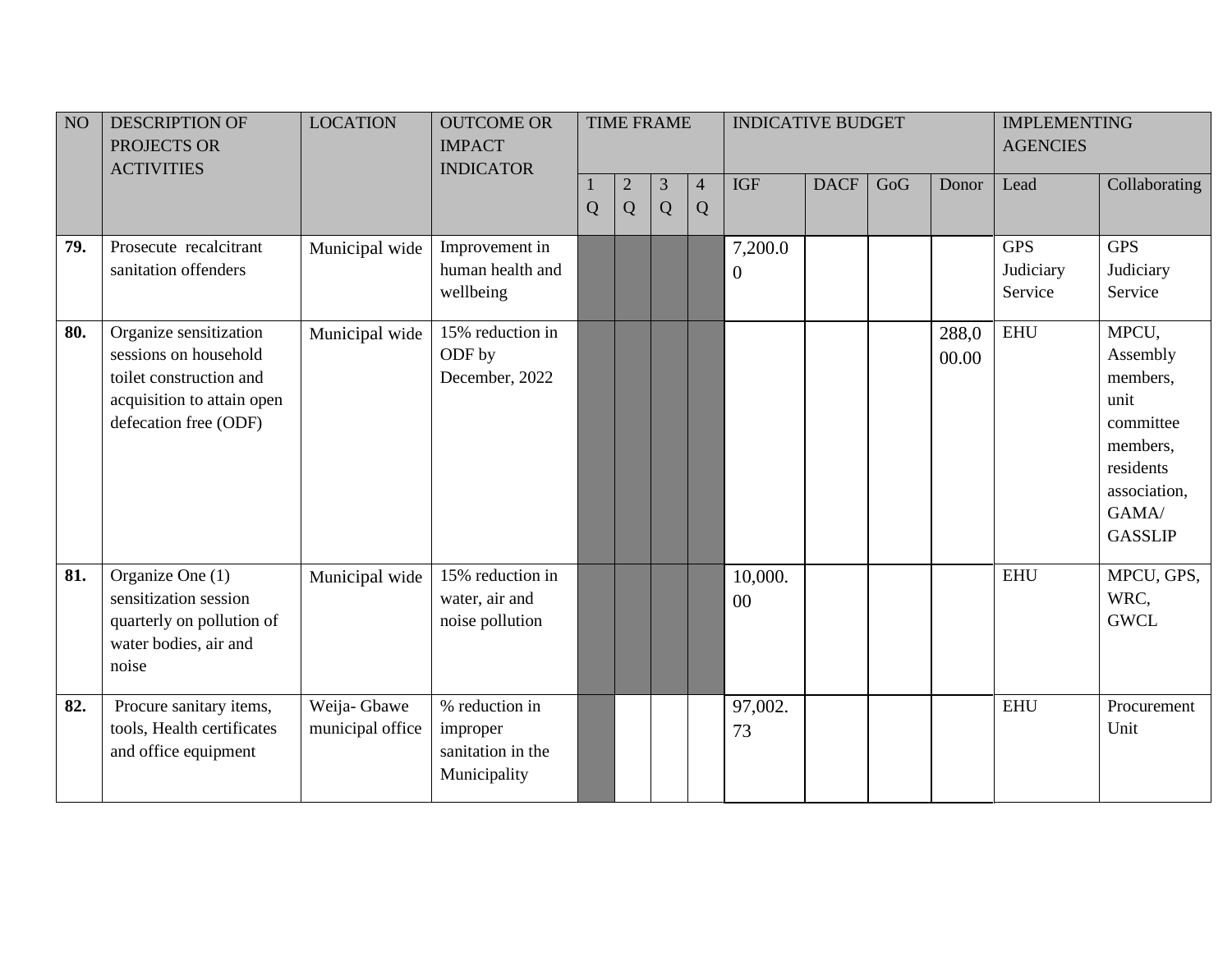| NO  | <b>DESCRIPTION OF</b><br>PROJECTS OR<br><b>ACTIVITIES</b> | <b>LOCATION</b>       | <b>OUTCOME OR</b><br><b>IMPACT</b><br><b>INDICATOR</b>        |   |                     | <b>TIME FRAME</b>   |                     | <b>INDICATIVE BUDGET</b>    |             |              |       | <b>IMPLEMENTING</b><br><b>AGENCIES</b> |                                                                                    |
|-----|-----------------------------------------------------------|-----------------------|---------------------------------------------------------------|---|---------------------|---------------------|---------------------|-----------------------------|-------------|--------------|-------|----------------------------------------|------------------------------------------------------------------------------------|
|     |                                                           |                       |                                                               | Q | $\overline{2}$<br>Q | $\mathfrak{Z}$<br>Q | $\overline{4}$<br>Q | <b>IGF</b>                  | <b>DACF</b> | GoG          | Donor | Lead                                   | Collaborating                                                                      |
| 83. | Facilitate the screening of<br>all food handlers/vendors  | Municipal wide        | % reduction in the<br>outbreak of<br>communicable<br>diseases |   |                     |                     |                     | 9,600.0<br>$\overline{0}$   |             |              |       | <b>EHU</b>                             | Municipal<br>Health<br>Directorate                                                 |
| 84. | Organize monthly clean-<br>up exercises                   | Municipal wide        | Improvement in<br>human health and<br>wellbeing               |   |                     |                     |                     | 102,960<br>.00              |             | 2,000.<br>00 |       | <b>EHU</b>                             | <b>NYEP</b><br>(Zoomlion)<br>workers,<br>NFED,<br>Social<br>Welfare<br><b>WGMA</b> |
| 85. | Collect and Update on<br><b>MESSAP</b>                    | Municipal wide        | Updated data by<br><b>July 2022</b>                           |   |                     |                     |                     | 14,400.<br>$00\,$           |             |              |       | <b>EHU</b>                             | <b>MPCU</b>                                                                        |
| 86. | Renew all franchised<br>contracts of waste<br>contractors | Municipal<br>Assembly | % reduction in<br>improper waste<br>disposal                  |   |                     |                     |                     | 5,000.0<br>$\boldsymbol{0}$ |             |              |       | <b>EHU</b>                             | Procuremen<br>t<br>Department,<br>All solid<br>waste<br>contractors                |
| 87. | Arrest and impound<br>stray animals                       | Municipal<br>Assembly | Improving<br>aesthetic of the<br>environment                  |   |                     |                     |                     | 12,000.<br>$00\,$           |             |              |       | <b>EHU</b>                             | Municipal<br>guards                                                                |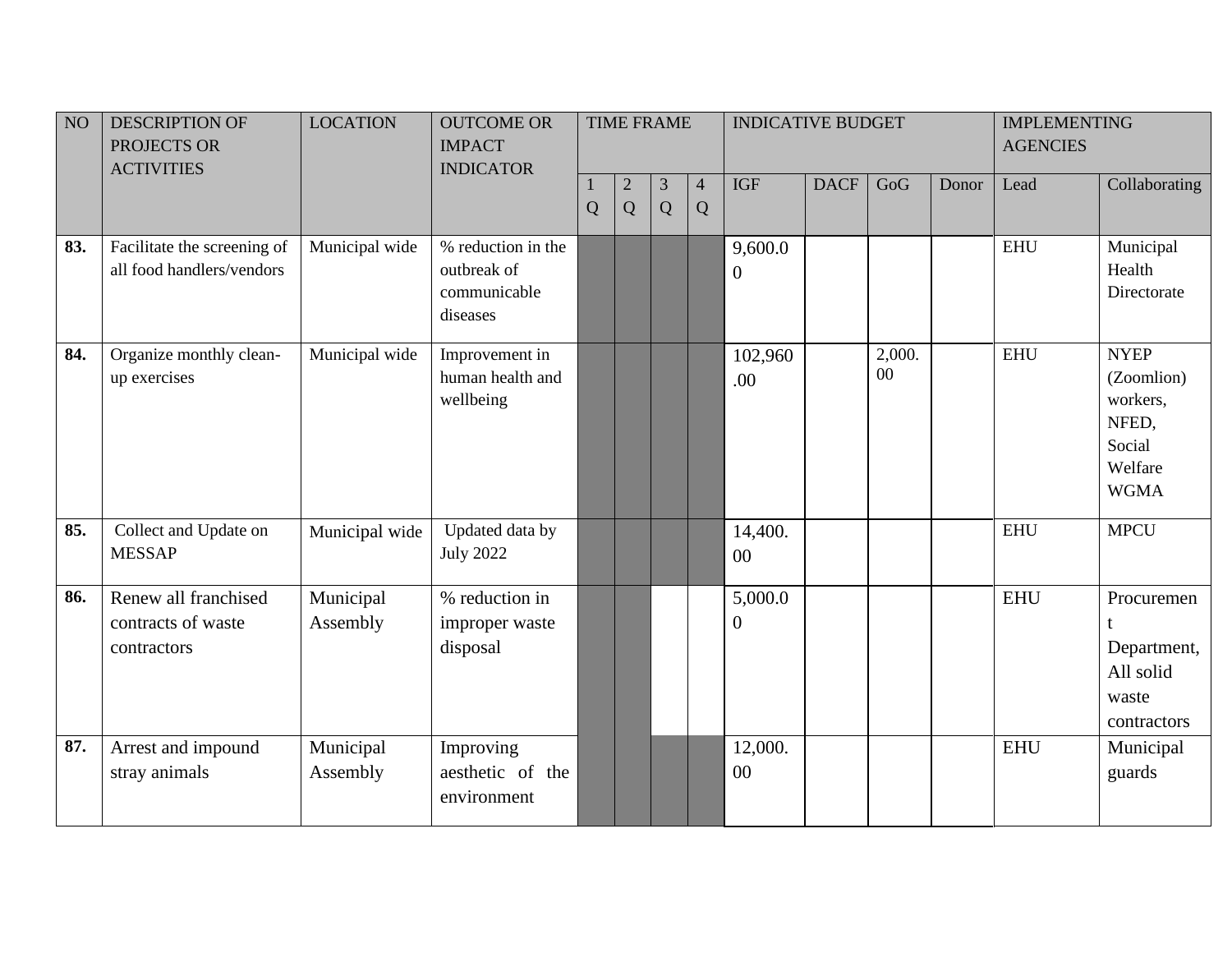| NO <sub>1</sub> | <b>DESCRIPTION OF</b><br>PROJECTS OR<br><b>ACTIVITIES</b>                                                                                                                                      | <b>LOCATION</b>   | <b>OUTCOME OR</b><br><b>IMPACT</b><br><b>INDICATOR</b>                                                           |   |                     | <b>TIME FRAME</b> |                     | <b>INDICATIVE BUDGET</b> |               |     |       | <b>IMPLEMENTING</b><br><b>AGENCIES</b> |                              |
|-----------------|------------------------------------------------------------------------------------------------------------------------------------------------------------------------------------------------|-------------------|------------------------------------------------------------------------------------------------------------------|---|---------------------|-------------------|---------------------|--------------------------|---------------|-----|-------|----------------------------------------|------------------------------|
|                 |                                                                                                                                                                                                |                   |                                                                                                                  | Q | $\overline{2}$<br>Q | 3<br>Q            | $\overline{4}$<br>Q | <b>IGF</b>               | <b>DACF</b>   | GoG | Donor | Lead                                   | Collaborating                |
| 88.             | Removal and burial of<br>pauper (dead bodies)                                                                                                                                                  | Municipal<br>wide | Prevention<br>of<br>communicable<br>disease<br>and<br>offensive odour                                            |   |                     |                   |                     | 10,800                   |               |     |       | <b>EHU</b>                             | Ghana<br>Police<br>Service   |
| 89.             | <b>Evacuation of waste</b>                                                                                                                                                                     | Municipal<br>wide | Maintaining the<br>aesthetic beauty<br>of<br>the<br>environment and<br>the spread of<br>communicable<br>diseases |   |                     |                   |                     | 84,000                   |               |     |       | <b>EHU</b>                             | Zoomlion<br>Ghana<br>Limited |
|                 |                                                                                                                                                                                                |                   | ENVIRONMENT, INFRASTRUCTURE AND HUMAN SETTLEMENTS                                                                |   |                     |                   |                     |                          |               |     |       |                                        |                              |
| 90.             | Organize twelve (12)<br><b>Spatial Planning</b><br><b>Committee Meetings and</b><br>get 95% of the total<br>Development<br><b>Applications submitted</b><br>approved by the end of<br>December | Municipal wide    | Improvement in<br>spatial<br>development<br>control                                                              |   |                     |                   |                     |                          | 39,48<br>0.00 |     |       | <b>PPD</b>                             | <b>SPC MEMB.</b>             |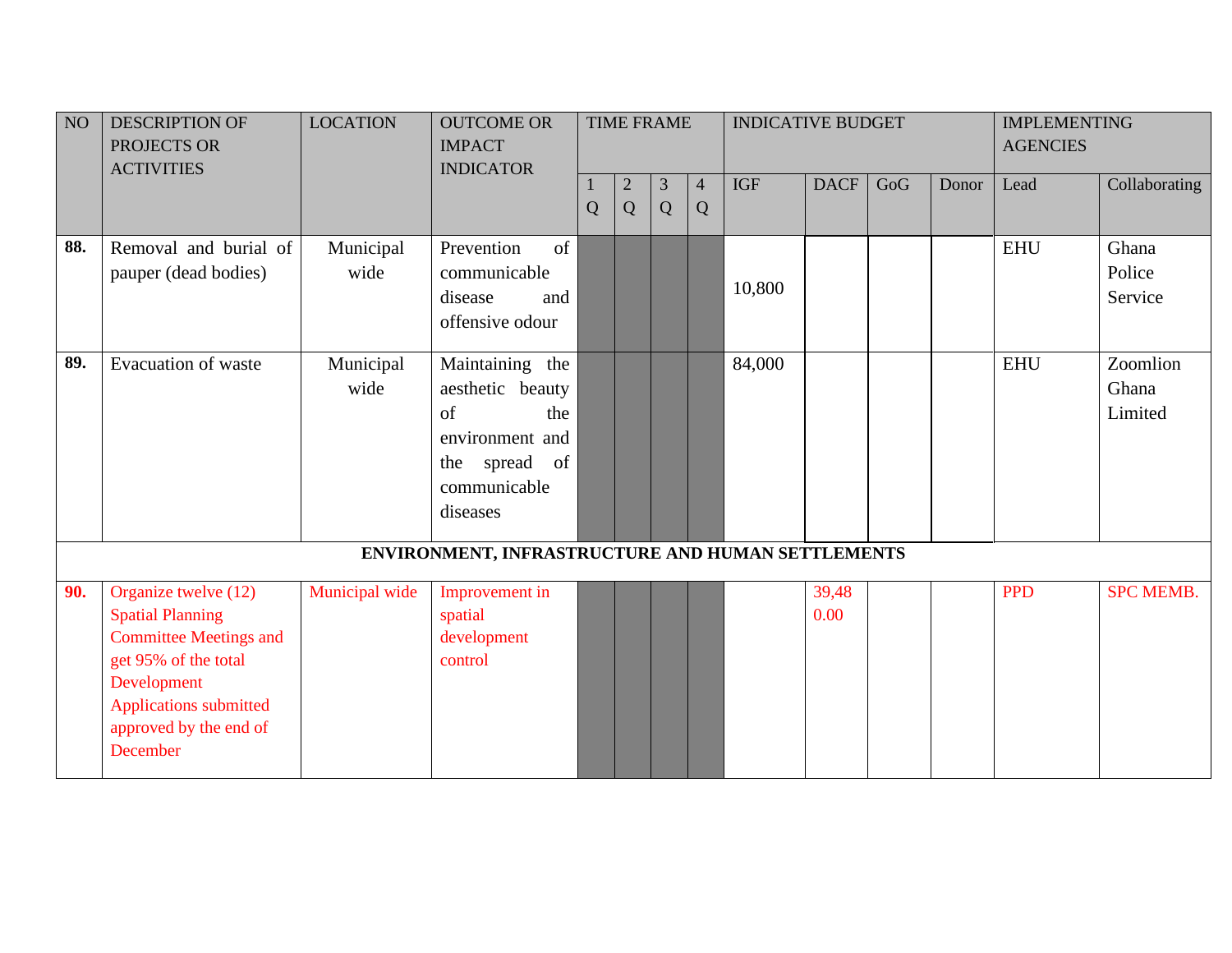| NO <sub>1</sub> | <b>DESCRIPTION OF</b><br>PROJECTS OR<br><b>ACTIVITIES</b>                                                                                                   | <b>LOCATION</b>          | <b>OUTCOME OR</b><br><b>IMPACT</b><br><b>INDICATOR</b>                         |   |                 | <b>TIME FRAME</b>   |                     | <b>INDICATIVE BUDGET</b> |             |     |       | <b>IMPLEMENTING</b><br><b>AGENCIES</b> |                 |
|-----------------|-------------------------------------------------------------------------------------------------------------------------------------------------------------|--------------------------|--------------------------------------------------------------------------------|---|-----------------|---------------------|---------------------|--------------------------|-------------|-----|-------|----------------------------------------|-----------------|
|                 |                                                                                                                                                             |                          |                                                                                | Q | $\sqrt{2}$<br>Q | $\overline{3}$<br>Q | $\overline{4}$<br>Q | <b>IGF</b>               | <b>DACF</b> | GoG | Donor | Lead                                   | Collaborating   |
| 91.             | Organize Twelve (12)<br><b>Technical Planning</b><br><b>Inspection Sub/Site</b><br><b>Inspection Committee</b><br>Meetings by the end of<br><b>December</b> | Municipal wide           | Improvement in<br>spatial<br>development<br>control                            |   |                 |                     |                     | 32,400.0<br>$\mathbf{0}$ |             |     |       | <b>PPD</b>                             | <b>TSM</b>      |
| 92.             | Prepare one Planning<br>scheme for Tetegu by<br>December 2022 and get it<br>approved                                                                        | Tetegu                   | <b>Enhancement</b> in<br>local land use plan                                   |   |                 |                     |                     | 40,000.0<br>$\mathbf{0}$ |             |     |       | <b>PPD</b>                             | <b>SPC MEMB</b> |
| 93.             | Revise and update<br>existing 2 Local Plans<br>into an approved<br>upgraded Address Map                                                                     | Gbawe<br><b>McCarthy</b> | <b>Enhancement</b> in<br>local land use plan                                   |   |                 |                     |                     | 18,000.0<br>$\mathbf{0}$ |             |     |       | <b>PPD</b>                             | <b>SPC MEMB</b> |
| 94.             | <b>Organize consultations</b><br>and validation of street<br>names                                                                                          | Weija                    | % increase in the<br>number of streets<br>named and<br>properties<br>addressed |   |                 |                     |                     | 5,000.00                 |             |     |       | <b>PPD</b>                             | SAT/LO          |
| 95.             | Facilitate the installation<br>of property address and<br>street plates                                                                                     | Weija and<br>S.C.C       | % increase in the<br>number of streets<br>named and                            |   |                 |                     |                     |                          |             |     |       | PPD/<br>Procurement                    | <b>ASS</b>      |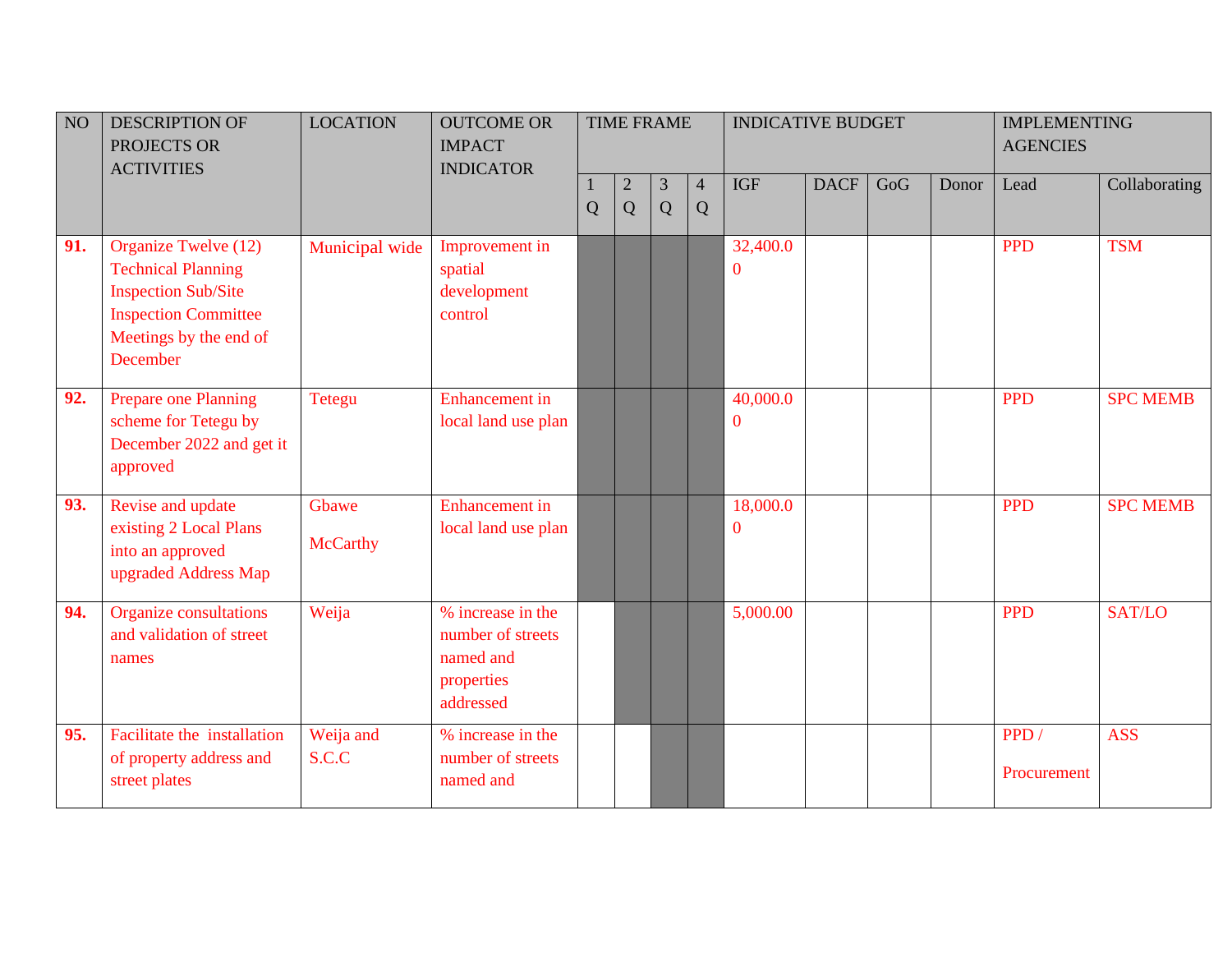| $\rm NO$ | <b>DESCRIPTION OF</b><br>PROJECTS OR<br><b>ACTIVITIES</b>                                 | <b>LOCATION</b>                                                                                      | <b>OUTCOME OR</b><br><b>IMPACT</b><br><b>INDICATOR</b>        |   |                     | <b>TIME FRAME</b> |                     | <b>INDICATIVE BUDGET</b> |               |     |       | <b>IMPLEMENTING</b><br><b>AGENCIES</b> |                                  |
|----------|-------------------------------------------------------------------------------------------|------------------------------------------------------------------------------------------------------|---------------------------------------------------------------|---|---------------------|-------------------|---------------------|--------------------------|---------------|-----|-------|----------------------------------------|----------------------------------|
|          |                                                                                           |                                                                                                      |                                                               | Q | $\overline{2}$<br>Q | 3<br>Q            | $\overline{4}$<br>Q | <b>IGF</b>               | <b>DACF</b>   | GoG | Donor | Lead                                   | Collaborating                    |
|          |                                                                                           |                                                                                                      | properties<br>addressed                                       |   |                     |                   |                     |                          |               |     |       |                                        |                                  |
| 96.      | Organize four (4) S.A.T<br>Review Meetings by the<br>end of December 2021                 | Municipal wide                                                                                       | Improvement in<br>street naming and<br>property<br>addressing |   |                     |                   |                     | 8,400.00                 |               |     |       | <b>PPD</b>                             | <b>SAT</b>                       |
| 97.      | Sensitize 100 developers<br>on the need to plant trees                                    | Municipal wide                                                                                       | Improvement in<br>the municipal<br>micro-climate              |   |                     |                   |                     | 700.00                   |               |     |       | Forestry                               | PPD,<br>NADMO,<br>Assembly       |
| 98.      | Procure two (2) Desktops,<br>6 tablet and fuel coupons                                    | <b>PPD</b> Office                                                                                    | % increase in<br>productivity and<br>efficiency               |   |                     |                   |                     |                          | 15,00<br>0.00 |     |       | <b>PDD</b>                             | Procurement<br>Unit,<br>Assembly |
| 99.      | Facilitate the weekly<br>maintenance of trees<br>planted under the Green<br>Ghana Project | Road maiden<br>from Tetegu<br>junction to<br>Regent junction<br>WGMA Office<br>compound &<br>outside | Improvement in<br>aesthetics of the<br>Municipality           |   |                     |                   |                     | 10,120.0<br>$\mathbf{0}$ |               |     |       | Parks &<br>Gardens<br>Unit             | <b>PPD</b><br><b>WGMA</b>        |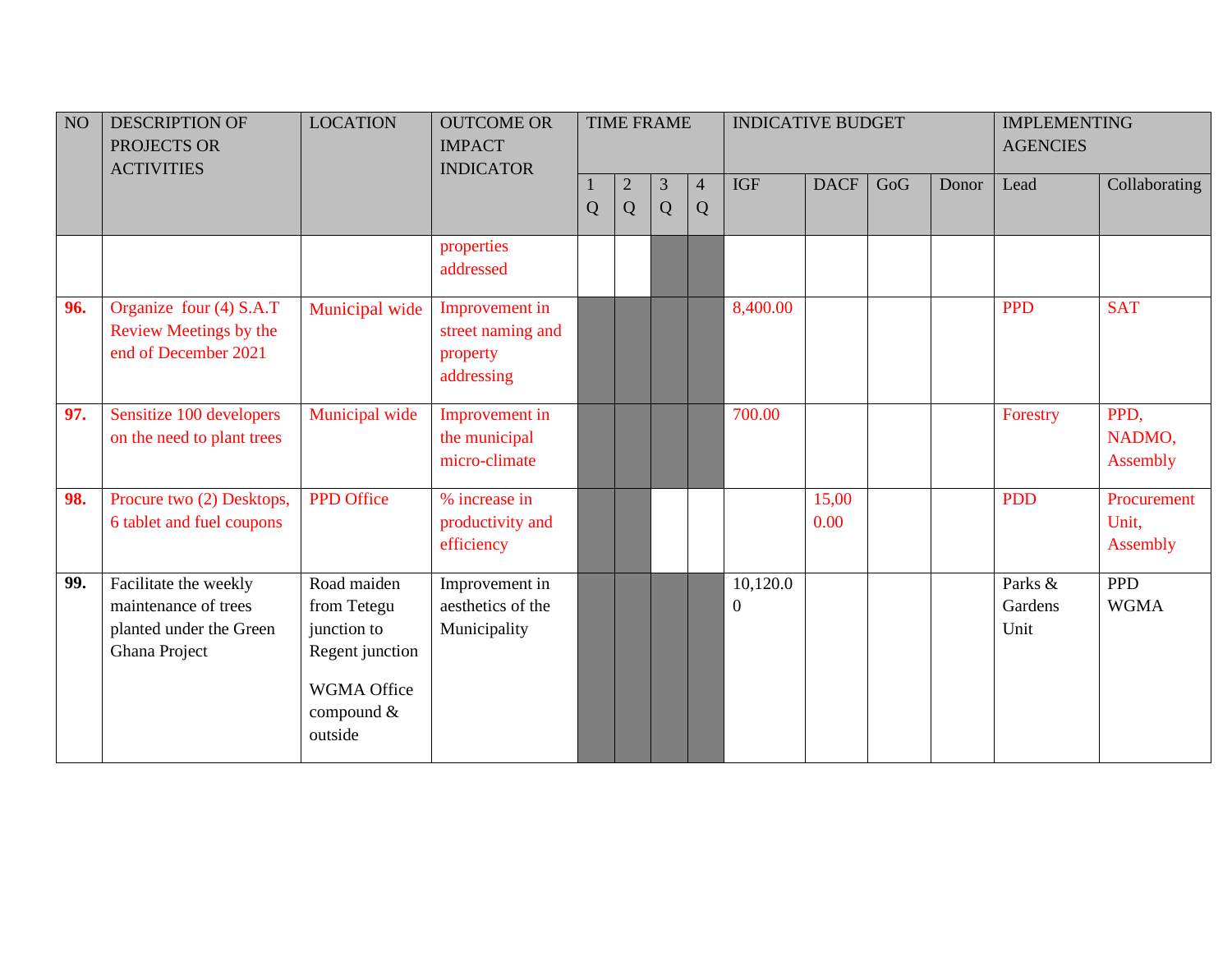| NO   | <b>DESCRIPTION OF</b><br>PROJECTS OR<br><b>ACTIVITIES</b>                                                                        | <b>LOCATION</b>                                                 | <b>OUTCOME OR</b><br><b>IMPACT</b><br><b>INDICATOR</b> |   | <b>TIME FRAME</b> |        |                     | <b>INDICATIVE BUDGET</b>     |                             |     |       | <b>IMPLEMENTING</b><br><b>AGENCIES</b> |                            |
|------|----------------------------------------------------------------------------------------------------------------------------------|-----------------------------------------------------------------|--------------------------------------------------------|---|-------------------|--------|---------------------|------------------------------|-----------------------------|-----|-------|----------------------------------------|----------------------------|
|      |                                                                                                                                  |                                                                 |                                                        | Q | $\mathbf{2}$<br>Q | 3<br>Q | $\overline{4}$<br>Q | <b>IGF</b>                   | <b>DACF</b>                 | GoG | Donor | Lead                                   | Collaborating              |
| 100. | Landscape 2 areas within<br>the Municipality                                                                                     | <b>WGMA Office</b><br>compound<br>Gbawe Piggery<br>(EU project) | Improvement in<br>aesthetics of the<br>Municipality    |   |                   |        |                     | 25,360.0<br>$\boldsymbol{0}$ |                             |     |       | Parks &<br>Gardens<br>Unit             | <b>PPD</b><br><b>WGMA</b>  |
| 101. | Establish a nursery for<br>landscaping works                                                                                     | <b>WGMA Office</b><br>premises                                  | Improvement in<br>aesthetics of the<br>Municipality    |   |                   |        |                     | 9,315.00                     |                             |     |       | Parks &<br>Gardens<br>Unit             | <b>PPD</b><br><b>WGMA</b>  |
| 102. | Procure tools and<br>equipment for<br>landscaping works (lawn<br>mowers, brush cutters,<br>shears, hand forks and<br>trowel etc) | <b>WGMA</b>                                                     | Improvement in<br>aesthetics of the<br>Municipality    |   |                   |        |                     | 15,205.0<br>$\mathbf{0}$     |                             |     |       | Parks &<br>Gardens<br>Unit             | <b>PPD</b><br><b>WGMA</b>  |
| 103. | <b>Construct School</b><br>buildings within the<br>Municipality                                                                  | Joma<br>Gbawe                                                   | % increase in<br>educational<br>facilities             |   |                   |        |                     |                              | 1,000,<br>000.0<br>$\theta$ |     |       | <b>Works</b><br>Department             | Planning,<br><b>Budget</b> |
| 104. | <b>Procure School furniture</b>                                                                                                  | Municipal wide                                                  | % increase in<br>educational<br>facilities             |   |                   |        |                     |                              | 100,0<br>00.00              |     |       | <b>Works</b><br>Department             | Planning,<br><b>Budget</b> |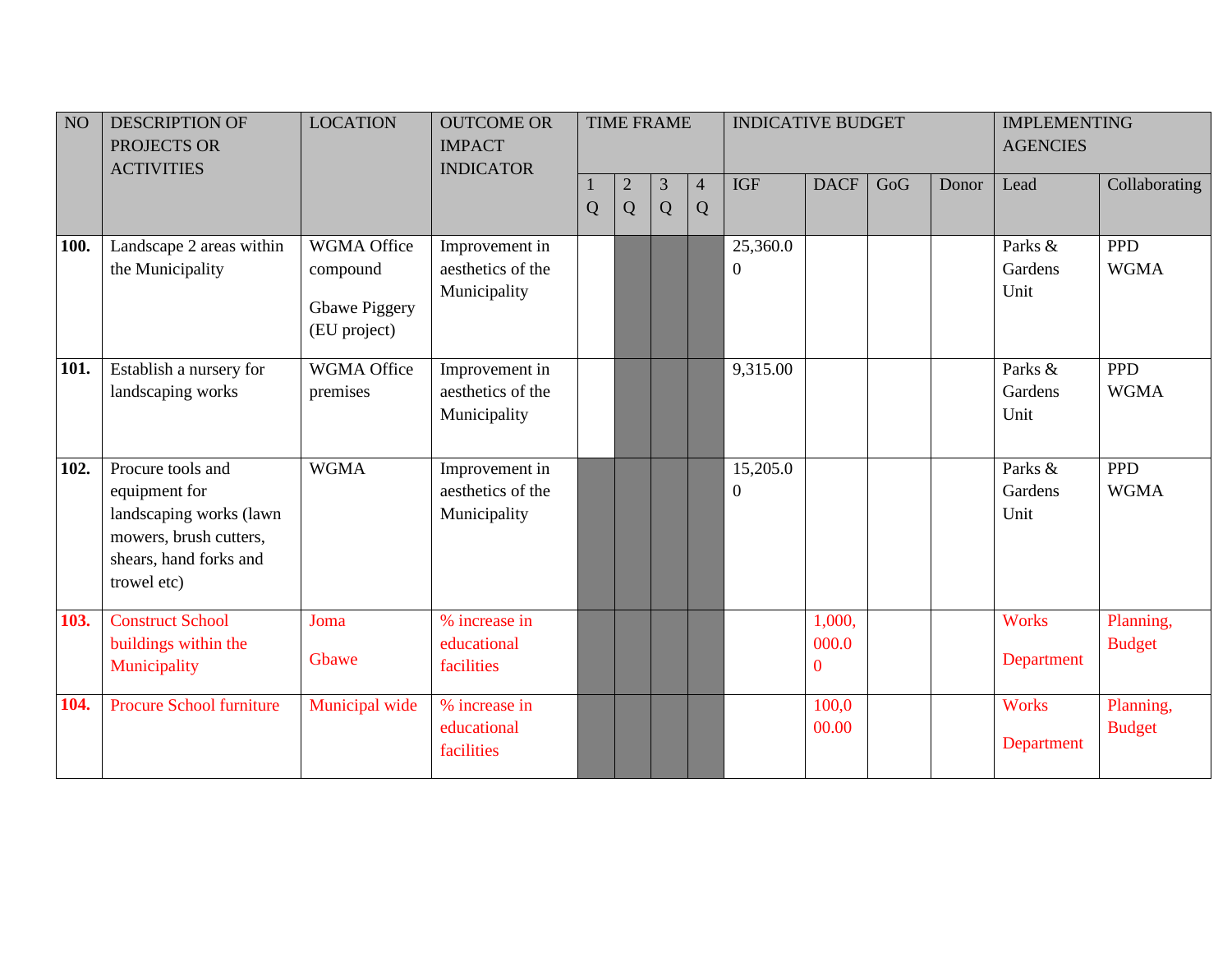| NO <sub>1</sub> | <b>DESCRIPTION OF</b><br>PROJECTS OR<br><b>ACTIVITIES</b>                                      | <b>LOCATION</b> | <b>OUTCOME OR</b><br><b>IMPACT</b><br><b>INDICATOR</b>                     |   |                 | <b>TIME FRAME</b> |                     | <b>INDICATIVE BUDGET</b> |                                     |                                   |       | <b>IMPLEMENTING</b><br><b>AGENCIES</b> |                            |
|-----------------|------------------------------------------------------------------------------------------------|-----------------|----------------------------------------------------------------------------|---|-----------------|-------------------|---------------------|--------------------------|-------------------------------------|-----------------------------------|-------|----------------------------------------|----------------------------|
|                 |                                                                                                |                 |                                                                            | Q | $\sqrt{2}$<br>Q | 3<br>Q            | $\overline{4}$<br>Q | <b>IGF</b>               | <b>DACF</b>                         | GoG                               | Donor | Lead                                   | Collaborating              |
| 105.            | <b>Construct Fire Station</b>                                                                  | Gbawe           | Improvement<br><b>Safety</b>                                               |   |                 |                   |                     |                          | 1,000,<br>000.0<br>$\mathbf{0}$     |                                   |       | <b>Works</b><br>Department             | Planning,<br><b>Budget</b> |
| 106.            | <b>Construct CHPS</b><br>Compound                                                              | Gonse           | Improvement in<br>the health sector                                        |   |                 |                   |                     |                          | 450,0<br>00.00                      |                                   |       | <b>Works</b><br>Department             | Planning,<br><b>Budget</b> |
| 107.            | <b>Construct health Centre</b>                                                                 | Gbawe           | Improvement in<br>the health sector                                        |   |                 |                   |                     |                          | 1,000.<br>000.0<br>$\boldsymbol{0}$ |                                   |       | <b>Works</b><br>Department             | Planning,<br><b>Budget</b> |
| 108.            | Complete 1 <sup>st</sup> Floor Weija<br><b>Gbawe Municipal</b><br><b>Assembly office Block</b> | Weija           | Improvement in<br>productivity of the<br>assembly                          |   |                 |                   |                     |                          | 1,000,<br>000.0<br>$\boldsymbol{0}$ |                                   |       | <b>Works</b><br>Department             | <b>Budget</b>              |
| 109.            | <b>Construct Police Post</b>                                                                   | Gonse           | Improvement in<br>security of the<br>municipality                          |   |                 |                   |                     |                          | 650,0<br>00.00                      |                                   |       | <b>Works</b><br>Department             | Planning,<br><b>Budget</b> |
| 110.            | Install and maintain street<br>lights in the Municipality                                      | Municipal wide  | Improvement in<br>security of the<br>municipality                          |   |                 |                   |                     |                          | 700,0<br>00.00                      |                                   |       | Works<br>Department                    | Procurement                |
| 111.            | <b>Rehabilitee of Roads</b><br>within the Municipality                                         | Municipal wide  | <b>First class access</b><br>road leading to<br>improved<br>transportation |   |                 |                   |                     |                          |                                     | 15,00<br>0,000.<br>0 <sup>0</sup> |       | Roads<br>Department                    | <b>WGMA</b>                |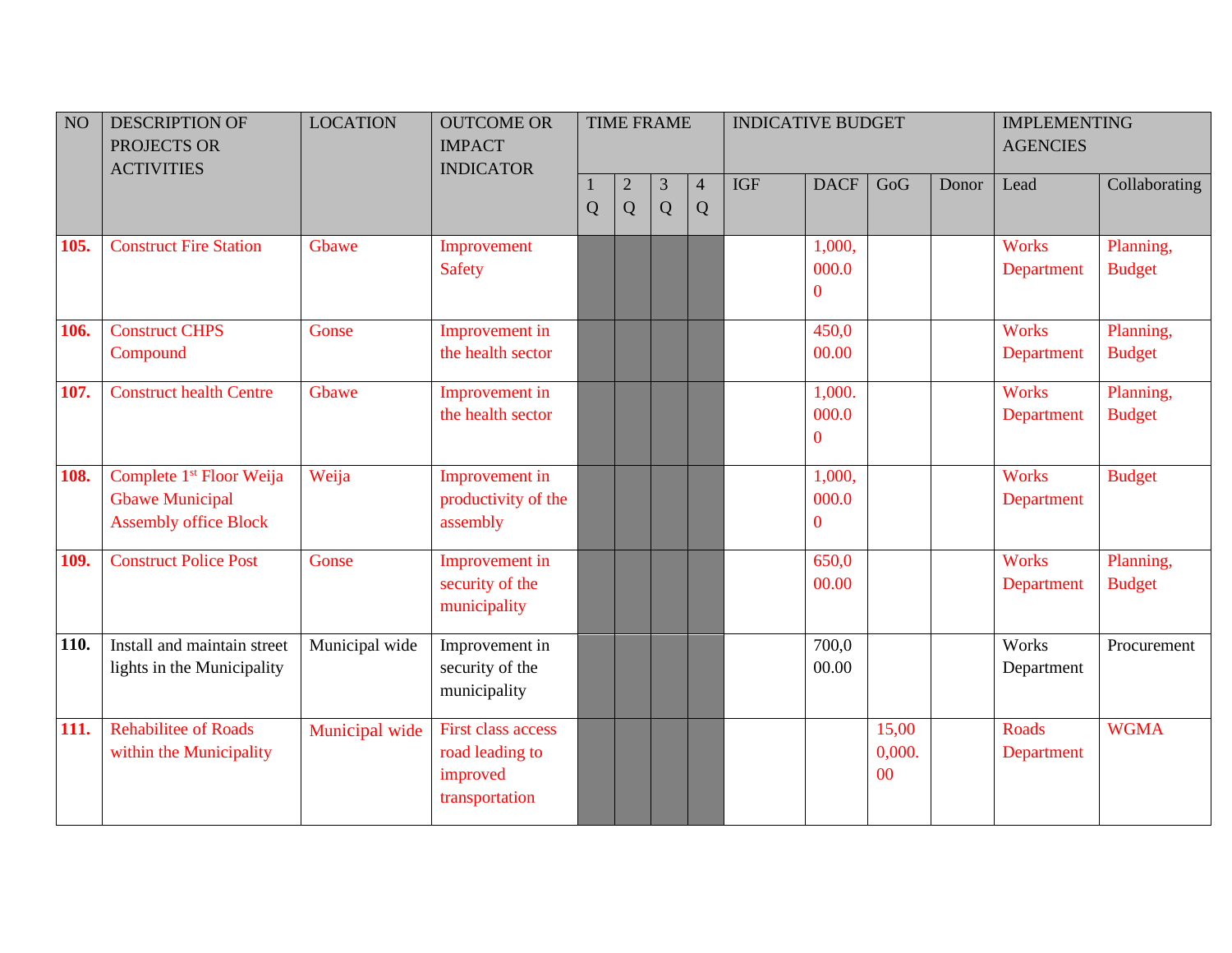| NO          | <b>DESCRIPTION OF</b><br>PROJECTS OR<br><b>ACTIVITIES</b>                     | <b>LOCATION</b>       | <b>OUTCOME OR</b><br><b>IMPACT</b><br><b>INDICATOR</b>            |                |                     | <b>TIME FRAME</b> |                     | <b>INDICATIVE BUDGET</b> |             |                                   |       | <b>IMPLEMENTING</b><br><b>AGENCIES</b> |                     |
|-------------|-------------------------------------------------------------------------------|-----------------------|-------------------------------------------------------------------|----------------|---------------------|-------------------|---------------------|--------------------------|-------------|-----------------------------------|-------|----------------------------------------|---------------------|
|             |                                                                               |                       |                                                                   | $\overline{Q}$ | $\overline{c}$<br>Q | 3<br>Q            | $\overline{4}$<br>Q | <b>IGF</b>               | <b>DACF</b> | GoG                               | Donor | Lead                                   | Collaborating       |
| 112.        | Construct of drains within<br>the Municipality                                | Municipal wide        | % reduction in<br>flooding                                        |                |                     |                   |                     |                          |             | 15,00<br>0,000.<br>0 <sup>0</sup> |       | Roads<br>Department                    | <b>WGMA</b>         |
| 113.        | Reshape/re-gravel<br>selected roads within<br>municipality                    | Municipal wide        | Improvement in<br>road surface<br>conditions                      |                |                     |                   |                     | 300.000.<br>00           |             | 760,0<br>00.00                    |       | Roads<br>Department                    | <b>MPCU</b>         |
| 114.        | Desilt/Dredge of selected<br>drains within the<br>Municipality                | Municipal wide        | % reduction in<br>flooding                                        |                |                     |                   |                     | 150.000.<br>00           |             | 310,0<br>00.00                    |       | Roads<br>Department                    |                     |
|             |                                                                               |                       | <b>GOVERNANCE CORRUPTION AND PUBLIC ACCOUNTABILITY</b>            |                |                     |                   |                     |                          |             |                                   |       |                                        |                     |
| 115.        | Visit and meet with<br>cultural groups and<br>artisans in the<br>municipality | Municipal wide        | % increase in<br>unity between<br>cultural groups<br>and artisans |                |                     |                   |                     | 1,000.00                 |             |                                   |       | Centre for<br>National<br>Culture      | Assembly<br>members |
| <b>116.</b> | Organize arts and crafts<br>training program in beads<br>making               | Tetegu<br>Ayigbe Town | Improvement in<br>livelihood of the<br>people                     |                |                     |                   |                     | 4,500.00                 |             |                                   |       | Centre for<br>National<br>Culture      | Assembly<br>members |
| 117.        | Exhibit various crafts and<br>artefacts produced by the<br>artisans in the    | Mallam                | Enlargement and<br>boosting of their<br>market                    |                |                     |                   |                     | 5,000.00                 |             |                                   |       | Centre for<br>National<br>Culture      | Assembly<br>members |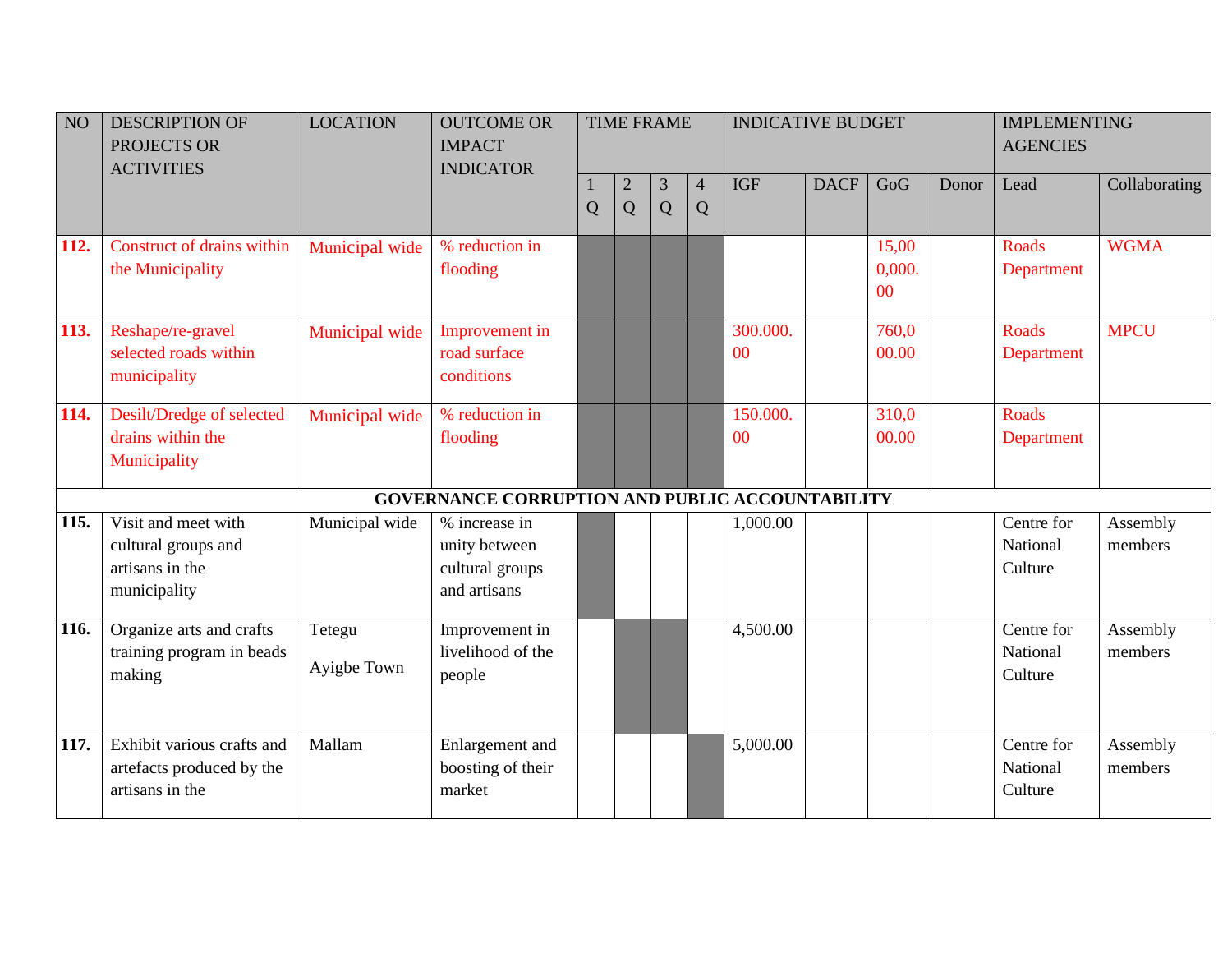| NO <sub>1</sub> | <b>DESCRIPTION OF</b><br>PROJECTS OR<br><b>ACTIVITIES</b>                                                                                                                | <b>LOCATION</b>             | <b>OUTCOME OR</b><br><b>IMPACT</b><br><b>INDICATOR</b>              |   |                     | <b>TIME FRAME</b> |                     | <b>INDICATIVE BUDGET</b> |             |              |       | <b>IMPLEMENTING</b><br><b>AGENCIES</b>       |                                                                         |
|-----------------|--------------------------------------------------------------------------------------------------------------------------------------------------------------------------|-----------------------------|---------------------------------------------------------------------|---|---------------------|-------------------|---------------------|--------------------------|-------------|--------------|-------|----------------------------------------------|-------------------------------------------------------------------------|
|                 |                                                                                                                                                                          |                             |                                                                     | Q | $\overline{c}$<br>Q | 3<br>Q            | $\overline{4}$<br>Q | <b>IGF</b>               | <b>DACF</b> | GoG          | Donor | Lead                                         | Collaborating                                                           |
|                 | Communities within the<br>Municipality                                                                                                                                   |                             |                                                                     |   |                     |                   |                     |                          |             |              |       |                                              |                                                                         |
| 118.            | Organize annual town hall<br>meeting to educate people<br>on government flagship<br>policies and programmes                                                              | Weija/Gbawe                 | % increase in<br>social<br>accountability                           |   |                     |                   |                     |                          |             | 8,000<br>.00 |       | Information<br>Services<br>Department        | Planning,<br><b>Budget</b>                                              |
| 119.            | Sensitize all heads of<br>departments on RTI bill.                                                                                                                       | Assembly hall               | % increase in<br>information<br>accessibility                       |   |                     |                   |                     | 2,000.00                 |             |              |       | Information<br><b>Services</b><br>Department | <b>NCCE</b>                                                             |
| 120.            | Organize public education<br>on sanitation and health                                                                                                                    | Weija/Gbawe<br>Municipality | % reduction in the<br>outbreak of<br>cholera in the<br>municipality |   |                     |                   |                     | 2,500.00                 |             |              |       | Information<br><b>Services</b><br>Department | Environment<br>al Health<br>Unit,<br>municipal<br>Health<br>Directorate |
| 121.            | Hold public education and<br>sensitization to improve<br>the internally generated<br>fund base at WGMA with<br>Van, radio and<br><b>Community Information</b><br>Centres | Weija Gbawe<br>Municipality | Improvement in<br>internally<br>generated fund                      |   |                     |                   |                     | 8,000.00                 |             |              |       | Information<br><b>Services</b><br>Department | <b>Accounts</b>                                                         |
| 122.            | Update existing data on<br>properties and businesses                                                                                                                     | Municipal wide              | % increase in the<br>number of rate<br>payers                       |   |                     |                   |                     | 10,000.0<br>0            |             |              |       | Finance                                      | MIS &<br><b>Budget</b>                                                  |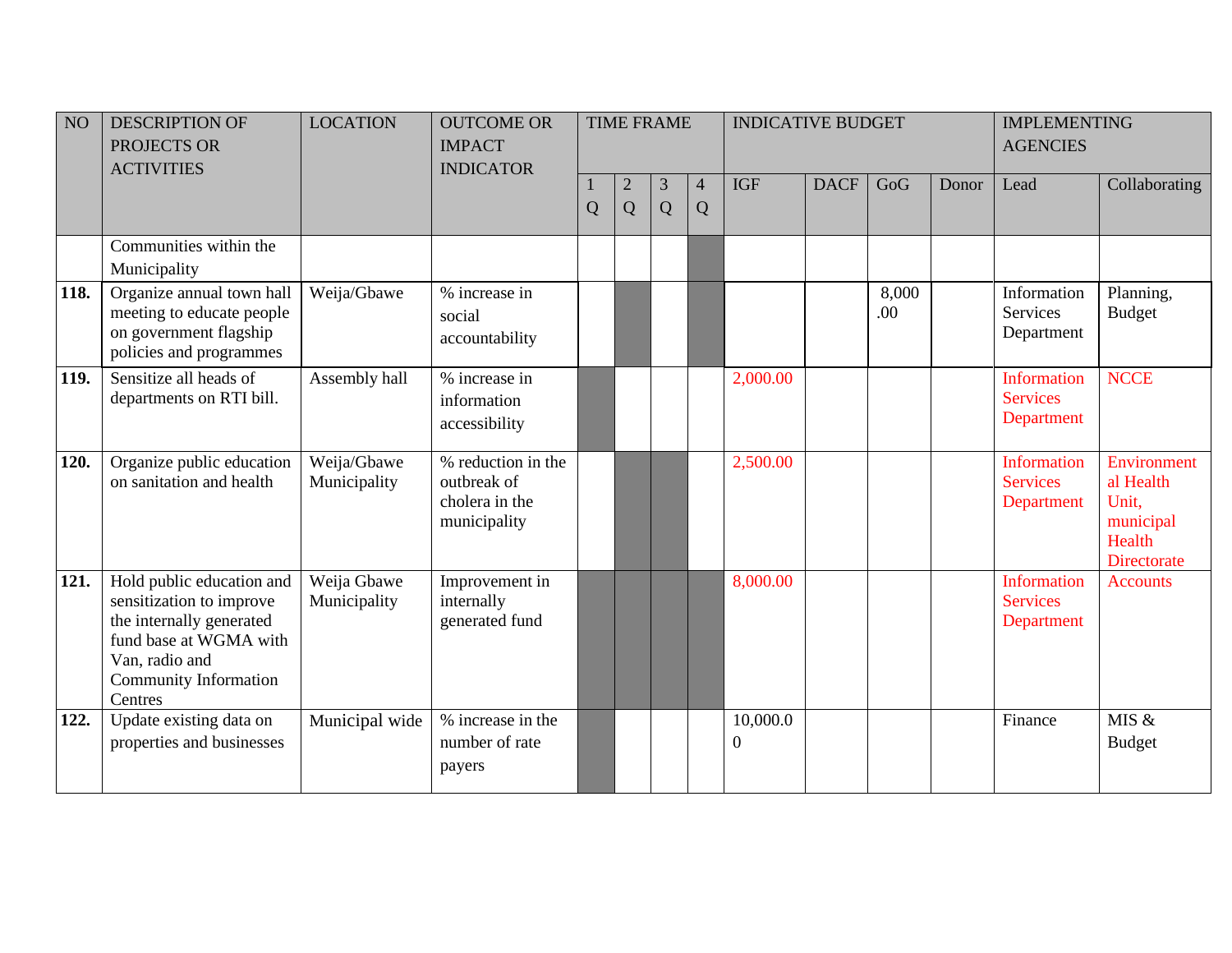| NO   | <b>DESCRIPTION OF</b><br>PROJECTS OR<br><b>ACTIVITIES</b>                     | <b>LOCATION</b> | <b>OUTCOME OR</b><br><b>IMPACT</b><br><b>INDICATOR</b>    |   |                     | <b>TIME FRAME</b>   |                     | <b>INDICATIVE BUDGET</b>     |             |     |       | <b>IMPLEMENTING</b><br><b>AGENCIES</b> |                           |
|------|-------------------------------------------------------------------------------|-----------------|-----------------------------------------------------------|---|---------------------|---------------------|---------------------|------------------------------|-------------|-----|-------|----------------------------------------|---------------------------|
|      |                                                                               |                 |                                                           | Q | $\overline{2}$<br>Q | $\overline{3}$<br>Q | $\overline{4}$<br>Q | <b>IGF</b>                   | <b>DACF</b> | GoG | Donor | Lead                                   | Collaborating             |
| 123. | Organize two (2) rate<br>payer sensitization                                  | Municipal wide  | % increase in the<br>number of rate<br>payers             |   |                     |                     |                     | 25,000.0<br>0                |             |     |       | Finance                                | ISD, PRO,<br>Audit, works |
| 124. | Prepare monthly Financial<br>Reports                                          | Assembly        | % increase in<br>transparency in<br>public<br>procurement |   |                     |                     |                     | 0.00                         |             |     |       | Finance                                | <b>Budget</b>             |
| 125. | Prepare and publish<br><b>Annual Financial Reports</b>                        | Municipal wide  | % increase in<br>transparency in<br>public<br>procurement |   |                     |                     |                     | 25,000.0<br>$\boldsymbol{0}$ |             |     |       | Finance                                | <b>Budget</b>             |
| 126. | Organize monthly<br>Finance and<br>Administration<br>subcommittee meetings    | Assembly        | Enhancement in<br>Financial<br>management                 |   |                     |                     |                     | 78,500.0<br>$\overline{0}$   |             |     |       | Finance                                | <b>Budget</b><br>Audit    |
| 127. | Prepare Quarterly<br><b>Financial Report</b>                                  | Municipal Wide  | Enhancement<br>Financial<br>management                    |   |                     |                     |                     | 0.00                         |             |     |       | Finance                                | <b>Budget</b>             |
| 128. | Report monthly on IGF<br>performance on divisional<br>basis and revenue items | Municipal wide  | %increase in<br>internally<br>generated funds             |   |                     |                     |                     | 12,000.0<br>$\boldsymbol{0}$ |             |     |       | Finance                                | Planning<br>Unit          |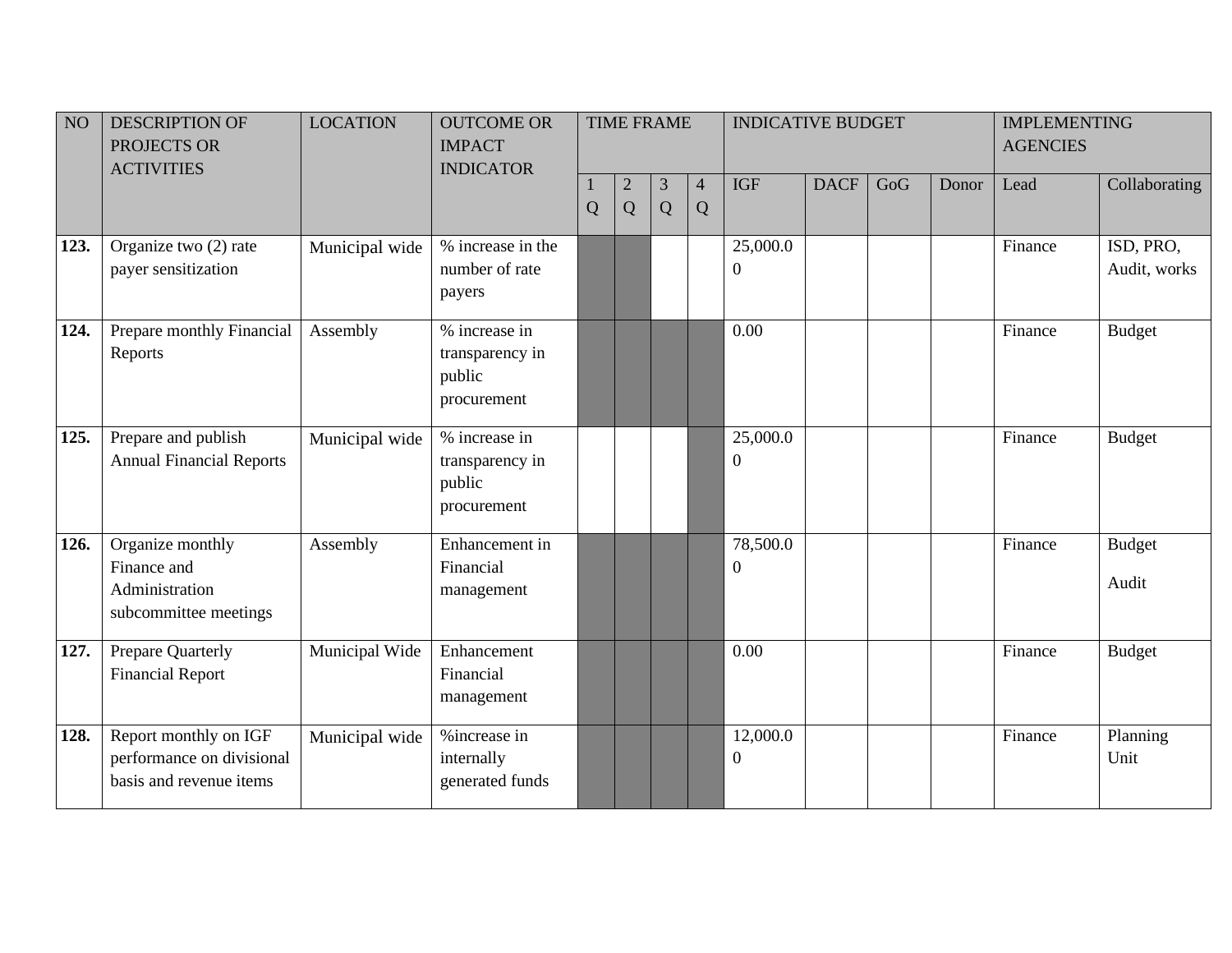| NO <sub>1</sub> | <b>DESCRIPTION OF</b><br>PROJECTS OR                                                                      | <b>LOCATION</b>                      | <b>OUTCOME OR</b><br><b>IMPACT</b>                                                                 |   |                     | <b>TIME FRAME</b> |                     | <b>INDICATIVE BUDGET</b>     |               |     |       | <b>IMPLEMENTING</b><br><b>AGENCIES</b> |                                                                            |
|-----------------|-----------------------------------------------------------------------------------------------------------|--------------------------------------|----------------------------------------------------------------------------------------------------|---|---------------------|-------------------|---------------------|------------------------------|---------------|-----|-------|----------------------------------------|----------------------------------------------------------------------------|
|                 | <b>ACTIVITIES</b>                                                                                         |                                      | <b>INDICATOR</b>                                                                                   |   |                     |                   |                     |                              |               |     |       |                                        |                                                                            |
|                 |                                                                                                           |                                      |                                                                                                    | Q | $\overline{2}$<br>Q | 3<br>Q            | $\overline{4}$<br>Q | <b>IGF</b>                   | <b>DACF</b>   | GoG | Donor | Lead                                   | Collaborating                                                              |
| 129.            | Organize 2022 Quarterly<br><b>Budget Committee</b><br>Meetings and report on<br>budget performance.       | Assembly<br>Office                   | % increase in IGF<br>mobilized                                                                     |   |                     |                   |                     | 12,000.0<br>$\boldsymbol{0}$ |               |     |       | <b>Budget</b>                          | Budget<br>Committee<br>Members                                             |
| 130.            | Prepare 2023 Program<br><b>Based Budget</b>                                                               | Assembly<br>Office                   | % increase in<br>Assembly's<br>resources over the<br>previous years.                               |   |                     |                   |                     |                              | 30,00<br>0.00 |     |       | <b>Budget</b>                          | All<br>Department<br>and units of<br>the Assembly<br>and other<br>Agencies |
| 131.            | Review fees and prepare<br>FFR in consultation with<br>ratepayers, secure<br>approval and gazette it.     | Assembly<br>Office/ Market<br>Square | % increase in the<br>number of rate<br>payers.                                                     |   |                     |                   |                     | 17,000.0<br>$\boldsymbol{0}$ |               |     |       | <b>Budget</b>                          | All<br><b>Stakeholders</b><br>in the<br>Municipality                       |
| 132.            | Organize training for<br>departments of the<br>Assembly on<br><b>Programmed Based</b><br><b>Budgeting</b> | Municipal<br>Assembly                | Organize training<br>for departments of<br>the Assembly on<br>Programmed<br><b>Based Budgeting</b> |   |                     |                   |                     | 5,000.00                     |               |     |       | <b>Budget</b>                          | All<br>departments<br>of the<br>Assembly                                   |
| 133.            | Prepare and implement<br>2023 Revenue<br><b>Improvement Action Plan</b>                                   | Assembly<br>Office                   | % change in IGF<br>growth                                                                          |   |                     |                   |                     | 36,000.0<br>$\overline{0}$   |               |     |       | <b>Budget</b>                          | <b>Budget</b><br>Committee<br>and Revenue<br>Management<br>Team            |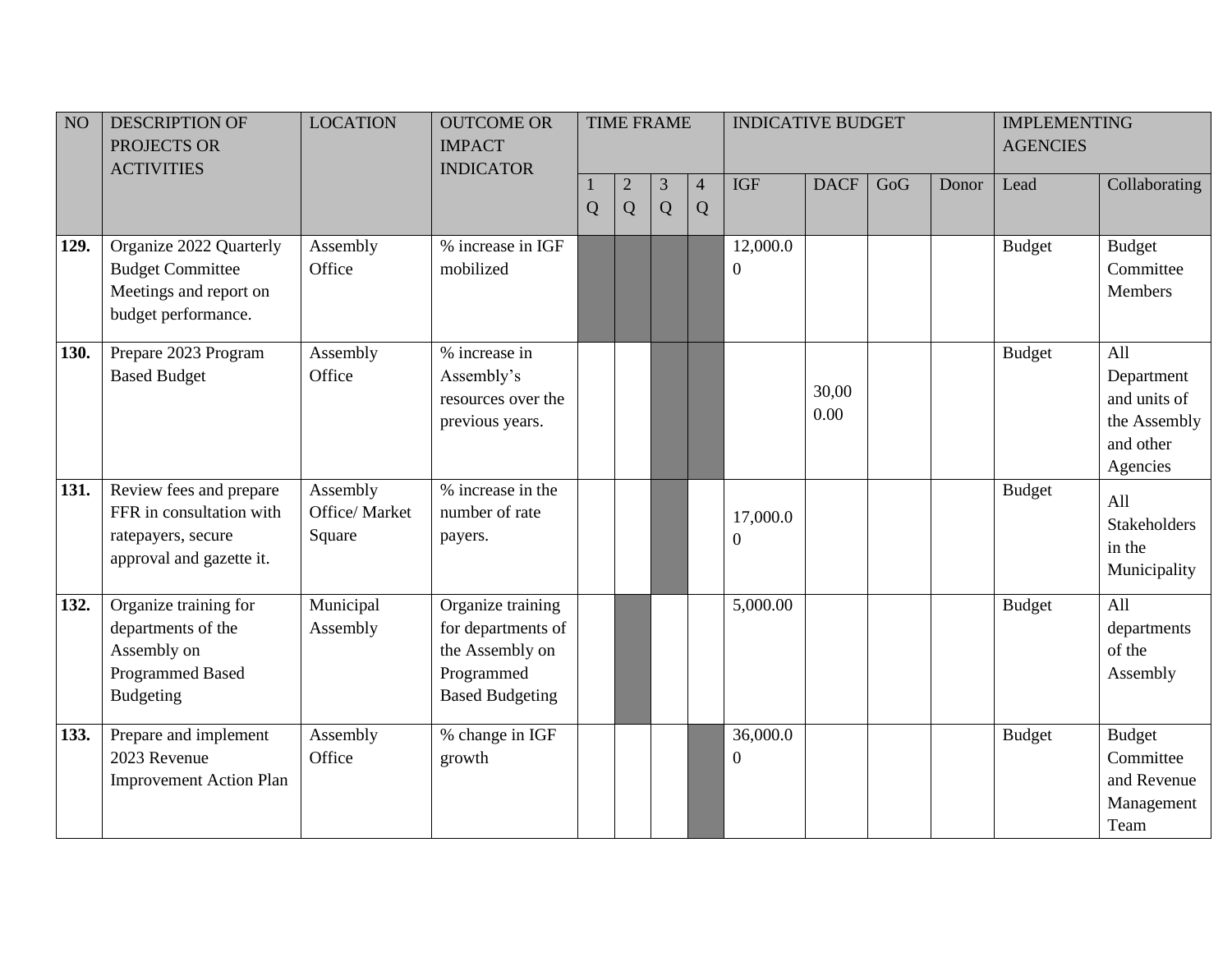| NO   | <b>DESCRIPTION OF</b><br>PROJECTS OR<br><b>ACTIVITIES</b>                      | <b>LOCATION</b> | <b>OUTCOME OR</b><br><b>IMPACT</b><br><b>INDICATOR</b>          |                |                   | <b>TIME FRAME</b> |                     | <b>INDICATIVE BUDGET</b>     |             |     |       | <b>IMPLEMENTING</b><br><b>AGENCIES</b> |                               |
|------|--------------------------------------------------------------------------------|-----------------|-----------------------------------------------------------------|----------------|-------------------|-------------------|---------------------|------------------------------|-------------|-----|-------|----------------------------------------|-------------------------------|
|      |                                                                                |                 |                                                                 | $\overline{Q}$ | $\mathbf{2}$<br>Q | 3<br>Q            | $\overline{4}$<br>Q | <b>IGF</b>                   | <b>DACF</b> | GoG | Donor | Lead                                   | Collaborating                 |
| 134. | Organize quarterly MPCU<br>meetings                                            | <b>WGMA</b>     | Improvement in<br>the quality of<br>service delivered.          |                |                   |                   |                     | 33,780.0<br>$\overline{0}$   |             |     |       | <b>MPCU</b>                            | <b>WGMA</b>                   |
| 135. | Organize 2No. Town hall<br>meetings                                            | <b>WGMA</b>     | % increase in<br>social<br>accountability                       |                |                   |                   |                     | 31,690.0<br>$\boldsymbol{0}$ |             |     |       | <b>MPCU</b>                            | <b>WGMA</b>                   |
| 136. | Prepare Composite AAP<br>for 2023 by mid-<br>September 2022 and<br>review MTDP | <b>WGMA</b>     | Enhanced<br>efficiency<br>effectiveness in<br>service provision |                |                   |                   |                     | 10,500.0<br>$\boldsymbol{0}$ |             |     |       | <b>MPCU</b>                            | <b>WGMA</b>                   |
| 137. | <b>Conduct six General</b><br><b>Assembly Meetings</b>                         | Assembly hall   | % increase in<br>accountability and<br>transparency             |                |                   |                   |                     | 33,780.0<br>$\overline{0}$   |             |     |       | Admin                                  | Assembly<br><b>Members</b>    |
| 138. | Conduct two Inter-<br>sectoral meetings                                        | Municipal wide  | % increase in<br>accountability and<br>transparency             |                |                   |                   |                     | 14,000.0<br>0                |             |     |       | Admin                                  | Government<br><b>Agencies</b> |
| 139. | <b>Conduct quarterly Audit</b><br>committee meetings                           | Assembly        | % increase in<br>accountability and<br>transparency             |                |                   |                   |                     | 32,000.0<br>$\bf{0}$         |             |     |       | Admin                                  | All<br>departments            |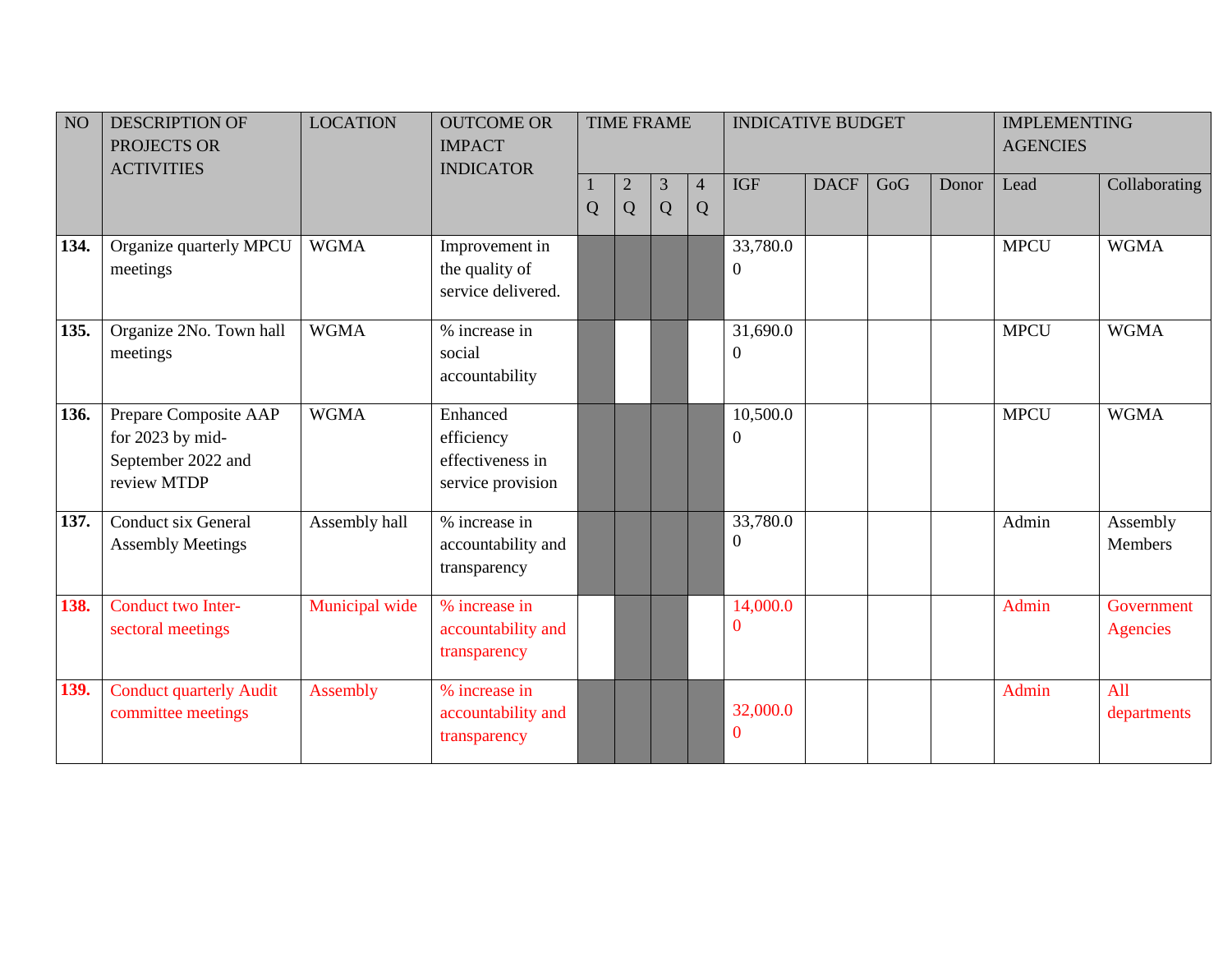| NO   | <b>DESCRIPTION OF</b><br>PROJECTS OR<br><b>ACTIVITIES</b>                                     | <b>LOCATION</b>      | <b>OUTCOME OR</b><br><b>IMPACT</b><br><b>INDICATOR</b> |                |                   | <b>TIME FRAME</b> |                     | <b>INDICATIVE BUDGET</b> |             |     |       | <b>IMPLEMENTING</b><br><b>AGENCIES</b> |                                      |
|------|-----------------------------------------------------------------------------------------------|----------------------|--------------------------------------------------------|----------------|-------------------|-------------------|---------------------|--------------------------|-------------|-----|-------|----------------------------------------|--------------------------------------|
|      |                                                                                               |                      |                                                        | $\overline{Q}$ | $\mathbf{2}$<br>Q | 3<br>Q            | $\overline{4}$<br>Q | <b>IGF</b>               | <b>DACF</b> | GoG | Donor | Lead                                   | Collaborating                        |
| 140. | <b>Organize meetings</b><br>between MCE and<br><b>Traditional leaders</b>                     | Municipal wide       | Improvement in<br>local governance                     |                |                   |                   |                     | 50,000.0<br>$\Omega$     |             |     |       | <b>Admin</b>                           | GPS, TA's,                           |
| 141. | <b>Conduct quarterly Sub</b><br><b>Committee Meetings</b>                                     | <b>Assembly hall</b> | % increase in<br>accountability and<br>transparency    |                |                   |                   |                     | 60,000.0<br>$\mathbf{0}$ |             |     |       | Admin                                  | Secretaries of<br>Sub-<br>Committees |
| 142. | Conduct quarterly<br><b>Executive committee</b><br>meetings                                   | <b>Assembly Hall</b> | % increase in<br>accountability and<br>transparency    |                |                   |                   |                     | 16,000.0<br>$\mathbf{0}$ |             |     |       | Admin                                  | <b>Departments</b>                   |
| 143. | Organize programmes to<br>celebrate National<br>Holidays                                      | Sector wide          | Improvement in<br>local governance                     |                |                   |                   |                     | 140,000.<br>00           |             |     |       | <b>Admin</b>                           | <b>Stakeholders</b>                  |
| 144. | Conduct monthly<br><b>MUSEC</b> meetings                                                      | Assembly             | Improvement in<br>Security                             |                |                   |                   |                     | 60,000.0<br>$\mathbf{0}$ |             |     |       | Admin                                  | <b>MUSEC</b>                         |
| 145. | Conduct monthly<br><b>Management meetings</b>                                                 | Assembly             | Improvement in<br>productivity and<br>efficiency       |                |                   |                   |                     | 32,000.0<br>$\bf{0}$     |             |     |       | Admin                                  | Departmental                         |
| 146. | Conduct quarterly<br><b>Municipal Education and</b><br><b>Oversight Committee</b><br>meetings | Assembly             | Improvement in<br>the educational<br>sector            |                |                   |                   |                     | 24,600.0<br>$\bf{0}$     |             |     |       | Admin                                  | All sectors                          |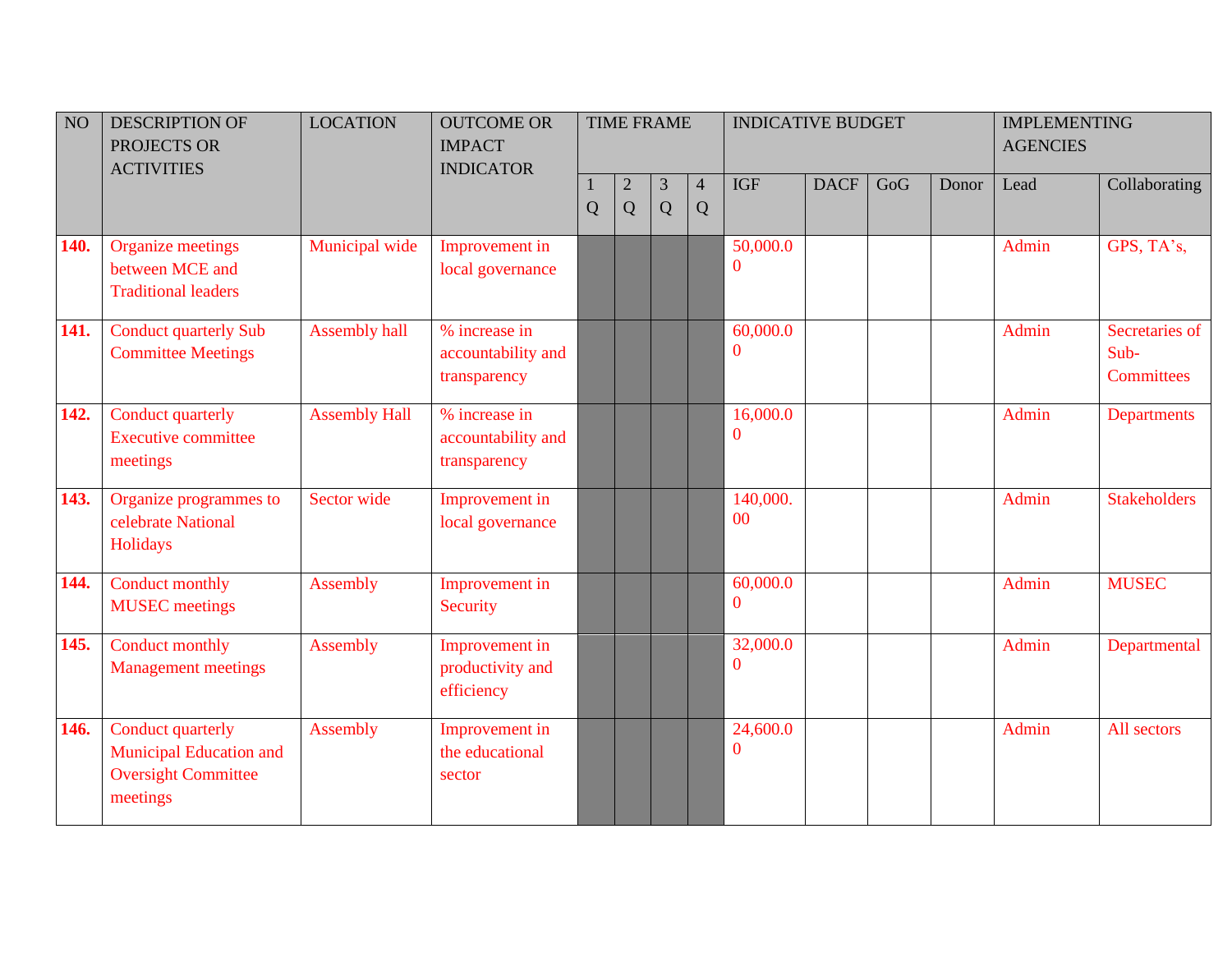| NO <sub>1</sub> | <b>DESCRIPTION OF</b><br>PROJECTS OR<br><b>ACTIVITIES</b>                                                                                                                                           | <b>LOCATION</b>               | <b>OUTCOME OR</b><br><b>IMPACT</b><br><b>INDICATOR</b>                                        |   |                     | <b>TIME FRAME</b> |                     | <b>INDICATIVE BUDGET</b>     |                |     |       | <b>IMPLEMENTING</b><br><b>AGENCIES</b> |                                           |
|-----------------|-----------------------------------------------------------------------------------------------------------------------------------------------------------------------------------------------------|-------------------------------|-----------------------------------------------------------------------------------------------|---|---------------------|-------------------|---------------------|------------------------------|----------------|-----|-------|----------------------------------------|-------------------------------------------|
|                 |                                                                                                                                                                                                     |                               |                                                                                               | Q | $\overline{2}$<br>Q | 3<br>Q            | $\overline{4}$<br>Q | <b>IGF</b>                   | <b>DACF</b>    | GoG | Donor | Lead                                   | Collaborating                             |
| 147.            | Strengthen the Zonal<br>Council                                                                                                                                                                     | Weija                         | Increased<br>efficiency of<br>Zonal Office                                                    |   |                     |                   |                     | 20,000.0<br>$\boldsymbol{0}$ |                |     |       | Zonal<br>Council                       | <b>WGMA</b>                               |
| 148.            | Prepare Composite<br>Capacity Building Plan<br>and Budget and Submit to<br>OHLGS through RCC                                                                                                        | Weija/RCC and<br><b>OHLGS</b> | Improvement in<br>Service delivery                                                            |   |                     |                   |                     | 2,000.00                     |                |     |       | Human<br>Resource<br>Dep't             | All<br>Departments<br>Assembly<br>members |
| 149.            | Implement on quarterly<br>basis, planned capacity<br>building interventions and<br>submit 4 quarter reports<br>on capacity building to<br>OHLGS through RCC by<br>the end of 31st December,<br>2022 | <b>WGMA</b>                   | At least 92% of<br><b>Planned Capacity</b><br><b>Building</b><br>Interventions<br>implemented |   |                     |                   |                     | 60,000.0<br>$\boldsymbol{0}$ | 100,0<br>00.00 |     |       | Human<br>Resource<br>Dep't             | <b>WGMA</b>                               |
| <b>150.</b>     | Prepare and submit 4<br>quarterly reports on HRM<br>activities and submit<br><b>HRMIS</b> database backups<br>to RCC every month                                                                    | HR Office                     | Improvement in<br><b>Staff Database</b>                                                       |   |                     |                   |                     | 1,200.00                     |                |     |       | Human<br>Resource<br>Dep't             |                                           |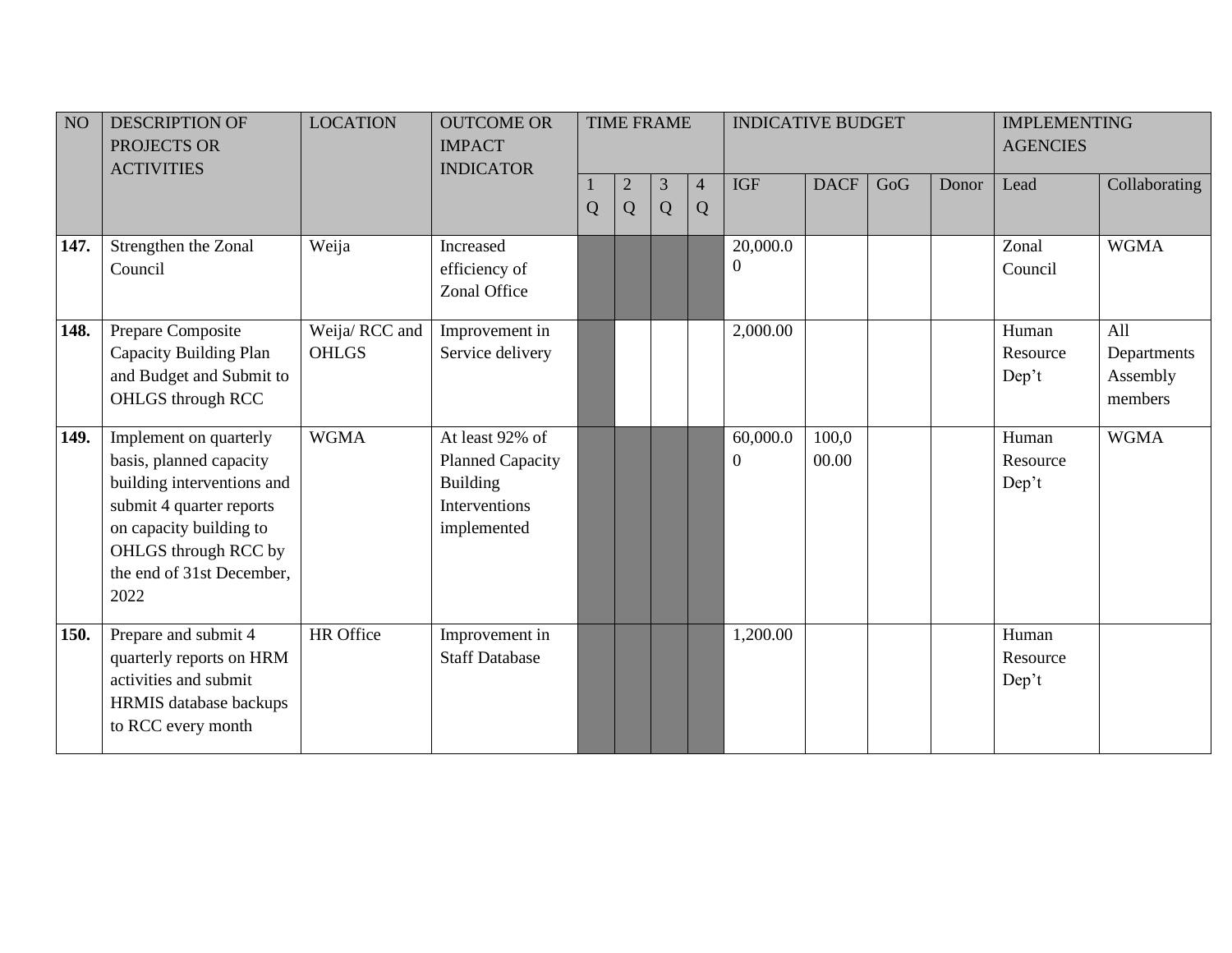| NO   | <b>DESCRIPTION OF</b><br>PROJECTS OR<br><b>ACTIVITIES</b>                                                                 | <b>LOCATION</b>         | <b>OUTCOME OR</b><br><b>IMPACT</b><br><b>INDICATOR</b>                     |   |                     | <b>TIME FRAME</b> |                     | <b>INDICATIVE BUDGET</b>     |             |     |       | <b>IMPLEMENTING</b><br><b>AGENCIES</b>                       |                       |
|------|---------------------------------------------------------------------------------------------------------------------------|-------------------------|----------------------------------------------------------------------------|---|---------------------|-------------------|---------------------|------------------------------|-------------|-----|-------|--------------------------------------------------------------|-----------------------|
|      |                                                                                                                           |                         |                                                                            | Q | $\overline{2}$<br>Q | 3<br>Q            | $\overline{4}$<br>Q | <b>IGF</b>                   | <b>DACF</b> | GoG | Donor | Lead                                                         | Collaborating         |
| 151. | Validate Staff salaries,<br>both GOG and IGF on<br>timely basis                                                           | <b>HR</b> Office        | Prompt salary<br>payment and<br>resolution of<br>salary related<br>issues. |   |                     |                   |                     | 600.00                       |             |     |       | Human<br>Resource<br>Dep't                                   | Finance               |
| 152. | Conduct one IGF<br>Promotional Interview<br>and process GOG staff for<br>1st and 2nd batches of<br>2022 promotions        | Assembly Hall           | Staffs promoted<br>and recruitment<br>made.                                |   |                     |                   |                     | 9,000.00                     |             |     |       | Human<br>Resource<br>Dep't                                   | <b>WGMA</b>           |
| 153. | Provide support for staff<br>each year to pursue a<br>programme of study at the<br>ILGS/GIMPA for<br>academic development | ILGS/Training<br>Centre | Capacity of staff<br>improved                                              |   |                     |                   |                     | 30,000.0<br>0                |             |     |       | Human<br>Resource<br>Dep't/<br>RCC/<br>ILGS/<br><b>OHLGS</b> | <b>WGMA</b>           |
| 154. | Organise Retirement<br>ceremony and Awards for<br>staffs that retired in 2021                                             | Assembly Hall           | <b>Staffs</b><br>appreciated<br>and<br>honored                             |   |                     |                   |                     | 10,000.0<br>$\boldsymbol{0}$ |             |     |       | Human<br>Resource<br>Dep't                                   | <b>WGMA</b>           |
| 155. | Organise 2 staff meeting /<br>durbar                                                                                      | <b>ITS Hall</b>         | Improvement in<br>and<br>harmony                                           |   |                     |                   |                     | 5,184.00                     |             |     |       | Human<br>Resource<br>Dep't/ CAD                              | WGMA/AD<br><b>MIN</b> |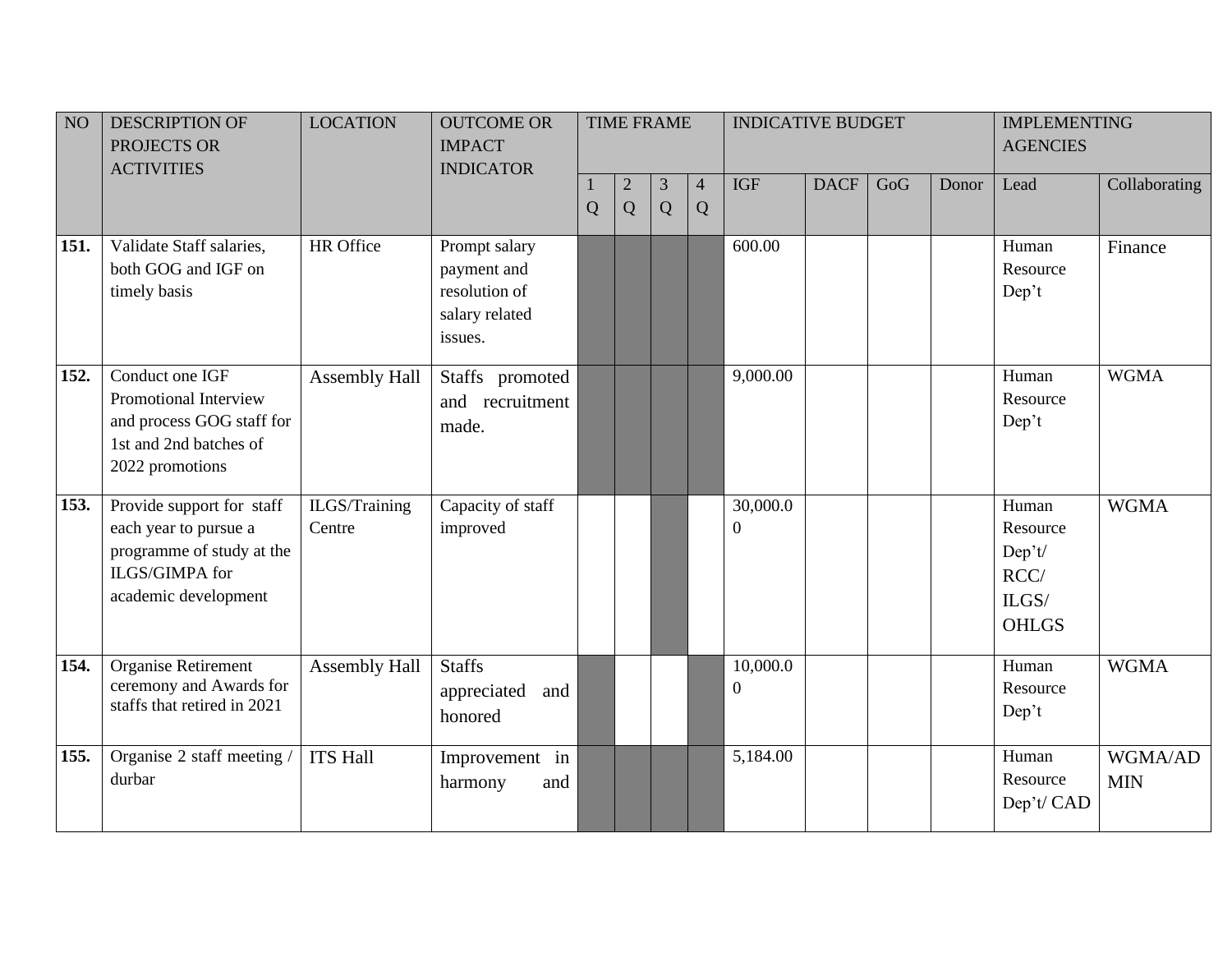| NO          | <b>DESCRIPTION OF</b><br>PROJECTS OR<br><b>ACTIVITIES</b>                             | <b>LOCATION</b> | <b>OUTCOME OR</b><br><b>IMPACT</b><br><b>INDICATOR</b>                          |   |                   | <b>TIME FRAME</b> |                     | <b>INDICATIVE BUDGET</b>     |             |     |       | <b>IMPLEMENTING</b><br><b>AGENCIES</b> |                                                     |
|-------------|---------------------------------------------------------------------------------------|-----------------|---------------------------------------------------------------------------------|---|-------------------|-------------------|---------------------|------------------------------|-------------|-----|-------|----------------------------------------|-----------------------------------------------------|
|             |                                                                                       |                 |                                                                                 | Q | $\mathbf{2}$<br>Q | 3<br>Q            | $\overline{4}$<br>Q | <b>IGF</b>                   | <b>DACF</b> | GoG | Donor | Lead                                   | Collaborating                                       |
|             |                                                                                       |                 | grievance<br>resolution.                                                        |   |                   |                   |                     |                              |             |     |       |                                        |                                                     |
| 156.        | Organize 6no. Entity<br><b>Tender Committee</b><br>meetings                           | <b>WGMA</b>     | % increase in<br>transparency in<br>public<br>procurement                       |   |                   |                   |                     | 12,690.0<br>$\boldsymbol{0}$ |             |     |       | Procurement<br>Unit                    | <b>Entity Tender</b><br>committee<br><b>Members</b> |
| 157.        | Prepare 2023 annual<br>Procurement Plan by Nov<br>2022                                | <b>WGMA</b>     | Improvement in<br>service delivery                                              |   |                   |                   |                     | 2,500.00                     |             |     |       | Procurement<br>Unit                    | <b>Budget</b><br>Committee<br><b>Members</b>        |
| 158.        | Facilitate 2no. Regional<br><b>Entity tender Review</b><br><b>Committee meeting</b>   | <b>WGMA</b>     | % increase in<br>transparency and<br>accountability in<br>public<br>procurement |   |                   |                   |                     | 10,000.0<br>$\overline{0}$   |             |     |       | Procurement<br>Unit                    | <b>MCE/MCD</b>                                      |
| 159.        | Undertake quarterly<br>update of 2022<br><b>Procurement Plan</b>                      | <b>WGMA</b>     | Improvement in<br>service delivery                                              |   |                   |                   |                     | ä,                           |             |     |       | Procurement<br>Unit                    | <b>Entity Tender</b><br>committee<br><b>Members</b> |
| <b>160.</b> | Undertake quarterly<br>update of<br>Contract/Suppliers/<br><b>Consultant database</b> | <b>WGMA</b>     | Improvement in<br>service delivery                                              |   |                   |                   |                     | $\omega$                     |             |     |       | Procurement<br>Unit                    | <b>MCD</b>                                          |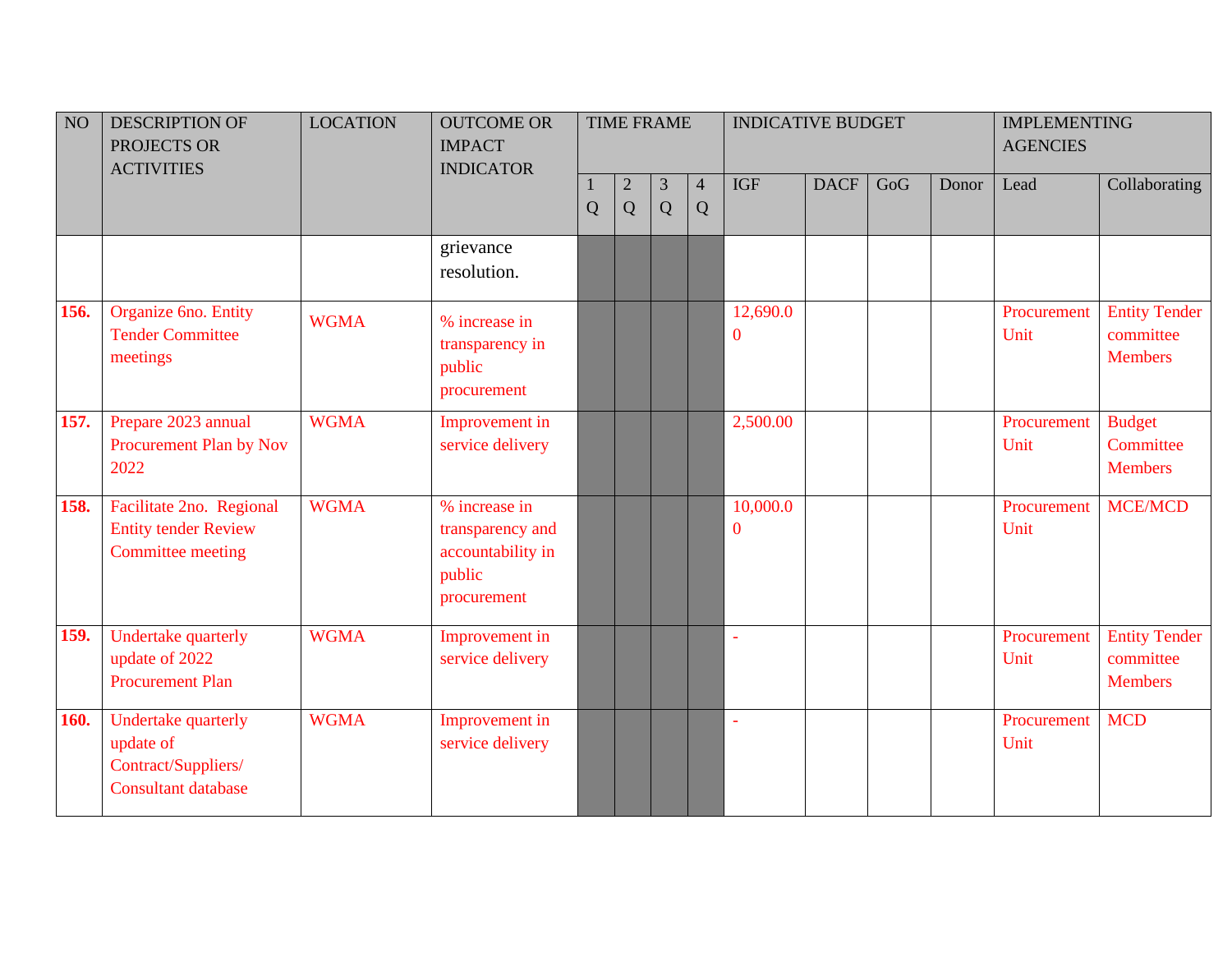| NO   | <b>DESCRIPTION OF</b><br>PROJECTS OR<br><b>ACTIVITIES</b>                                                         | <b>LOCATION</b> | <b>OUTCOME OR</b><br><b>IMPACT</b><br><b>INDICATOR</b>                 |   |                   | <b>TIME FRAME</b> |                     | <b>INDICATIVE BUDGET</b> |                |     |       | <b>IMPLEMENTING</b><br><b>AGENCIES</b> |                                                   |
|------|-------------------------------------------------------------------------------------------------------------------|-----------------|------------------------------------------------------------------------|---|-------------------|-------------------|---------------------|--------------------------|----------------|-----|-------|----------------------------------------|---------------------------------------------------|
|      |                                                                                                                   |                 |                                                                        | Q | $\mathbf{2}$<br>Q | 3<br>Q            | $\overline{4}$<br>Q | <b>IGF</b>               | <b>DACF</b>    | GoG | Donor | Lead                                   | Collaborating                                     |
| 161. | Prepare 25 No. Tender<br>and Contract documents<br>for the procurement of<br>goods, works & services              | <b>WGMA</b>     | Improvement in<br>service delivery&<br>value for money<br>for projects |   |                   |                   |                     | $\mathbf{v}$             |                |     |       | Procurement<br>Unit                    | MCE, MCD,<br>WORKS,<br><b>Roads</b><br>Department |
| 162. | Facilitate 4No. public<br>advertisement for the<br>procurement of goods,<br>services & works                      | <b>WGMA</b>     | Improvement in<br>transparency and<br>accountable<br>governance        |   |                   |                   |                     | 12,000.0<br>$\mathbf{0}$ |                |     |       | Procurement<br>Unit                    | MCE, MCD,<br>MFO, MBO                             |
| 163. | Organize 6No. Ad-hoc<br><b>Tender Evaluation</b><br>exercise for the<br>procurement of goods,<br>services & works | <b>WGMA</b>     | Value for money<br>for projects                                        |   |                   |                   |                     | 10,000.0<br>$\mathbf{0}$ |                |     |       | Procurement<br>Unit                    | MCE, MCD                                          |
| 164. | Procure two (2) vehicles                                                                                          | Municipal Wide  | Improvement in<br>revenue<br>mobilisation                              |   |                   |                   |                     | $\blacksquare$           |                |     |       | Procurement                            | Finance/<br>Transport                             |
| 165. | Support the<br>implementation of MP<br>initiated<br>programmes/projects                                           | <b>WGMA</b>     | Improvement in<br>development                                          |   |                   |                   |                     | $\overline{\phantom{a}}$ | 600,0<br>00.00 |     |       | <b>MPCU</b>                            | <b>WGMA</b>                                       |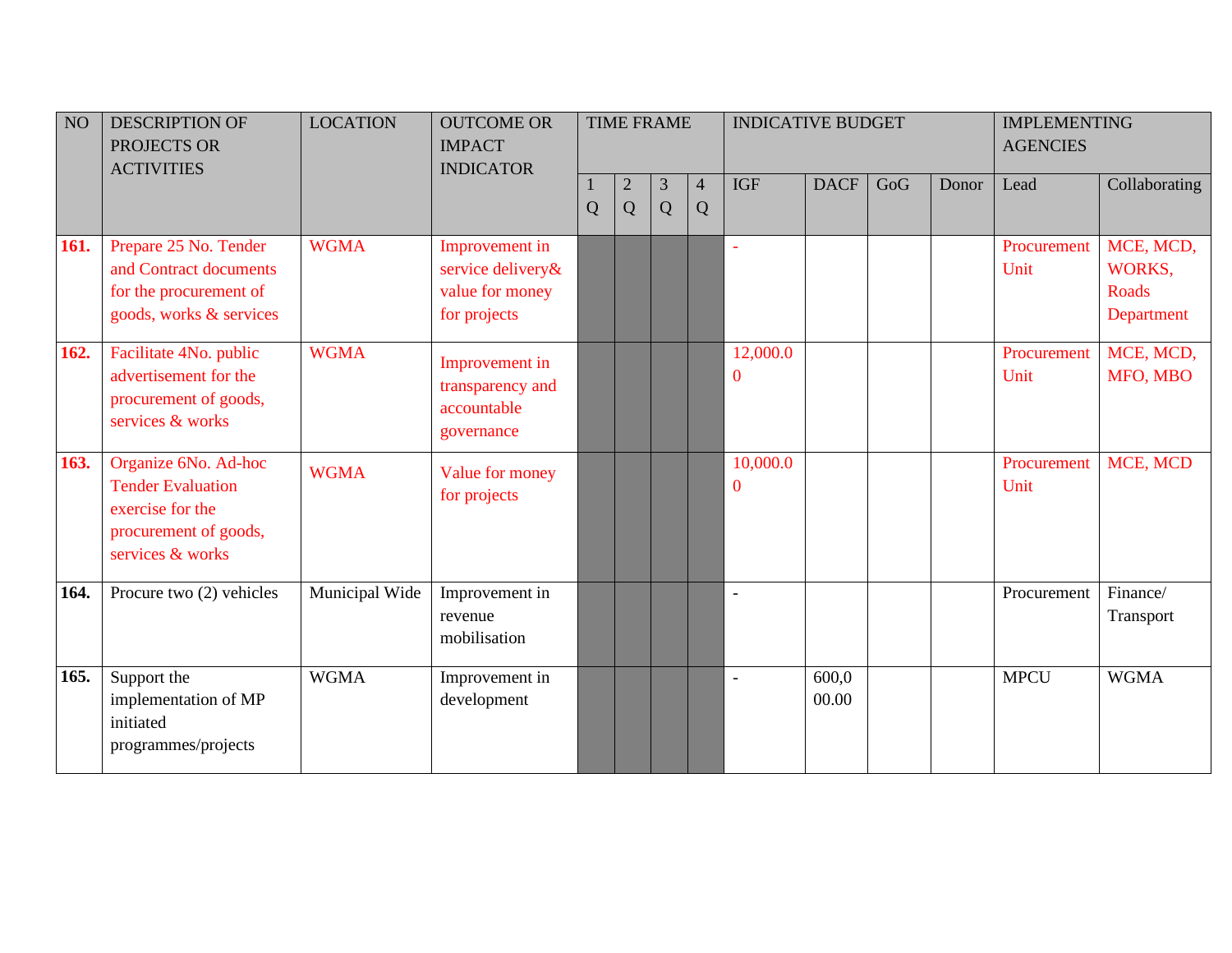| NO   | <b>DESCRIPTION OF</b><br>PROJECTS OR<br><b>ACTIVITIES</b>                          | <b>LOCATION</b>         | <b>OUTCOME OR</b><br><b>IMPACT</b><br><b>INDICATOR</b> |                | <b>TIME FRAME</b> |        |                     | <b>INDICATIVE BUDGET</b>     |                |     |       | <b>IMPLEMENTING</b><br><b>AGENCIES</b> |                                             |
|------|------------------------------------------------------------------------------------|-------------------------|--------------------------------------------------------|----------------|-------------------|--------|---------------------|------------------------------|----------------|-----|-------|----------------------------------------|---------------------------------------------|
|      |                                                                                    |                         |                                                        | $\overline{Q}$ | $\mathbf{2}$<br>Q | 3<br>Q | $\overline{4}$<br>Q | <b>IGF</b>                   | <b>DACF</b>    | GoG | Donor | Lead                                   | Collaborating                               |
| 166. | Support the<br>implementation of<br>Assembly Member led<br>electoral area projects | Municipal Wide          | Improvement in<br>development                          |                |                   |        |                     |                              | 280,0<br>00.00 |     |       | <b>WGMA</b>                            | Assembly<br>Members,<br>Unit<br>Committee   |
| 167. | Prepare and submit<br><b>Internal Audit Reports</b>                                | Municipal<br>Assembly   | % increase in<br>accountability and<br>transparency    |                |                   |        |                     | 10,800.<br>00                |                |     |       | Internal<br>Audit                      | Budget,<br>Finance and<br>other<br>Auditees |
| 168. | Prepare and submit<br><b>Annual Action Plan</b>                                    | Assembly Hall           | % increase in<br>accountability and<br>transparency    |                |                   |        |                     | 200.00                       |                |     |       | Internal<br>Audit                      | Finance,<br><b>MCD</b>                      |
| 169. | Prepare and submit<br>quarterly audit report                                       | Assembly Hall           | % increase in<br>accountability and<br>transparency    |                |                   |        |                     | 10,800.0<br>$\boldsymbol{0}$ |                |     |       | Internal<br>Audit                      | MCD and<br><b>MFO</b>                       |
| 170. | Staff certification and<br>development                                             |                         | % increase in<br>accountability and<br>transparency    |                |                   |        |                     | 15,000.0<br>$\mathbf{0}$     |                |     |       | Internal<br>Audit                      | MCD, MFO,<br><b>Budget</b>                  |
| 171. | Prepare and implement<br>O&M plan                                                  | Education<br>Department |                                                        |                |                   |        |                     | 431,120.<br>00               |                |     |       | Transport                              | <b>WGMA</b>                                 |
| 172. | Procure Vehicle spare<br>parts                                                     | <b>WGMA</b>             | Improvement in<br>service delivery                     |                |                   |        |                     | 79,200.0<br>$\boldsymbol{0}$ |                |     |       | Transport                              | Procurement                                 |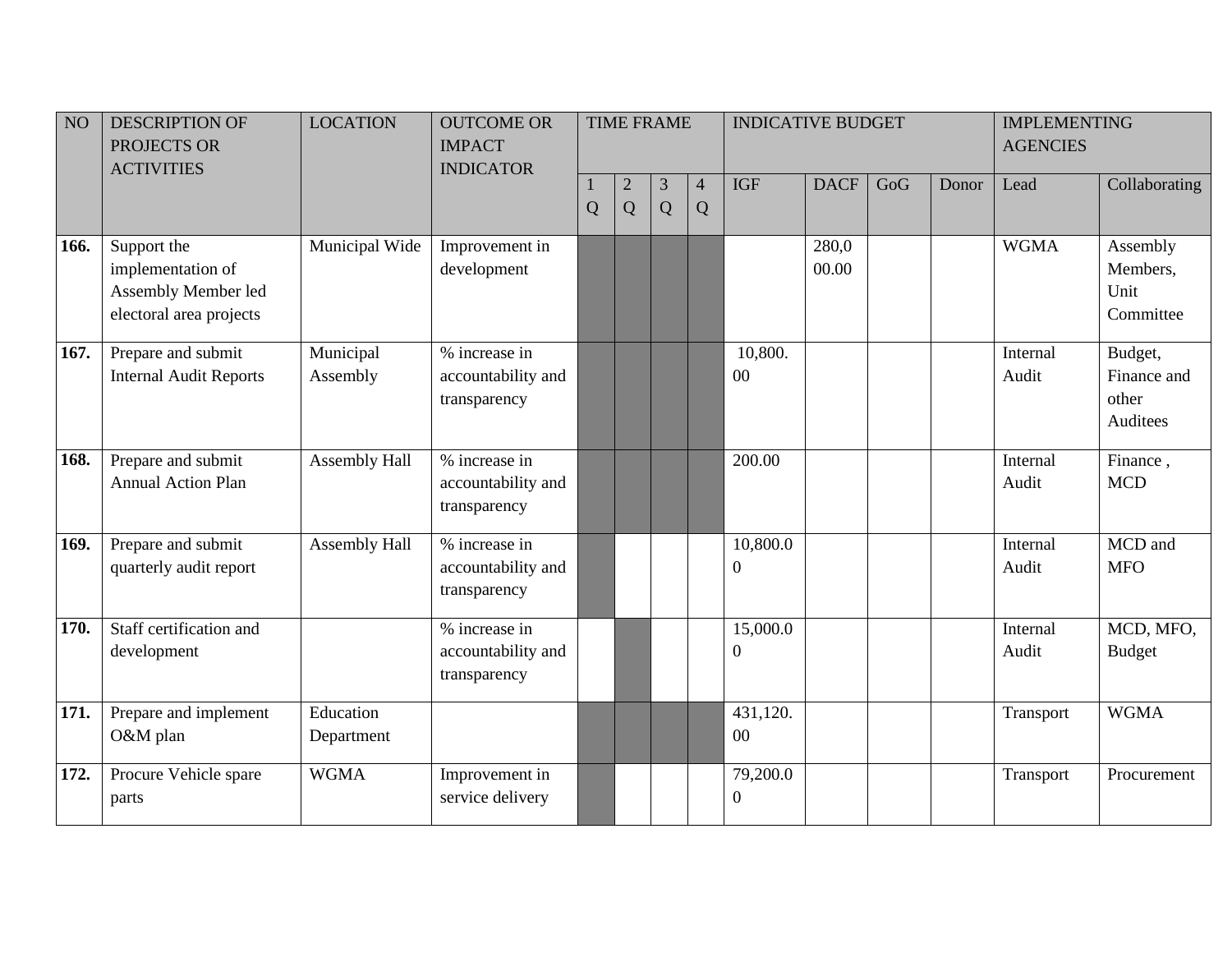| NO   | <b>DESCRIPTION OF</b><br>PROJECTS OR<br><b>ACTIVITIES</b>                                                                           | <b>LOCATION</b> | <b>OUTCOME OR</b><br><b>IMPACT</b><br><b>INDICATOR</b>             |   |                     | <b>TIME FRAME</b> |                     | <b>INDICATIVE BUDGET</b>     |               |     |       | <b>IMPLEMENTING</b><br><b>AGENCIES</b> |                                                                                |
|------|-------------------------------------------------------------------------------------------------------------------------------------|-----------------|--------------------------------------------------------------------|---|---------------------|-------------------|---------------------|------------------------------|---------------|-----|-------|----------------------------------------|--------------------------------------------------------------------------------|
|      |                                                                                                                                     |                 |                                                                    | Q | $\overline{c}$<br>Q | 3<br>Q            | $\overline{4}$<br>Q | <b>IGF</b>                   | <b>DACF</b>   | GoG | Donor | Lead                                   | Collaborating                                                                  |
|      |                                                                                                                                     |                 | EMERGENCY PLANNING AND RESPONSE (INCLUDING COVID-19 RECOVERY PLAN) |   |                     |                   |                     |                              |               |     |       |                                        |                                                                                |
| 173. | Educate the public on<br>climate change impact<br>and adaptation                                                                    | Municipal wide  | Increase public<br>awareness on<br>climate change                  |   |                     |                   |                     | 8,148.00                     |               |     |       | <b>NADMO</b>                           | GFS, GFC,<br>MPCU, EPA                                                         |
| 174. | Dredge six (6) major<br>drains /Estuary and<br>promote construction of<br>storm drains to prevent<br>flooding in six<br>communities | Municipal wide  | Allow free flow of<br>run-off and reduce<br>flooding               |   |                     |                   |                     | 6,620.00                     | 50,00<br>0.00 |     |       | <b>NADMO</b>                           | WGMA,<br>Roads<br>Department                                                   |
| 175. | Undertake emergency<br>response, assess and<br>provide relief to disaster<br>victims                                                | Municipal wide  | Maintain<br>community<br>resilience                                |   |                     |                   |                     | 27,600.0<br>$\boldsymbol{0}$ |               |     |       | <b>NADMO</b>                           | GAF, GFS,<br>GPS, CSOs,<br>WGMA,<br>Residents<br>and<br>Traditional<br>leaders |
| 176. | <b>Organize Disaster</b><br><b>Management Committee</b><br>meeting                                                                  | Assembly hall   | Develop plans to<br>management<br>disaster in the<br>municipality  |   |                     |                   |                     | 11,100.0<br>$\overline{0}$   |               |     |       | <b>NADMO</b>                           | <b>WGMA</b>                                                                    |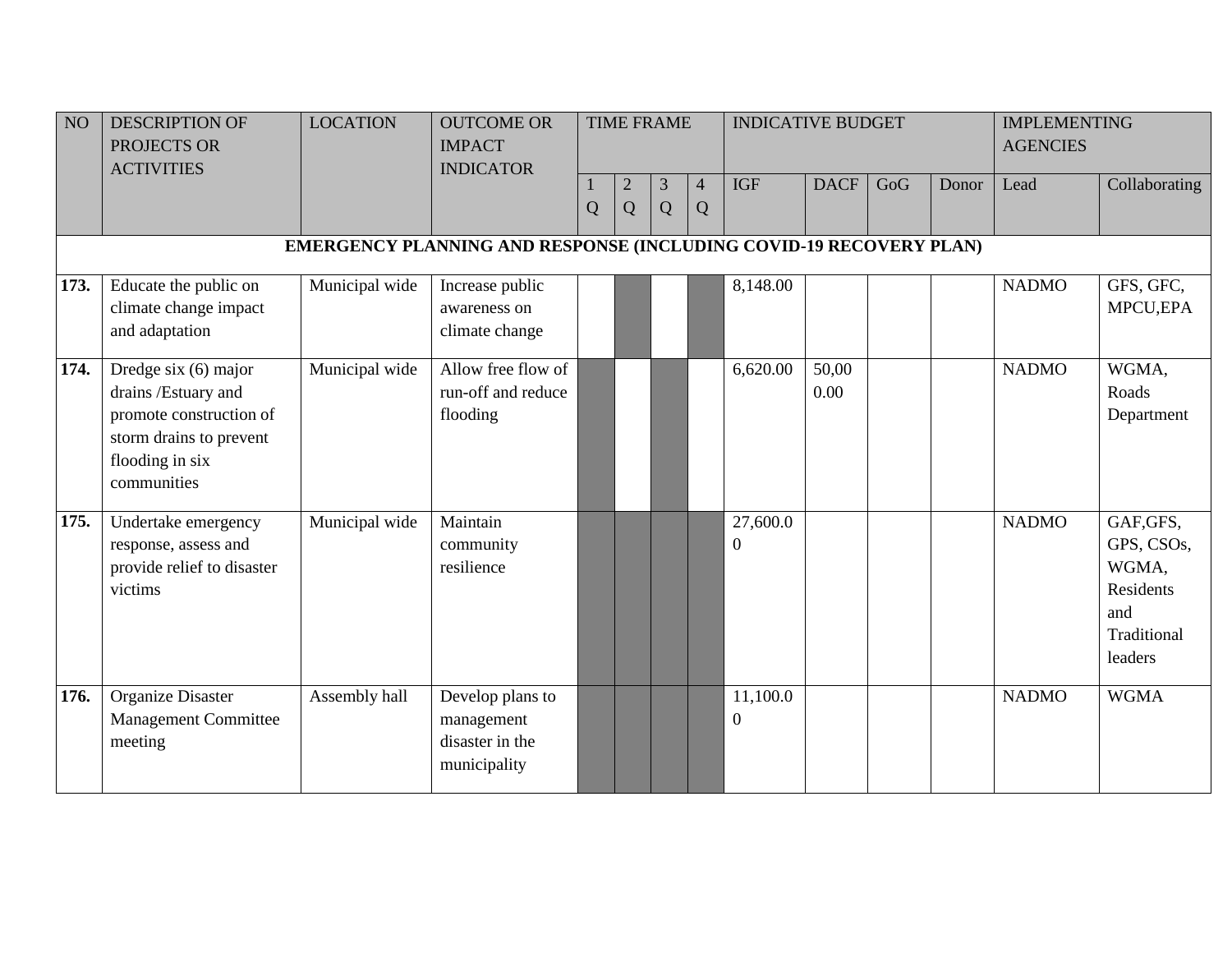| NO <sub>1</sub> | <b>DESCRIPTION OF</b><br>PROJECTS OR<br><b>ACTIVITIES</b>                                          | <b>LOCATION</b>      | <b>OUTCOME OR</b><br><b>IMPACT</b><br><b>INDICATOR</b>    |   |                 | <b>TIME FRAME</b> |                     | <b>INDICATIVE BUDGET</b> |               |     |       | <b>IMPLEMENTING</b><br><b>AGENCIES</b> |                        |
|-----------------|----------------------------------------------------------------------------------------------------|----------------------|-----------------------------------------------------------|---|-----------------|-------------------|---------------------|--------------------------|---------------|-----|-------|----------------------------------------|------------------------|
|                 |                                                                                                    |                      |                                                           | Q | $\sqrt{2}$<br>Q | 3<br>Q            | $\overline{4}$<br>Q | <b>IGF</b>               | <b>DACF</b>   | GoG | Donor | Lead                                   | Collaborating          |
| 177.            | Conduct public<br>sensitization on various<br>disaster types                                       | Municipal wide       | Maintain<br>resilience and<br>build community<br>capacity |   |                 |                   |                     | 7,252.00                 |               |     |       | <b>NADMO</b>                           | MPCU,<br><b>WGMA</b>   |
| 178.            | Promote household tree<br>planting to reduce the<br>impact of climate change<br>on the communities | Municipal wide       | Improvement in<br>the municipal<br>micro-climate          |   |                 |                   |                     | 5,600.00                 |               |     |       | <b>NADMO</b>                           | GFC, GFS,<br>PPD, MOFA |
| 179.            | Celebrate world disaster<br>risk reduction (DRR)<br>week.                                          | Municipal wide       | Maintain<br>resilience and<br>build community<br>capacity |   |                 |                   |                     | 6,550.00                 |               |     |       | <b>NADMO</b>                           | WGMA,                  |
| 180.            | Form five (5) DVGs and<br>give them preparedness<br>orientation on disasters                       | Municipal wide       | Improve on<br>management of<br>disaster                   |   |                 |                   |                     | 7,130.00                 |               |     |       | <b>NADMO</b>                           |                        |
|                 |                                                                                                    |                      | IMPLEMENTATION, COORDINATION, MONITORING AND EVALUATION   |   |                 |                   |                     |                          |               |     |       |                                        |                        |
| 181.            | Monitor developmental<br>projects (IGF, DACF and<br>Self-Help Projects)                            | Municipality<br>wide | Improved<br>developmental<br>projects                     |   |                 |                   |                     | 6,000.00                 | 50,04<br>0.00 |     |       | <b>MPCU</b>                            | <b>WGMA</b>            |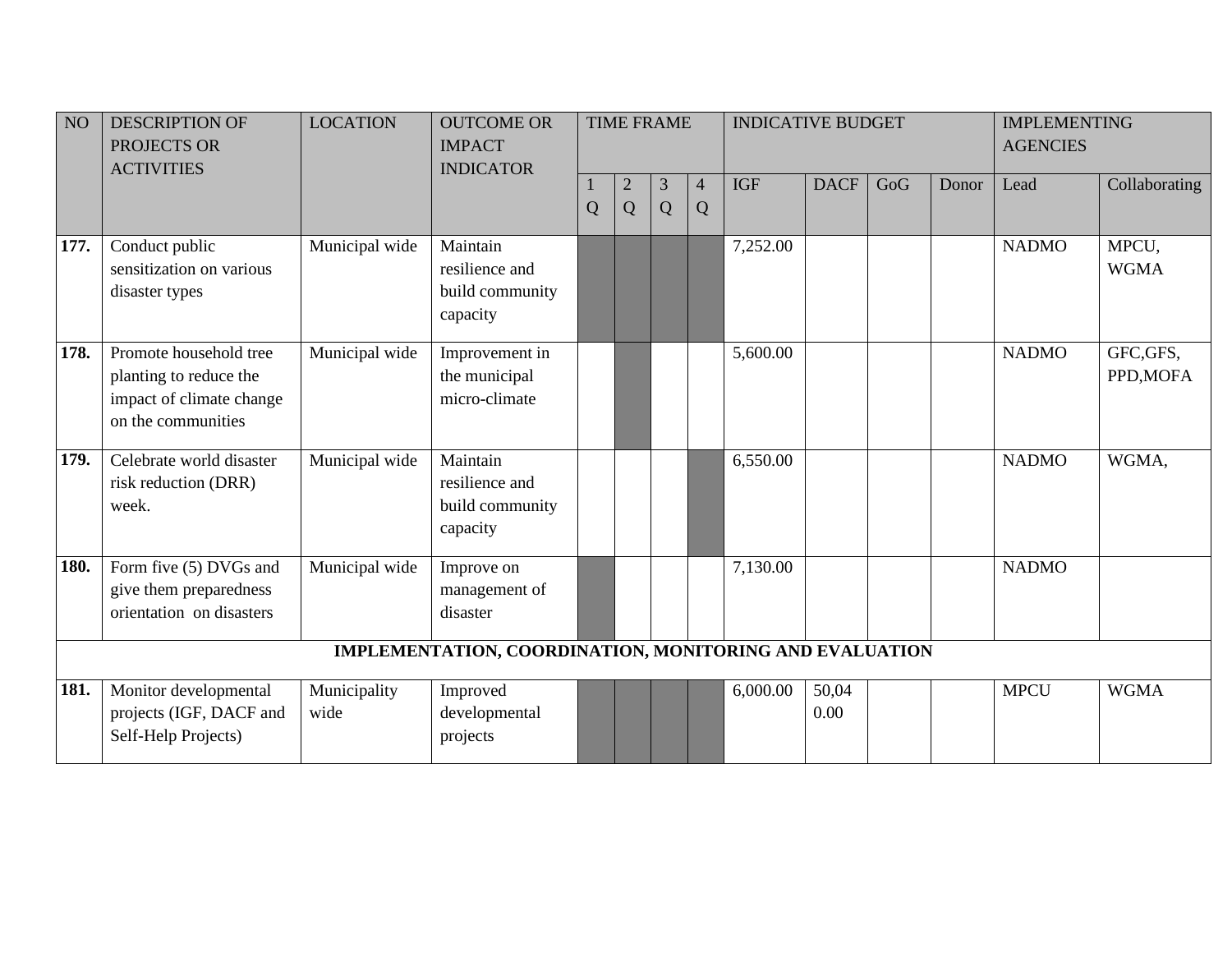| NO   | <b>DESCRIPTION OF</b><br>PROJECTS OR<br><b>ACTIVITIES</b>                            | <b>LOCATION</b>                          | <b>OUTCOME OR</b><br><b>IMPACT</b><br><b>INDICATOR</b>              |   |                   | <b>TIME FRAME</b> |                     | <b>INDICATIVE BUDGET</b>     |             |     |       | <b>IMPLEMENTING</b><br><b>AGENCIES</b> |                               |
|------|--------------------------------------------------------------------------------------|------------------------------------------|---------------------------------------------------------------------|---|-------------------|-------------------|---------------------|------------------------------|-------------|-----|-------|----------------------------------------|-------------------------------|
|      |                                                                                      |                                          |                                                                     | Q | $\mathbf{2}$<br>Q | 3<br>Q            | $\overline{4}$<br>Q | <b>IGF</b>                   | <b>DACF</b> | GoG | Donor | Lead                                   | Collaborating                 |
| 182. | Prepare and submit 4<br>quarterly and Annual<br>progress report                      | <b>WGMA</b>                              | Enhanced<br>productivity                                            |   |                   |                   |                     | 2,100.00                     |             |     |       | <b>MPCU</b>                            | <b>WGMA</b>                   |
| 183. | Monitor School Feeding<br>program                                                    | Municipality                             | Improvement in<br>service delivery                                  |   |                   |                   |                     | 4,200.00                     |             |     |       | <b>MPCU</b>                            | <b>WGMA</b>                   |
| 184. | Coordinate the District<br>Response to HIV/AIDs                                      | <b>WGMA</b>                              | % reduction in<br><b>HIV/AIDs</b><br>prevalence rate                |   |                   |                   |                     | 20,000.0<br>$\boldsymbol{0}$ |             |     |       | <b>MPCU</b>                            | Health<br>Directorate         |
| 185. | Conduct weekly field<br>monitoring of YEA<br>beneficiaries                           | Gbawe,<br>Mallam,<br>Weija<br><b>SCC</b> | Improvement in<br>the performance<br>of beneficiaries               |   |                   |                   |                     | 16,200.0<br>$\boldsymbol{0}$ |             |     |       | <b>YEA</b><br><b>WGMA</b>              |                               |
| 186. | Conduct 4 quarterly<br>monitoring of NABCo<br>trainees                               | Municipal Wide                           | Ensure all trainees<br>are at post and<br>working<br>efficiently    |   |                   |                   |                     | 6,000.0<br>$\mathbf{0}$      |             |     |       | <b>NABCO</b>                           | All<br>departmenta<br>1 heads |
| 187. | Organize bi-annual<br>meeting with Module<br><b>Implementing Partner's</b><br>(MIPs) | Municipal<br>Assembly<br>Hall            | Ensuring all<br>MIPs are<br>satisfied with the<br>trainees and also |   |                   |                   |                     | 2,880.0<br>$\boldsymbol{0}$  |             |     |       | <b>NABCO</b>                           | BAC, BRC,<br>GHS,<br>WGMA,    |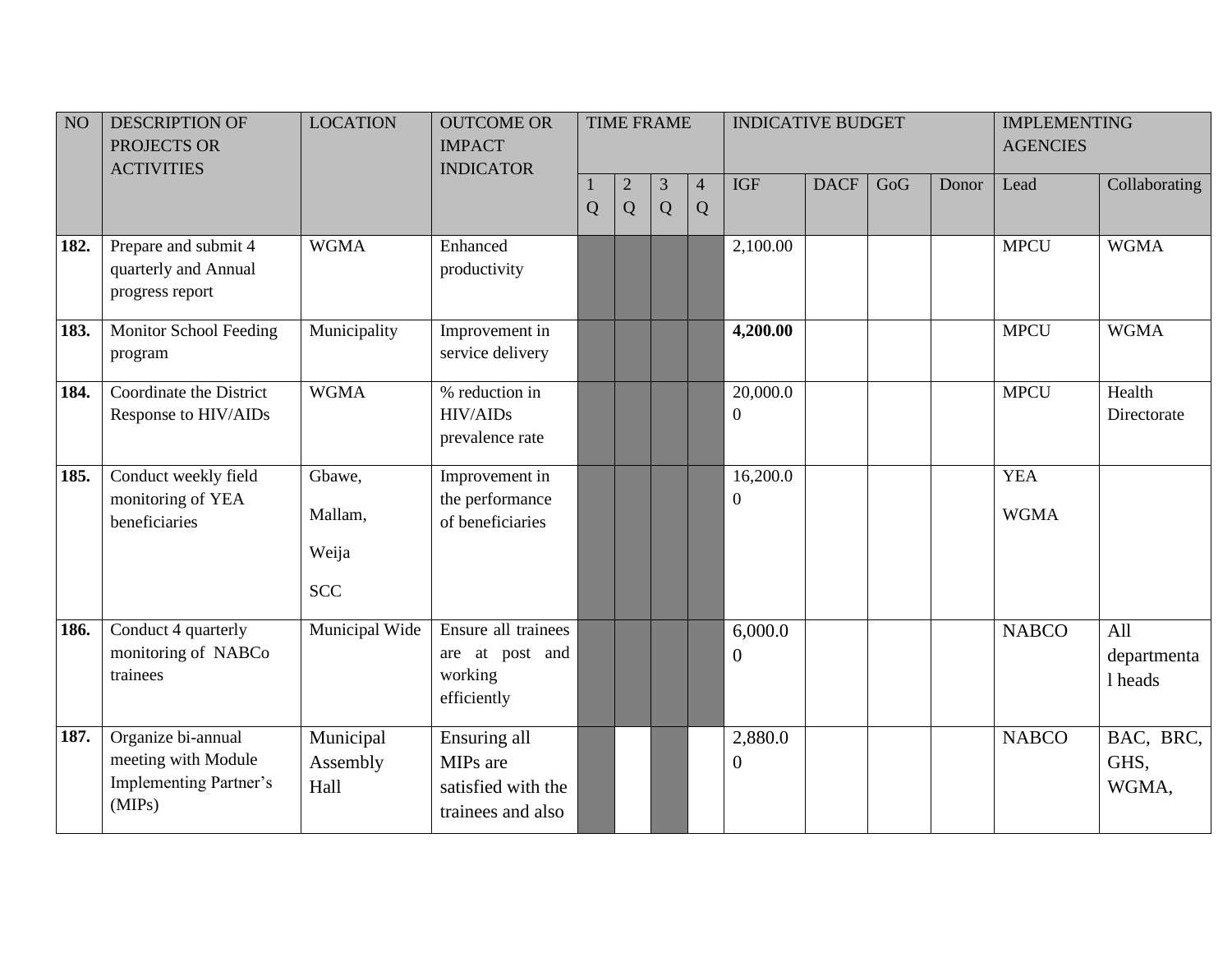| NO <sub>1</sub> | <b>DESCRIPTION OF</b><br>PROJECTS OR                                                                     | <b>LOCATION</b> | <b>OUTCOME OR</b><br><b>IMPACT</b>                          |   |                     | <b>TIME FRAME</b> |                     | <b>INDICATIVE BUDGET</b> |              |                  |                  | <b>IMPLEMENTING</b><br><b>AGENCIES</b> |                                   |
|-----------------|----------------------------------------------------------------------------------------------------------|-----------------|-------------------------------------------------------------|---|---------------------|-------------------|---------------------|--------------------------|--------------|------------------|------------------|----------------------------------------|-----------------------------------|
|                 | <b>ACTIVITIES</b>                                                                                        |                 | <b>INDICATOR</b>                                            | Q | $\overline{c}$<br>Q | 3<br>Q            | $\overline{4}$<br>Q | <b>IGF</b>               | <b>DACF</b>  | GoG              | Donor            | Lead                                   | Collaborating                     |
|                 |                                                                                                          |                 | knowing the<br>working<br>environment of<br>the trainees    |   |                     |                   |                     |                          |              |                  |                  |                                        | GRA, GES,<br><b>AGRIC</b>         |
| 188.            | Train staff and farmers on<br>data collection, reporting,<br>results -based monitoring<br>and evaluation |                 | Improvement in<br>agricultural<br>growth and<br>development |   |                     |                   |                     |                          |              | 2,600.<br>00     |                  | Agric. Dept.                           | <b>MOFA</b><br>$(M&E)$ , RAD      |
| 189.            | Organize four (4)<br>quarterly and one (1)<br>annual performance<br>review meeting.                      | Assembly        | Improvement in<br>agricultural<br>growth and<br>development |   |                     |                   |                     | 2,000.00                 |              | 2,500.<br>00     | 6,000.<br>$00\,$ | Agric. Dept.                           | <b>MOFA</b><br>$(M&E)$ , RAD      |
| 190.            | Monitor agric activities in<br>the Municipality                                                          | Assembly        | Improvement in<br>agricultural<br>growth and<br>development |   |                     |                   |                     | 1,400.00                 |              | 2,000.<br>$00\,$ | 4,728.<br>$00\,$ | Agric Dept.                            | <b>WGMA</b>                       |
| 191.            | Train day care attendants,<br>supervise and monitor day<br>care centres                                  | Municipal wide  | Enhancement in<br>the safety of pre-<br>school children     |   |                     |                   |                     |                          |              | 1,000.<br>00     | 7,000.<br>00     | DSW&CD                                 | <b>DAY CARE</b><br><b>CENTERS</b> |
| 192.            | <b>Monitor PWD</b><br>beneficiaries assisted with<br>funds                                               | Municipal wide  | Betterment in the<br>lives of PWDs                          |   |                     |                   |                     | 2,000.00                 | 5,000.<br>00 |                  |                  | DSW&CD                                 | <b>DFMC</b>                       |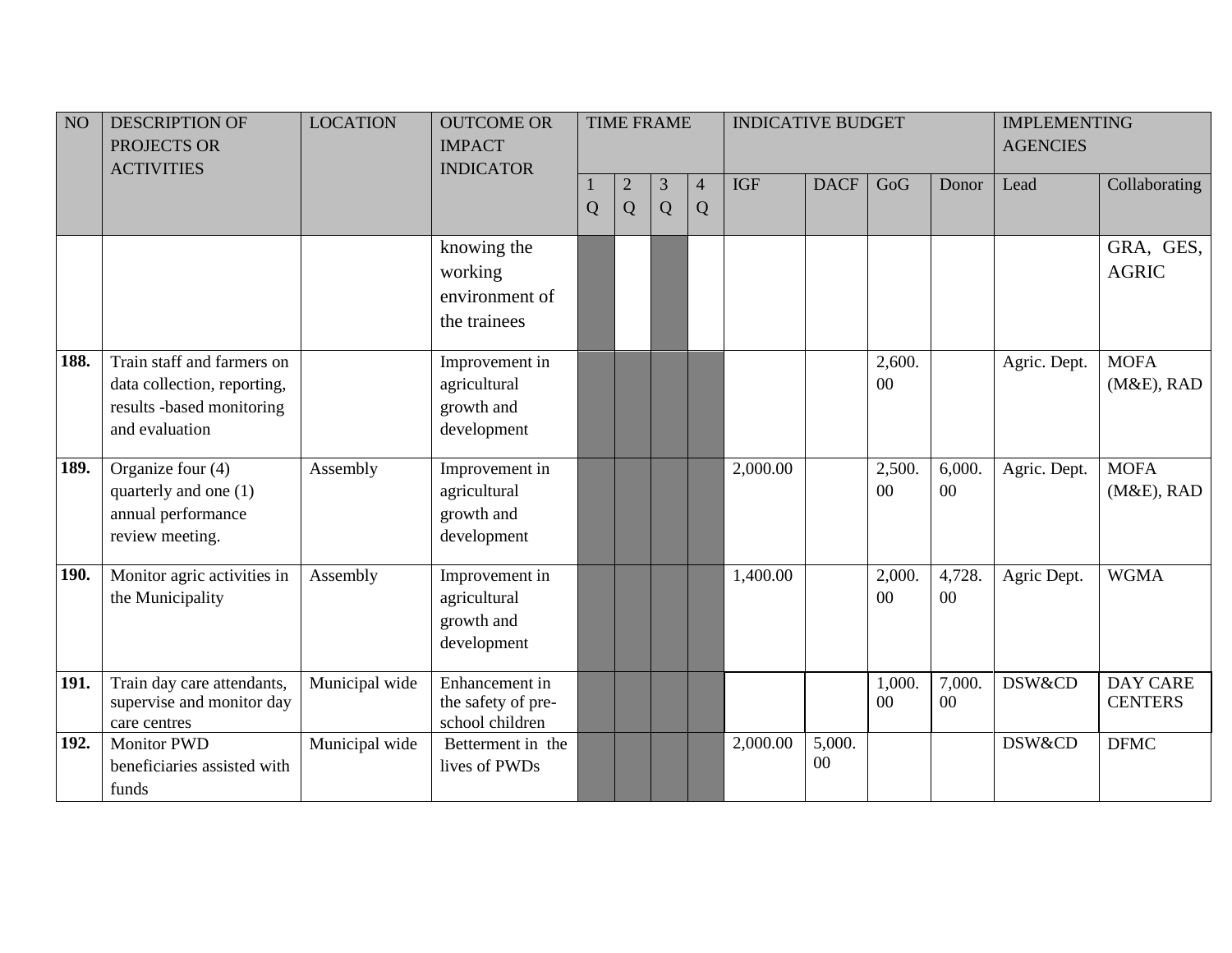| NO   | <b>DESCRIPTION OF</b><br>PROJECTS OR<br><b>ACTIVITIES</b>                                   | <b>LOCATION</b> | <b>OUTCOME OR</b><br><b>IMPACT</b><br><b>INDICATOR</b> |   |                     | <b>TIME FRAME</b> |                     | <b>INDICATIVE BUDGET</b>   |             |     |              | <b>IMPLEMENTING</b><br><b>AGENCIES</b> |                                                      |
|------|---------------------------------------------------------------------------------------------|-----------------|--------------------------------------------------------|---|---------------------|-------------------|---------------------|----------------------------|-------------|-----|--------------|----------------------------------------|------------------------------------------------------|
|      |                                                                                             |                 |                                                        | Q | $\overline{c}$<br>Q | 3<br>Q            | $\overline{4}$<br>Q | <b>IGF</b>                 | <b>DACF</b> | GoG | Donor        | Lead                                   | Collaborating                                        |
| 193. | Monitor integrated social<br>services interventions                                         | Municipal wide  | Improvement in<br>social services<br>interventions     |   |                     |                   |                     | 3,000.00                   |             |     | 2,000.<br>00 | <b>DSW&amp;CD</b>                      | <b>MPCU</b>                                          |
| 194. | Form 14 child protection<br>committees within the<br>Municipality                           | Municipal wide  | Child protection<br>enhanced                           |   |                     |                   |                     | 11,200.0<br>0 <sub>o</sub> |             |     |              | DSW&CD                                 | Assembly<br>Members/<br>Unit<br>Committee<br>Members |
| 195. | Conduct Municipal Mid-<br>year and Annual Health<br>performance review<br>meetings          | Municipal wide  | Improvement in<br>health service<br>performance        |   |                     |                   |                     | 3,760.00                   |             |     |              | Municipal<br>Health<br>Directorate     | Municipal<br>Assembly                                |
| 196. | Embark on quarterly<br>integrated supportive<br>supervision and<br>monitoring of facilities | Municipal wide  | Improvement in<br>health service<br>performance        |   |                     |                   |                     | 2,144.00                   |             |     |              | Municipal<br>Health<br>Directorate     | Municipal<br>Assembly                                |
| 197. | Continue COVID-19<br>contact tracing and<br>monitoring                                      | Municipal wide  | Improvement in<br>health service<br>performance        |   |                     |                   |                     | 1,800.00                   |             |     |              | Municipal<br>Health<br>Directorate     | Municipal<br>Assembly                                |
| 198. | Organise immunization<br>supportive supervision,<br>training and monitoring                 | Municipal wide  | Increase<br>immunization<br>coverage to 95%            |   |                     |                   |                     | 5,000.00                   |             |     |              | Municipal<br>Health<br>Directorate     | Municipal<br>Assembly                                |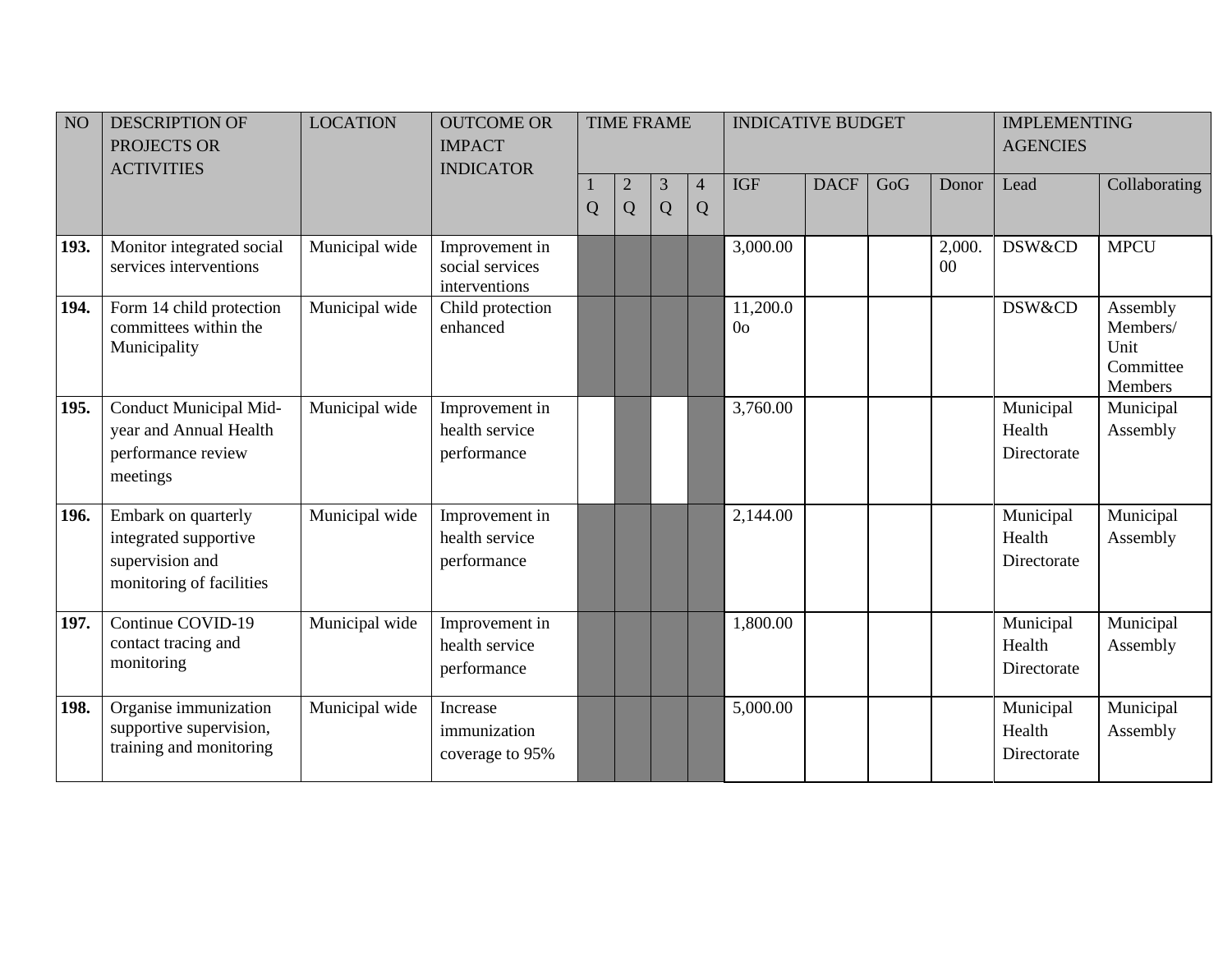| NO <sub>1</sub> | <b>DESCRIPTION OF</b><br>PROJECTS OR<br><b>ACTIVITIES</b>                                                                                             | <b>LOCATION</b>                             | <b>OUTCOME OR</b><br><b>IMPACT</b><br><b>INDICATOR</b> | <b>TIME FRAME</b> |                     |        |                     | <b>INDICATIVE BUDGET</b> |             |     | <b>IMPLEMENTING</b><br><b>AGENCIES</b> |                                    |                                                                |
|-----------------|-------------------------------------------------------------------------------------------------------------------------------------------------------|---------------------------------------------|--------------------------------------------------------|-------------------|---------------------|--------|---------------------|--------------------------|-------------|-----|----------------------------------------|------------------------------------|----------------------------------------------------------------|
|                 |                                                                                                                                                       |                                             |                                                        | Q                 | $\overline{c}$<br>Q | 3<br>Q | $\overline{4}$<br>Q | <b>IGF</b>               | <b>DACF</b> | GoG | Donor                                  | Lead                               | Collaborating                                                  |
| 199.            | Organise malaria<br>prevention and<br>treatment training and<br>monitoring activities                                                                 | Municipal wide                              | Increase in<br>Malaria testing<br>rate to 95%          |                   |                     |        |                     | 5,500.00                 |             |     |                                        | Municipal<br>Health<br>Directorate | Municipal<br>Assembly                                          |
| 200.            | Organise TB case<br>detection training,<br>screening exercises and<br>monitoring                                                                      | Municipal wide                              | 60% increase in<br>TB case detection                   |                   |                     |        |                     | 6,000.00                 |             |     |                                        | Municipal<br>Health<br>Directorate | Municipal<br>Assembly                                          |
| 201.            | Embark on quarterly<br>integrated supportive<br>supervision and<br>monitoring to all Child<br><b>Welfare Clinics</b><br>(CWCs) and outreach<br>sites) | Municipal wide                              | Improvement in<br>health service<br>delivery           |                   |                     |        |                     | 13,196.0<br>$\Omega$     |             |     |                                        | Municipal<br>Health<br>Directorate | Municipal<br>Assembly                                          |
| 202.            | Pilot management and<br>monitoring of waste<br>segregation                                                                                            | Two school and<br>one selected<br>community | 5% reduction in<br>improper waste<br>disposal          |                   |                     |        |                     | 10,800.<br>00            |             |     |                                        | <b>EHU</b>                         | Ghana<br>Education<br>service,<br>Assembly<br>members,<br>Unit |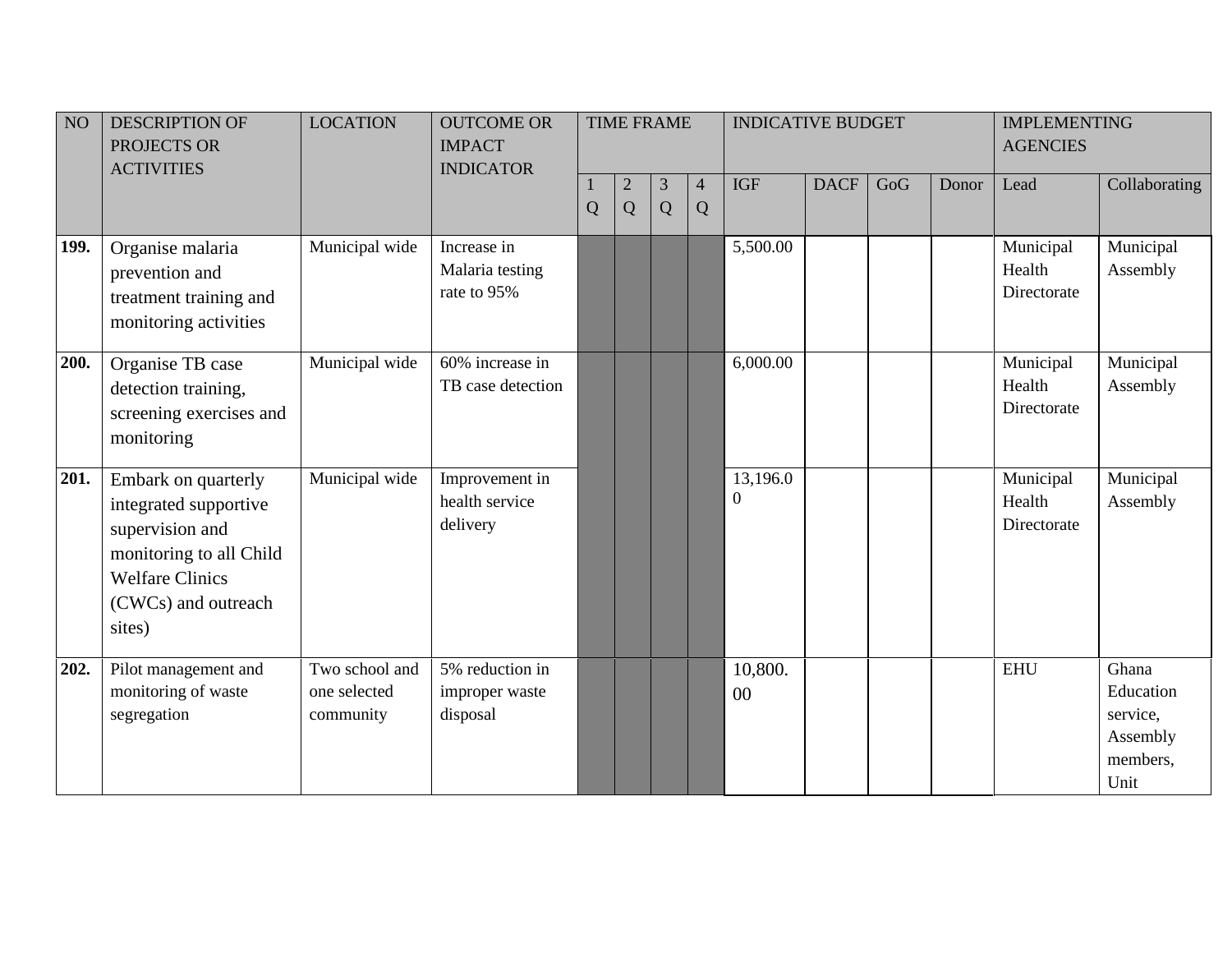| NO   | <b>DESCRIPTION OF</b><br>PROJECTS OR<br><b>ACTIVITIES</b>                                                       | <b>LOCATION</b>                                     | <b>OUTCOME OR</b><br><b>IMPACT</b><br><b>INDICATOR</b>     |   |                     | <b>TIME FRAME</b><br><b>INDICATIVE BUDGET</b> |                     |                             | <b>IMPLEMENTING</b><br><b>AGENCIES</b> |     |       |            |                                                                                                                                       |
|------|-----------------------------------------------------------------------------------------------------------------|-----------------------------------------------------|------------------------------------------------------------|---|---------------------|-----------------------------------------------|---------------------|-----------------------------|----------------------------------------|-----|-------|------------|---------------------------------------------------------------------------------------------------------------------------------------|
|      |                                                                                                                 |                                                     |                                                            | Q | $\overline{c}$<br>Q | $\mathfrak{Z}$<br>Q                           | $\overline{4}$<br>Q | <b>IGF</b>                  | <b>DACF</b>                            | GoG | Donor | Lead       | Collaborating                                                                                                                         |
|      |                                                                                                                 |                                                     |                                                            |   |                     |                                               |                     |                             |                                        |     |       |            | committee<br>members                                                                                                                  |
| 203. | Undertake routine<br>premises inspection and<br>education, monitor<br><b>Environmental Health</b><br>activities | Municipal wide                                      | % reduction in<br>sanitation issues in<br>the Municipality |   |                     |                                               |                     | 55,200.<br>$00\,$           |                                        |     |       | <b>EHU</b> | Assembly<br>members,<br>unit<br>committee<br>members,<br>residents<br>association,<br>Judicial<br>service,<br>Ghana police<br>service |
| 204. | Organize monthly review<br>meetings and monitor the<br>activities of Solid waste<br>contractors                 | Municipal Wide                                      | 20% reduction in<br>indiscriminate<br>dumping of waste     |   |                     |                                               |                     | 1,200.0<br>$\boldsymbol{0}$ |                                        |     |       | <b>EHU</b> | Waste<br>Management<br>Team                                                                                                           |
| 205. | Carry out monitoring to<br>identify and prosecute<br>unauthorised land<br>developers                            | Improvement in<br>spatial<br>development<br>control | Improvement in<br>spatial<br>development<br>control        |   |                     |                                               |                     | 1,500.00                    |                                        |     |       | <b>PPD</b> | Municipal<br>Assembly                                                                                                                 |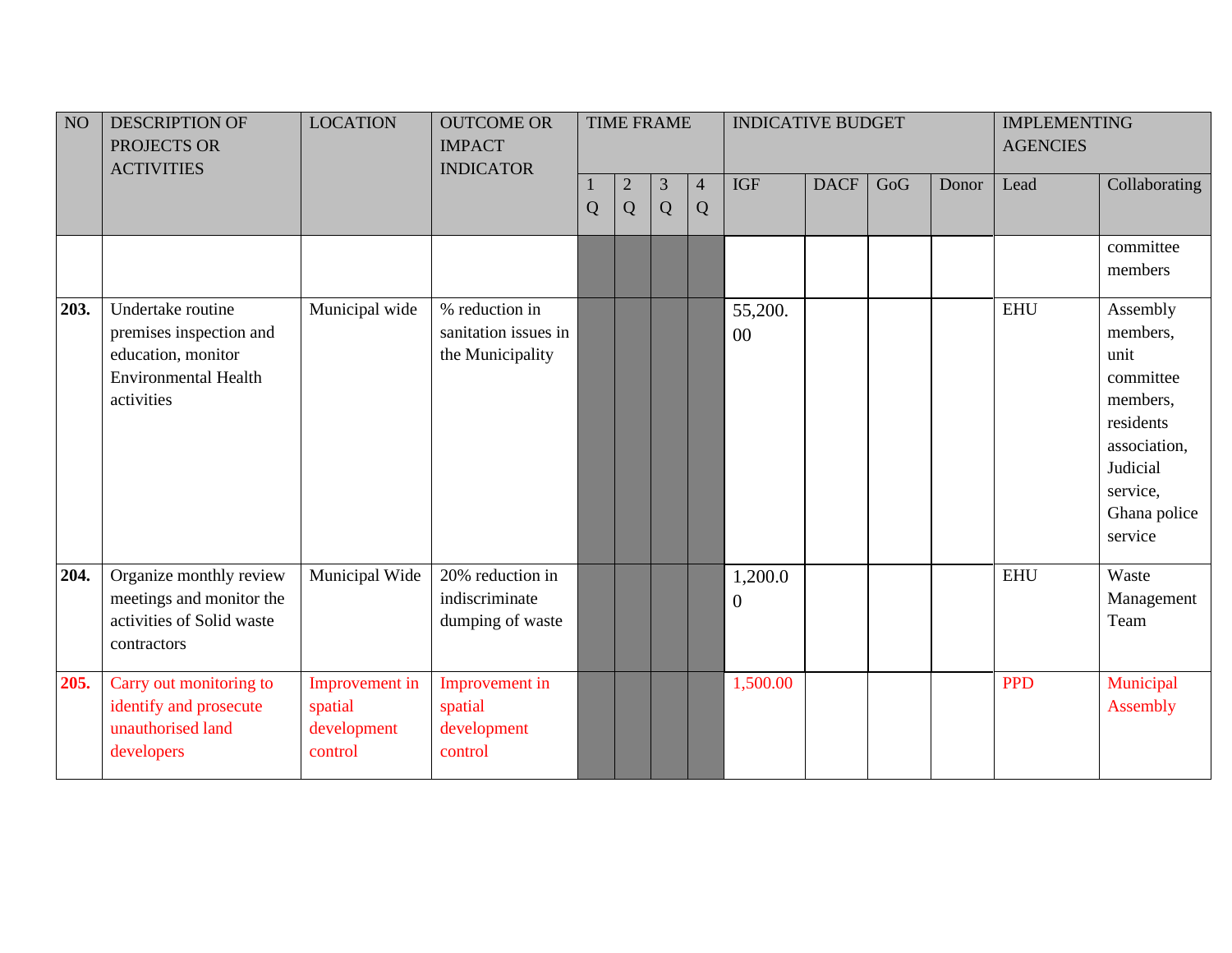| NO   | <b>DESCRIPTION OF</b><br>PROJECTS OR<br><b>ACTIVITIES</b>                                 | <b>LOCATION</b>                                | <b>OUTCOME OR</b><br><b>IMPACT</b><br><b>INDICATOR</b>                   |   |                     | <b>TIME FRAME</b> |                     | <b>INDICATIVE BUDGET</b>     |              |     |       | <b>IMPLEMENTING</b><br><b>AGENCIES</b> |                             |
|------|-------------------------------------------------------------------------------------------|------------------------------------------------|--------------------------------------------------------------------------|---|---------------------|-------------------|---------------------|------------------------------|--------------|-----|-------|----------------------------------------|-----------------------------|
|      |                                                                                           |                                                |                                                                          | Q | $\overline{2}$<br>Q | 3<br>Q            | $\overline{4}$<br>Q | <b>IGF</b>                   | <b>DACF</b>  | GoG | Donor | Lead                                   | Collaborating               |
| 206. | Carry out quarterly<br>monitoring exercise on<br>properties, collectors and<br>businesses | Municipal Wide                                 | % increase in<br>internally<br>generated funds                           |   |                     |                   |                     | 15,000.0<br>$\boldsymbol{0}$ |              |     |       | Finance                                | Audit &<br><b>Budget</b>    |
| 207. | Monitor revenue<br>collection points                                                      |                                                | % increase in<br>accountability and<br>transparency                      |   |                     |                   |                     | 4,000.00                     |              |     |       | Internal<br>Audit                      | MCD, MFO,<br><b>Budget</b>  |
| 208. | Conduct monthly<br>monitoring and audits for<br>registered societies                      | Weija, Gbawe<br>and Joma                       | % increase in the<br>sustainability of<br>viable business<br>enterprises |   |                     |                   |                     | 1,600.00                     |              |     |       | Department<br>of<br>cooperative        | Credit Union<br>Association |
| 209. | Undertake class<br>Supervision                                                            | Weija - Gbawe<br>Municipality                  | Enhancement in<br>teaching and<br>learning activities                    |   |                     |                   |                     |                              |              |     |       | <b>NFED</b>                            | <b>WGMA</b>                 |
| 210. | Monitor re-opening days<br>in schools in the<br>Municipality (Public &<br>Private)        | Weija<br>Gbawe and<br>Weija-Gbawe<br>circuits. | Improvement in<br>the activities of<br>the schools                       |   |                     |                   |                     |                              | 1,800<br>.00 |     |       | S&M<br>(MED)                           | Municipal<br>Assembly       |
| 211. | Monitor teaching and<br>learning in schools by<br><b>GES</b> staff                        | 28 public and<br>220 private<br>schools        | Improvement in<br>the activities of<br>the schools                       |   |                     |                   |                     | 24,855.0<br>$\overline{0}$   |              |     |       | S&M<br>(MED)                           | Municipal<br>Assembly       |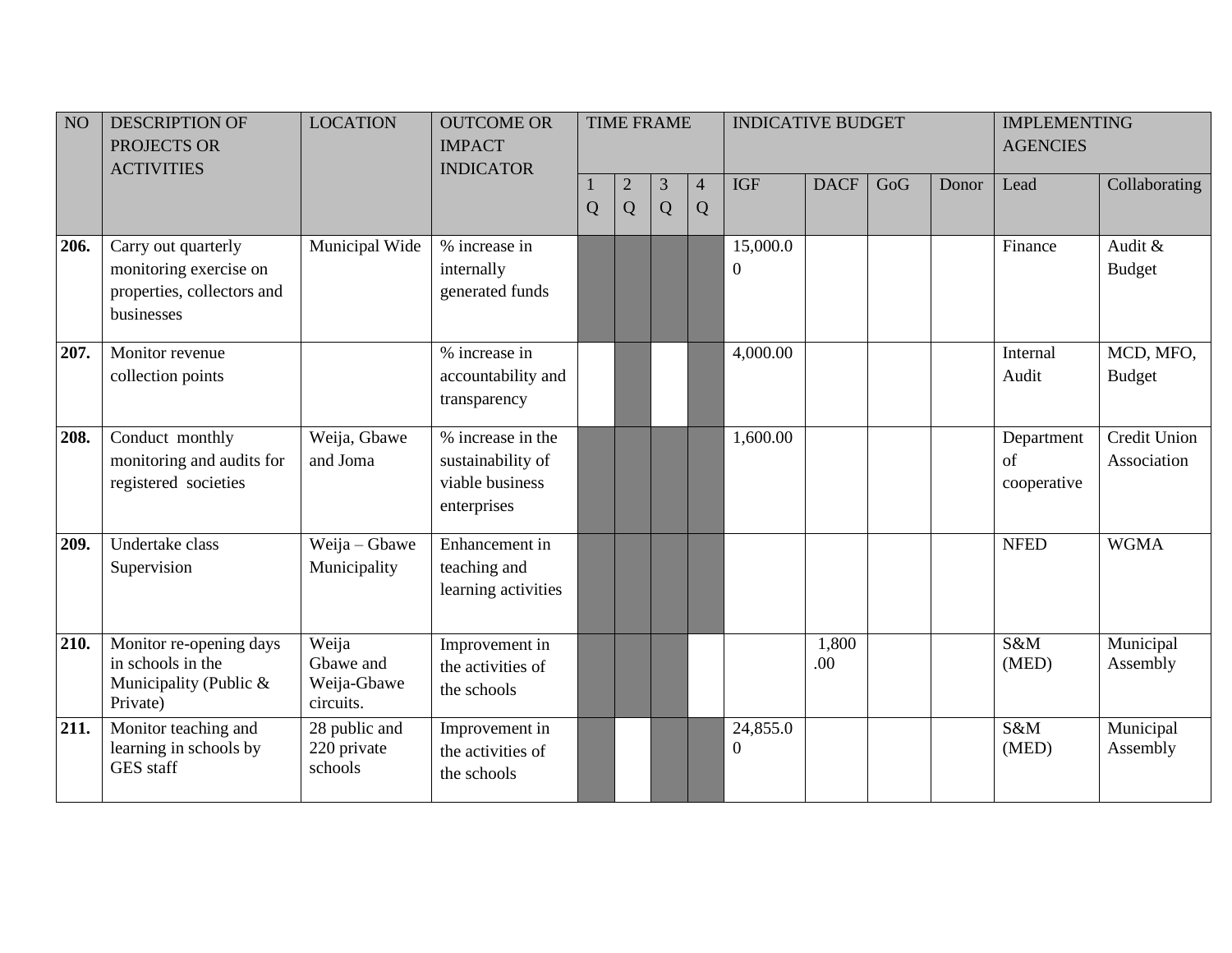| NO   | <b>DESCRIPTION OF</b><br>PROJECTS OR<br><b>ACTIVITIES</b>                                         | <b>LOCATION</b>                                  | <b>OUTCOME OR</b><br><b>IMPACT</b><br><b>INDICATOR</b>            |   |        | <b>TIME FRAME</b> |                     | <b>INDICATIVE BUDGET</b>     |              |               | <b>IMPLEMENTING</b><br><b>AGENCIES</b> |                                            |                       |
|------|---------------------------------------------------------------------------------------------------|--------------------------------------------------|-------------------------------------------------------------------|---|--------|-------------------|---------------------|------------------------------|--------------|---------------|----------------------------------------|--------------------------------------------|-----------------------|
|      |                                                                                                   |                                                  |                                                                   | Q | 2<br>Q | 3<br>Q            | $\overline{4}$<br>Q | <b>IGF</b>                   | <b>DACF</b>  | GoG           | Donor                                  | Lead                                       | Collaborating         |
| 212. | Monitor work of officers<br>and Head Teachers by<br>Management                                    | Municipal wide                                   | % increase in<br>productivity and<br>efficiency among<br>teachers |   |        |                   |                     |                              | 5,000.<br>00 |               |                                        | S&M<br>(MED)                               | Municipal<br>Assembly |
| 213. | Monitor safety protocols<br>by GES & GHS staff                                                    | 28 public<br>schools and 220<br>private schools. | Improvement in<br>the educational<br>sector                       |   |        |                   |                     | 8,725.00                     |              |               |                                        | Education<br><b>GHS</b>                    | Municipal<br>Assembly |
| 214. | Support SISOs monitor 30<br>schools                                                               | Weija<br>Gbawe<br>Weija-Gbawe                    | Improvement in<br>the educational<br>sector                       |   |        |                   |                     |                              |              | 10,00<br>0.00 |                                        | $S \& M$<br>(MED)                          | Municipal<br>Assembly |
| 215. | Conduct district quality<br>monitoring in education                                               | Municipal wide                                   | Improvement in<br>the educational<br>sector                       |   |        |                   |                     |                              | 4,150.<br>00 |               |                                        | S & M stats<br>$&$ Planning<br>(Education) | Municipal<br>Assembly |
| 216. | Supervise the execution of<br>performance management<br>tools and monitor<br>effective compliance | <b>WGMA</b>                                      | Improved<br>performance                                           |   |        |                   |                     |                              |              |               |                                        | Human<br>Resource<br>Dep't/<br><b>HODs</b> | <b>WGMA</b>           |
| 217. | Facilitate IT resource<br>maintenance (minor $\&$<br>major)                                       | <b>WGMA</b>                                      | % increase in IT<br>resource lifespan                             |   |        |                   |                     | 20,000.0<br>$\boldsymbol{0}$ |              |               |                                        | <b>MIS</b>                                 | <b>WGMA</b>           |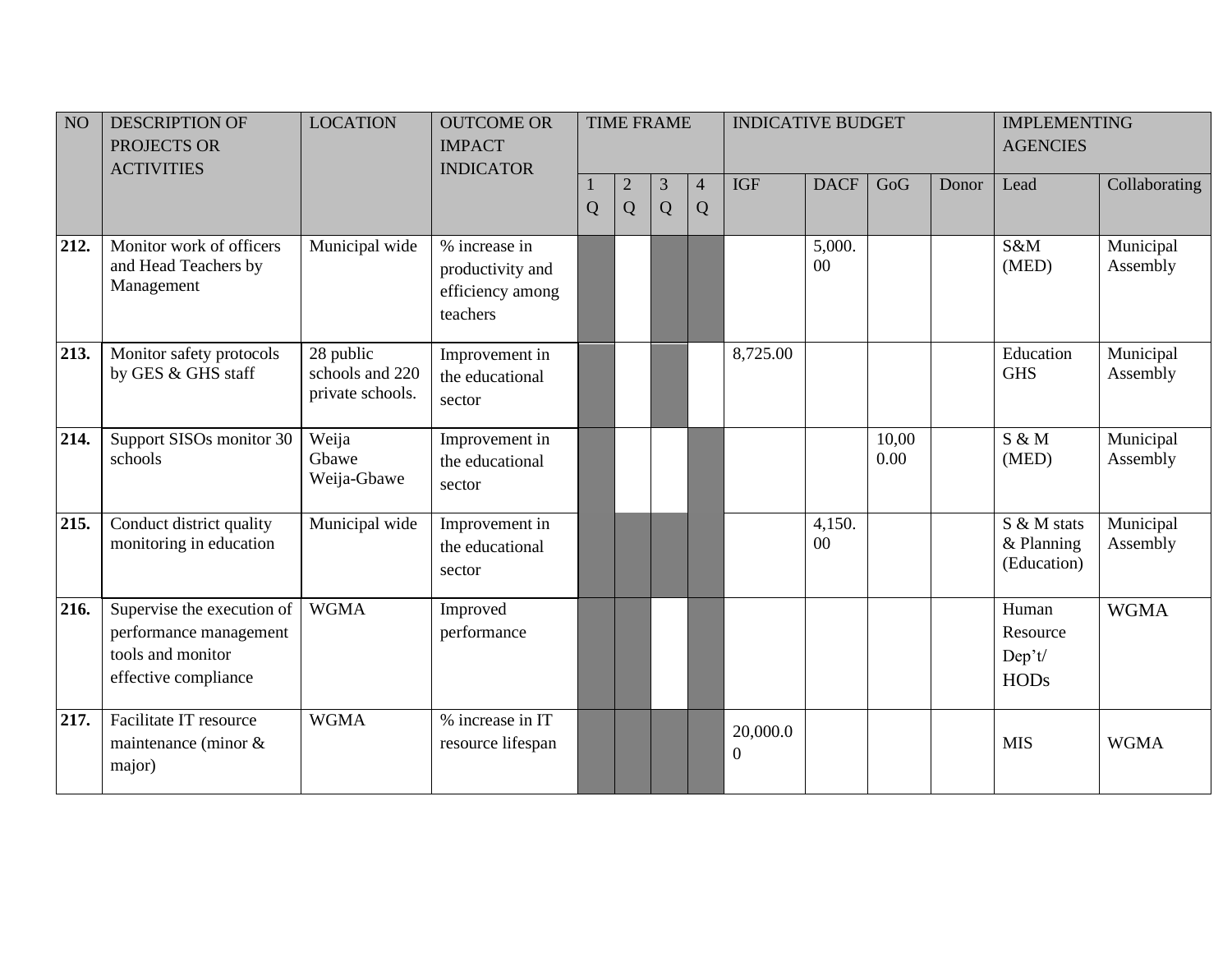| NO   | <b>DESCRIPTION OF</b><br>PROJECTS OR<br><b>ACTIVITIES</b>                                                 | <b>LOCATION</b> | <b>OUTCOME OR</b><br><b>IMPACT</b><br><b>INDICATOR</b> |             |                   | <b>TIME FRAME</b> |                     | <b>INDICATIVE BUDGET</b>     |             |     | <b>IMPLEMENTING</b><br><b>AGENCIES</b> |            |               |
|------|-----------------------------------------------------------------------------------------------------------|-----------------|--------------------------------------------------------|-------------|-------------------|-------------------|---------------------|------------------------------|-------------|-----|----------------------------------------|------------|---------------|
|      |                                                                                                           |                 |                                                        | $\mathbf Q$ | $\mathbf{2}$<br>Q | 3<br>Q            | $\overline{4}$<br>Q | <b>IGF</b>                   | <b>DACF</b> | GoG | Donor                                  | Lead       | Collaborating |
| 218. | Print BOP, Property Rate,<br>Signage and sewage bills<br>by 30 <sup>th</sup> March, 2022                  | <b>WGMA</b>     | % increase in<br>revenue<br>mobilisation               |             |                   |                   |                     | 5,000.00                     |             |     |                                        | <b>MIS</b> | <b>WGMA</b>   |
| 219. | Update and maintain the<br>Assembly website<br>monthly                                                    | <b>WGMA</b>     | % increase in<br>information<br>accessibility          |             |                   |                   |                     | 1,500.00                     |             |     |                                        | <b>MIS</b> | <b>WGMA</b>   |
| 220. | Design and develop a<br>Human resource<br>Management system for<br>the HR Department                      | <b>WGMA</b>     | % increase in<br>enhanced<br>employee data             |             |                   |                   |                     | 10,000.0<br>$\boldsymbol{0}$ |             |     |                                        | <b>MIS</b> | <b>WGMA</b>   |
| 221. | Facilitate the installation<br>of Internet connectivity by<br>30 <sup>th</sup> June, 2022                 | <b>WGMA</b>     | % increase in<br>information<br>delivery               |             |                   |                   |                     | 10,000.0<br>0                |             |     |                                        | <b>MIS</b> | <b>WGMA</b>   |
| 222. | Facilitate the installation<br>of Server and attendant<br>logistics by 30 <sup>th</sup><br>September 2022 | <b>WGMA</b>     | % increase in data<br>storage                          |             |                   |                   |                     | 25,000.0<br>$\overline{0}$   |             |     |                                        | <b>MIS</b> | <b>WGMA</b>   |
| 223. | Facilitate the renewal of<br>antivirus licenses                                                           | <b>WGMA</b>     | % increase in IT<br>assets longevity                   |             |                   |                   |                     | 10,000.0<br>$\boldsymbol{0}$ |             |     |                                        | <b>MIS</b> |               |